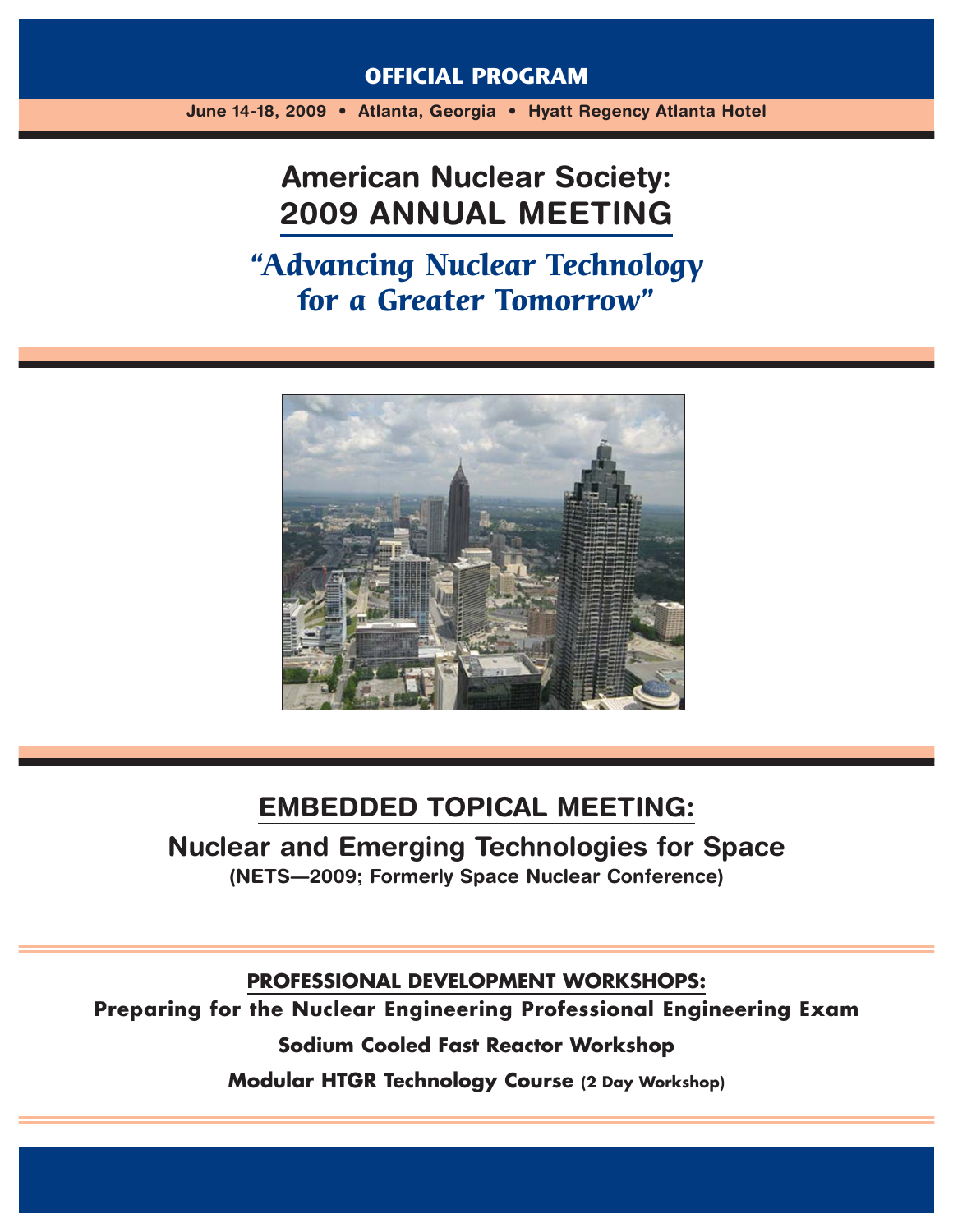*our most sincere thanks to the following contributors for their support of the*

**2009 ANS Annual Meeting** "Advancing Nuclear Technology for a Greater Tomorrow"

#### **Embedded Topical Meeting:**

Nuclear and Emerging Technologies for Space (NETS–2009, formerly Space Nuclear Conference)

### **PLATINUM**

Entergy Nuclear

#### **GOLD**

EXCEL Services Corporation Fluor Enterprises, Inc. Idaho National Laboratory Southern Nuclear Operating Company Westinghouse Electric Company

#### **SILVER**

American Electric Power (AEP) Bechtel Duke Energy Enercon Services, Inc. Louisiana Energy Services Progress Energy URS Washington Division Williams Industrial Services Xcel Energy

#### **BRONZE**

Alstom Power, Inc. Balch & Bingham, LLP **Cameco ConverDyn** Energy Northwest Exelon Florida Power & Light Company Omaha Public Power District STP Nuclear Operating Company

### **SPONSOR**

Edison Electric Institute

## *Thank You!*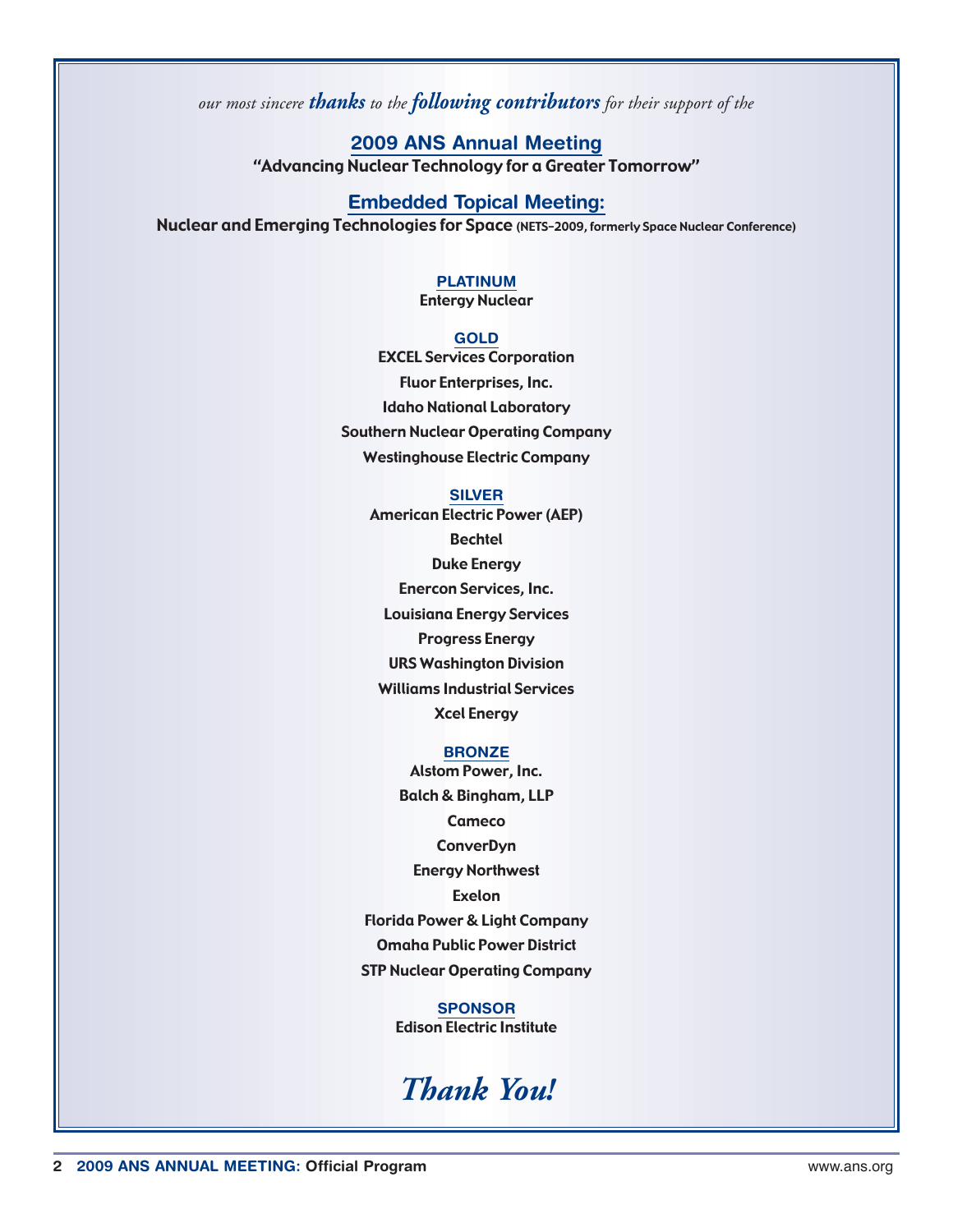### **AMERICAN NUCLEAR SOCIETY: 2009 ANNUAL MEETING** "Advancing Nuclear Technology for a Greater Tomorrow"

**EMBEDDED TOPICAL MEETING:**

### **Nuclear and Emerging Technologies for Space (NETS–2009, formerly Space Nuclear Conference)**

**June 14-18, 2009 • Atlanta, Georgia • Hyatt Regency Atlanta Hotel**

- **4 [Meeting Highlights](#page-3-0)**
- **5 [Meeting Officials](#page-4-0)**
- **6-7 Meeting Information** [Important information regarding hotel accommodations, spouse/guest hospitality,](#page-5-0) student programs, new attendee information, meeting registration, professional development workshops and more!
- **8-9 Special Events** [Details on the conference luncheons, evening events, spouse/guest tours and the technical tour!](#page-7-0)
- **10-11 [Technical Sessions by Division](#page-9-0)**
- **12-13 [Condensed Schedule](#page-11-0)**
- **14-31 [Technical Sessions by Day](#page-13-0)**
- **32-34 [NETS–2009:Technical Sessions by Day](#page-31-0)**
- **35 Professional Development Workshop** [Preparing for the Nuclear Engineering Professional Engineering Exam](#page-34-0)
- **36 [Professional Development Workshop](#page-35-0)** Sodium Cooled Fast Reactor Workshop
- **37 Professional Development Workshop** [Modular HTGR Technology Course \(2-Day Workshop\)](#page-36-0)
- **38-39 Workshop** [Alternative Financing Techniques for Emerging and Mid-Sized Nuclear Companies](#page-37-0)
- **40 DOE Workshop** [Potential Nuclear Criticality Safety Evaluation Improvements for Operational Efficiencies](#page-39-0)
- **41-42 [Committee Meetings](#page-40-0)**



**UPDATED: June 10, 2009**

**Come join us on Wednesday, June 17, 2009, for dinner at the Fox Theatre/"Jersey Boys". Additional details are on page 8.**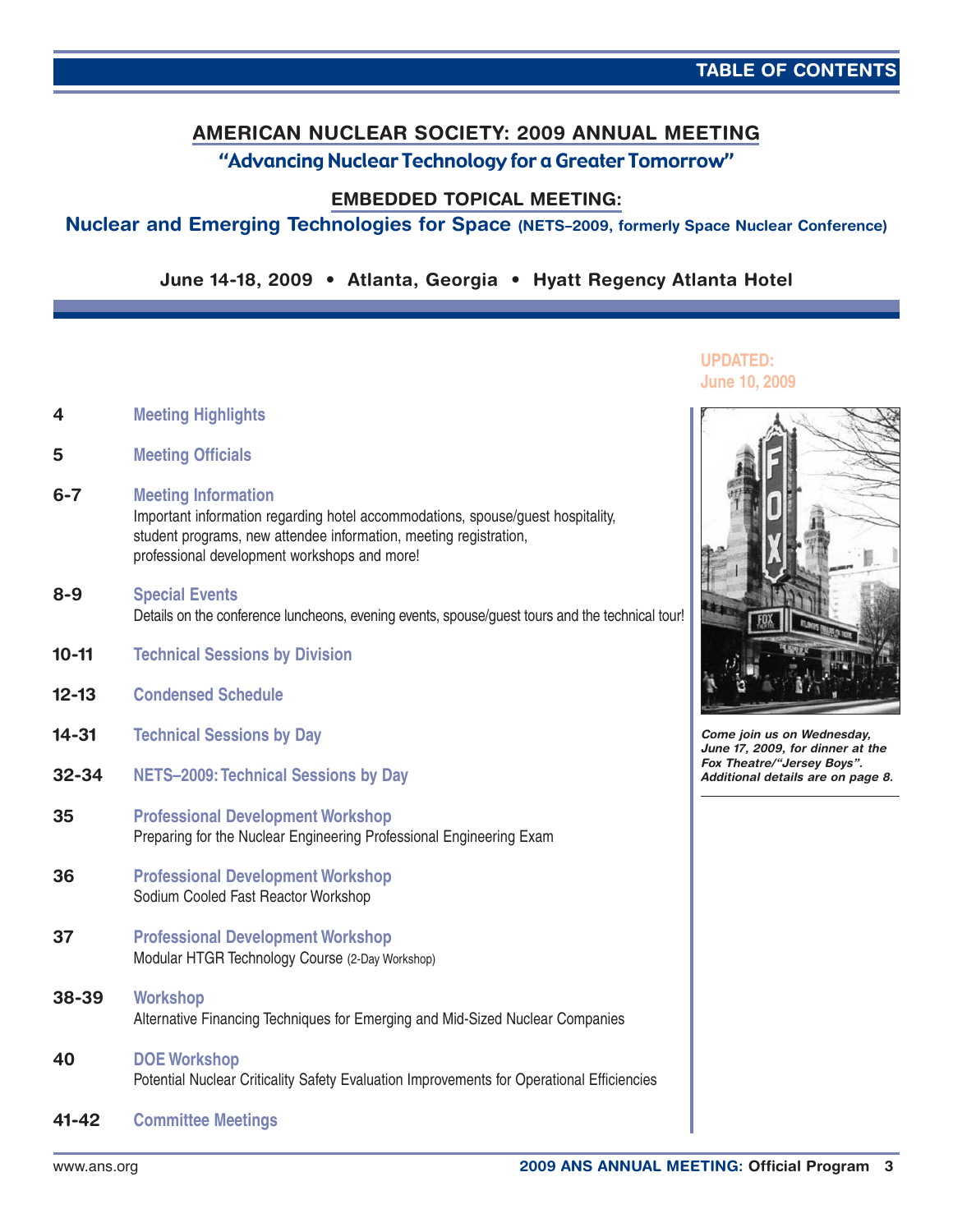#### <span id="page-3-0"></span>**SATURDAY, JUNE 13, 2009**

| $8:00 AM - 5:00 PM$ | Teachers' Workshop              |
|---------------------|---------------------------------|
| 5:00 PM $-$ 8:00 PM | Professional Divisions Workshop |

#### **SUNDAY, JUNE 14, 2009**

| 8:00 AM – 5:00 PM                   | Professional Development Workshop: "Sodium Cooled Fast Reactor Workshop"                                 |
|-------------------------------------|----------------------------------------------------------------------------------------------------------|
| $8:30$ AM $-5:00$ PM                | Professional Development Workshop: "Preparing for the Nuclear Engineering Professional Engineering Exam" |
| $1:00 \text{ PM} - 1:30 \text{ PM}$ | First-Time Attendees Orientation                                                                         |
| 4:00 PM – 5:00 PM                   | <b>Student Assistant Training Session</b>                                                                |
| 5:00 PM $-$ 6:00 PM                 | Mentoring Program                                                                                        |
| 6:00 PM – 7:30 PM                   | ANS President's Reception                                                                                |
|                                     |                                                                                                          |

#### **MONDAY, JUNE 15, 2009**

| Spouse/Guest Hospitality<br>$8:00~\mathrm{AM} - 10:00~\mathrm{AM}$                                                |
|-------------------------------------------------------------------------------------------------------------------|
| 8:30 AM - 11:30 AM 2009 ANS Annual Meeting: Plenary Session: "Advanced Nuclear Technology for a Greater Tomorrow" |
| Spouse/Guest Tour: "Atlanta's Famous Firsts"                                                                      |
| Operations and Power Division Luncheon                                                                            |
| Green Bag Lunch: "Getting the Word Out: Focus on Teachers"                                                        |
| 2009 ANS Annual Meeting: ANS President's Special Session: "Getting the Word Out – Selected Words"                 |
| NETS-2009 Embedded Topical: Opening Plenary: "Nuclear and Emerging Technologies for Space"                        |
| 2009 ANS Annual Meeting: Technical Sessions                                                                       |
| ANS Business Meeting                                                                                              |
| Evening Event: "Dinner at the Georgia Aquarium"                                                                   |
|                                                                                                                   |

#### **TUESDAY, JUNE 16, 2009**

|                                      | 8:00 AM - 10:00 AM Spouse/Guest Hospitality                                               |
|--------------------------------------|-------------------------------------------------------------------------------------------|
|                                      | 8:30 AM - 11:30 AM 2009 ANS Annual Meeting: Technical Sessions                            |
| 8:30 AM – 11:30 AM                   | NETS-2009 Embedded Topical: Special Session: "Nuclear Thermal Propulsion Systems"         |
|                                      | 9:00 AM - 11:00 AM Utility Integration Oversight                                          |
| $9:00$ AM $-1:00$ PM                 | Spouse/Guest Tour: "Cultural Midtown"                                                     |
| 11:30 AM – 1:00 PM                   | ANS Honors and Awards Luncheon                                                            |
| $12:00 \text{ PM} - 1:00 \text{ PM}$ | Green Bag Lunch: "Getting the Word Out: Focus on Students"                                |
| $12:00 \text{ PM} - 6:00 \text{ PM}$ | Utility Liaison Workshop                                                                  |
| $1:00 \text{ PM} - 4:00 \text{ PM}$  | 2009 ANS Annual Meeting: Technical Sessions                                               |
| $1:00 \text{ PM} - 4:00 \text{ PM}$  | NETS-2009 Embedded Topical: Technical Sessions                                            |
| $4:00 \text{ PM} - 6:00 \text{ PM}$  | Workshop: "Alternative Financing Techniques for Emerging and Mid-Sized Nuclear Companies" |

#### **WEDNESDAY, JUNE 17, 2009**

|                                     | 8:00 AM – 10:00 AM Spouse/Guest Hospitality                                           |
|-------------------------------------|---------------------------------------------------------------------------------------|
|                                     | 8:30 AM - 11:30 AM 2009 ANS Annual Meeting: Technical Sessions                        |
|                                     | 8:30 AM - 11:30 AM NETS-2009 Embedded Topical: Technical Sessions                     |
| 1:00 PM – 4:00 PM                   | 2009 ANS Annual Meeting: Technical Sessions                                           |
| $1:00 \text{ PM} - 4:00 \text{ PM}$ | NETS-2009 Embedded Topical: Technical Sessions                                        |
| $4:00 \text{ PM} - 6:00 \text{ PM}$ | ANS Public Communications Workshop: Focus on Communications - Speaking with the Media |
|                                     | 6:00 PM – 10:30 PM Evening Event: "Dinner at the Fox Theatre/Jersey Boys"             |

#### **THURSDAY, JUNE 18, 2009**

|                                     | 8:00 AM - 5:00 PM Professional Development Workshop: "Modular HTGR Technology Course" |
|-------------------------------------|---------------------------------------------------------------------------------------|
|                                     | 8:30 AM – 11:30 AM – 2009 ANS Annual Meeting: Technical Sessions                      |
| $1:00 \text{ PM} - 4:00 \text{ PM}$ | 2009 ANS Annual Meeting: Technical Sessions                                           |
|                                     |                                                                                       |

#### **FRIDAY, JUNE 19, 2009**

|                                  | 8:00 AM - 5:00 PM Professional Development Workshop: "Modular HTGR Technology Course" |
|----------------------------------|---------------------------------------------------------------------------------------|
| $8:00 AM - 5:00 PM$ DOE Workshop |                                                                                       |
|                                  | 9:00 AM – 6:00 PM – Technical Tour: MOX Fuel Fabrication Facility (MFFF)              |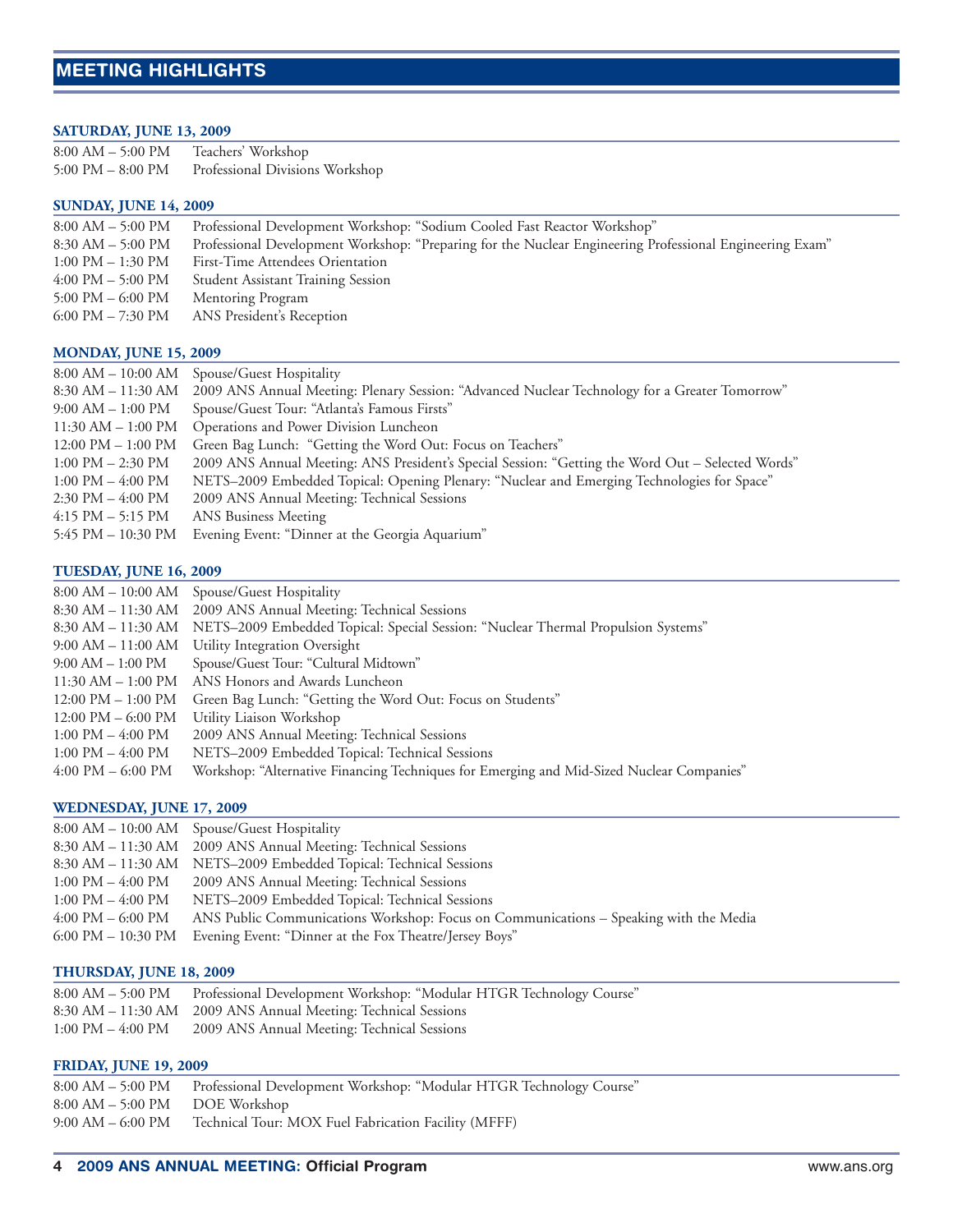### **MEETING OFFICIALS**

<span id="page-4-0"></span>

**GENERAL CHAIR: Jeffrey T. Gasser** *Southern Nuclear Operating Company Inc.*



**CO-GENERAL CHAIR: Carrie Phillips** *Southern Nuclear Operating Company Inc.*



**TECHNICAL PROGRAM CHAIR: Bojan Petrovic** *Georgia Institute of Technology*



**ASSISTANT TECHNICAL PROGRAM CHAIR: Kurshad Muftuoglu** *GE-Hitachi Nuclear Energy*



**ASSISTANT TECHNICAL PROGRAM CHAIR: Charles R. Martin** *Defense Nuclear Facilities Safety Board*



**FINANCE CHAIR: Matthew Humphrey** *Southern Nuclear Operating Company Inc.*



**SPECIAL EVENTS/ SPOUSE HOSPITALITY CHAIR: Denise Legate** *Southern Nuclear Operating Company Inc.*



**Ernest Burnley** *Southern Nuclear Operating Company Inc.*

### **Mark Your Calendars!**

**American Nuclear Society: 2009 WINTER MEETING AND NUCLEAR TECHNOLOGY EXPO**

**November 15-19, 2009 Washington, DC Omni Shoreham Hotel**





**Embedded Topical Meetings:**

- **RISK MANAGEMENT**
- **2009 YOUNG PROFESSIONALS CONGRESS**

**CALL FOR PAPERS now online: www.ans.org**

**SUMMARY DEADLINE: JUNE 12, 2009**

**Visit the ANS home page www.ans.org for future meetings and more!**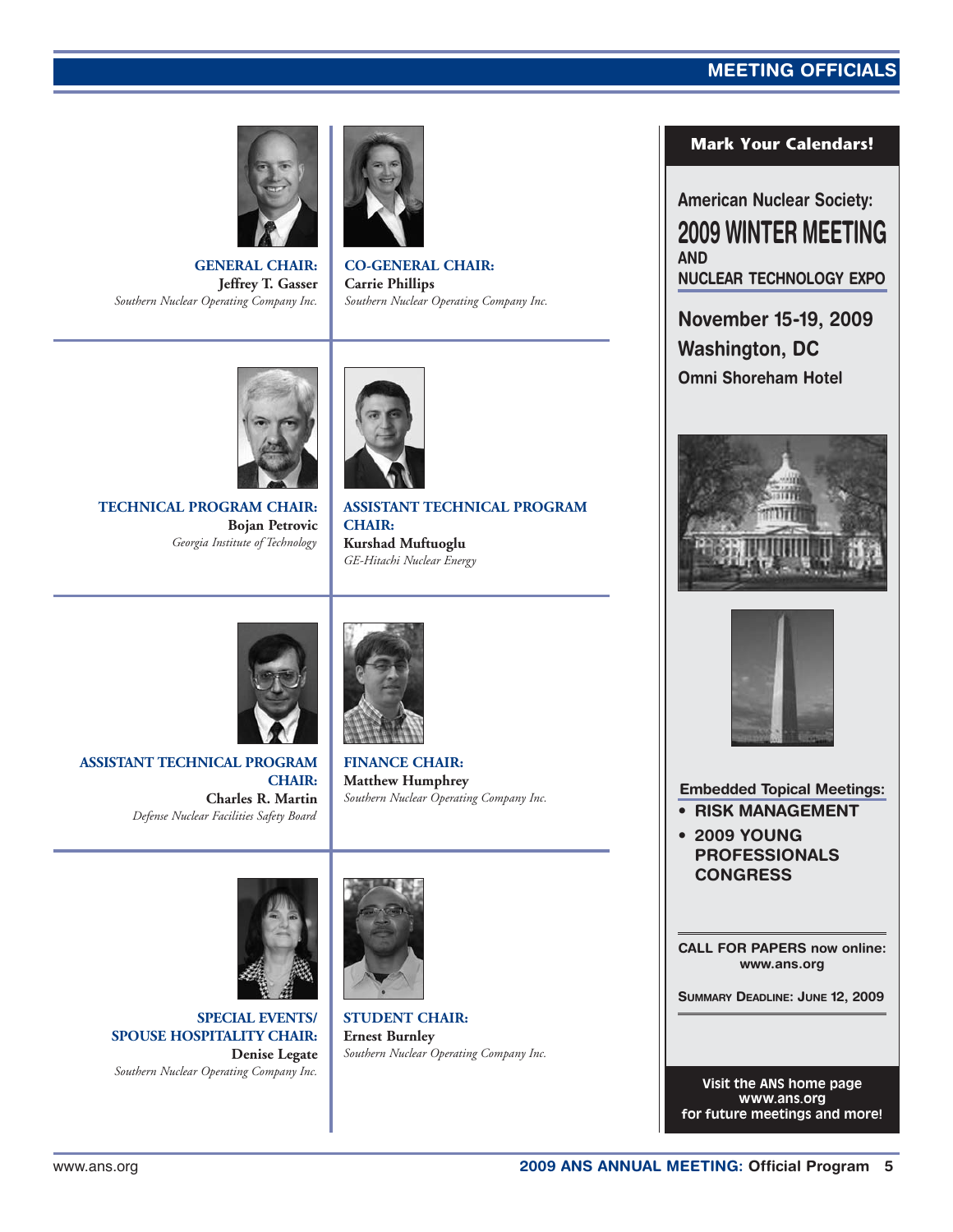# <span id="page-5-0"></span>**"Advancing Nuclear Technology for a Greater Tomorrow"**



**Hyatt Regency Atlanta Hotel**

#### **MEETING INFORMATION**

The 2009 ANS Annual Meeting will be held June 14-18, 2009, in Atlanta, Georgia. There will be an embedded topical meeting held in conjunction with the 2009 ANS Annual Meeting: Nuclear and Emerging Technologies for Space *(NETS—2009; Formerly Space Nuclear Conference)*. There will also be three Professional Development Workshops held in conjunction with the 2009 ANS Annual Meeting: "Preparing for the Nuclear Engineering Professional Engineering Exam;" "Sodium Cooled Fast Reactor Workshop;" and "Modular HTGR Technology Course *(2-Day Workshop)*."

#### **ACCOMMODATIONS/ HOTEL INFORMATION**

The Hyatt Regency Atlanta Hotel will be the location for the 2009 ANS Annual Meeting, where all activities, technical sessions and governance committee meetings will take place.

#### **FIRST-TIME ATTENDEE ORIENTATION**

The ANS Membership Committee will offer an orientation session for the first-time ANS meeting attendees.

Learn what goes on at national meetings, how the national organization works, and how to get involved at the national and local levels. Whether you are a member or not, student or professional, if this is your first ANS national meeting, the Membership Committee invites you to attend this session, which will be held 1:00–1:30 p.m. on Sunday, June 14, 2009, in the Vinnings Room.

#### **MENTORING PROGRAM**

A special mentoring program will be held from 5:00 p.m. – 6:00 p.m. on Sunday, June 14, 2009, in the Spring Room. ANS members who will serve as mentors hold a variety of positions within the Society, serving on governance committees and working within the divisions. The mentors encompass a wide range of careers and technical specialties, all of which they hope to share with first-time attendees, student members, new members, and those seeking career advancement and networking opportunities.

#### **STUDENT ASSISTANT PROGRAM**

Attendance at the 2009 ANS Annual Meeting is an exciting professional opportunity for college and graduate students. To help defray travel and living expenses, students can sign up to work as session chairs' assistants. Student assistants must attend the student training session on Sunday, June 14, 2009, 4:00 p.m. – 5:00 p.m. in the Learning Center.

Student assistants receive free meeting registration and a copy of the meeting TRANSACTIONS. All students are responsible for paying their own room, tax, and incidentals. ANS student members who register for the meeting and/or work as session chairs' assistants should pick up a travel assistance form which can be

#### **ANS REGISTRATION**

ANS Registration will be located in the Centennial Foyer of the hotel on Saturday, June 13, 2009 through Friday, June 19, 2009. Meeting and workshop registration, speakers' & session chairs' desk and the message desk will also be located in the ANS registration area.

Meeting registration is required for all attendees and presenters. Badges are required for admission to all technical sessions, workshops and events.

found in the student headquarters room. Student travel assistance is provided through contributions from the ANS professional divisions. The student headquarters room will be located in the Roswell room.

#### **NOTICE FOR SPEAKERS**

All speakers and session chairs must sign in at the "Speakers' Desk," located in the Centennial Foyer of the hotel during registration hours.

A Speakers' Preview Room, the Edgewood room of the hotel, will be available during the following hours:

SUNDAY, JUNE 14TH 7:30 A.M. – 3:00 P.M. MONDAY, JUNE 15TH 7:00 A.M. – 4:00 P.M. TUESDAY, JUNE 16TH  $7:00$  A.M.  $-4:00$  P.M. WEDNESDAY, JUNE 17TH  $7:00$  A.M.  $-4:00$  P.M. THURSDAY, JUNE 18TH 7:00 A.M. – 12:00 P.M.

Audio/visual equipment will be set up; so, that speakers may preview their presentation material.

#### **CONFERENCE OFFICE**

Location: Chicago E & F

#### **REGISTRATION HOURS:**

SATURDAY, JUNE 13TH 2:00 P.M. – 5:00 P.M. SUNDAY, JUNE 14TH 11:00 A.M. – 7:00 P.M. MONDAY, JUNE 15TH 7:30 A.M. – 5:00 P.M. TUESDAY, JUNE 16TH 7:30 A.M. – 5:00 P.M. WEDNESDAY, JUNE 17TH  $7:30 A.M. - 5:00 P.M.$ THURSDAY, JUNE 18TH 7:30 A.M. – 2:00 P.M.

**\* SUNDAY WORKSHOP ATTENDEES ONLY** Registration for the ANS Professional Development Workshops will take place in the Hanover Foyer, located on the Exhibit Hall Level of the Hyatt Regency Hotel on Sunday, June 14, 2009, 7:00 A.M. - 9:00 A.M. NOTE: Only workshop information will be available; all other registrants see times and location above.

#### **ANS SECRETARIAT**

Location: Chicago B, C, D

#### **ANS MEDIA CENTER**

MONDAY, JUNE 15TH 7:45 A.M. – 4:00 P.M. TUESDAY, JUNE 16TH  $8:00$  A.M.  $-4:00$  P.M. WEDNESDAY, JUNE 17TH 8:00 A.M. – 4:00 P.M. Location: University

*GREEN BAG LUNCH "GETTING THE WORD OUT: FOCUS ON TEACHERS"* MONDAY, JUNE 15, 2009  $12:00 \text{ P.M.} - 1:00 \text{ P.M.}$ Location:

Executive Conference Suite #223 *Please join us for an interactive discussion of successful techniques for public outreach with K-12 teachers. The discussion will be lead by Public Information Committee Chair Candace Davison and will include information on teacher workshops and presentation materials. Plan on bringing your lunch and trading ideas with other ANS members!*

*GREEN BAG LUNCH "GETTING THE WORD OUT: FOCUS ON STUDENTS"* TUESDAY, JUNE 16, 2009 12:00 P.M. – 1:00 P.M. Location: Executive Conference Suite #223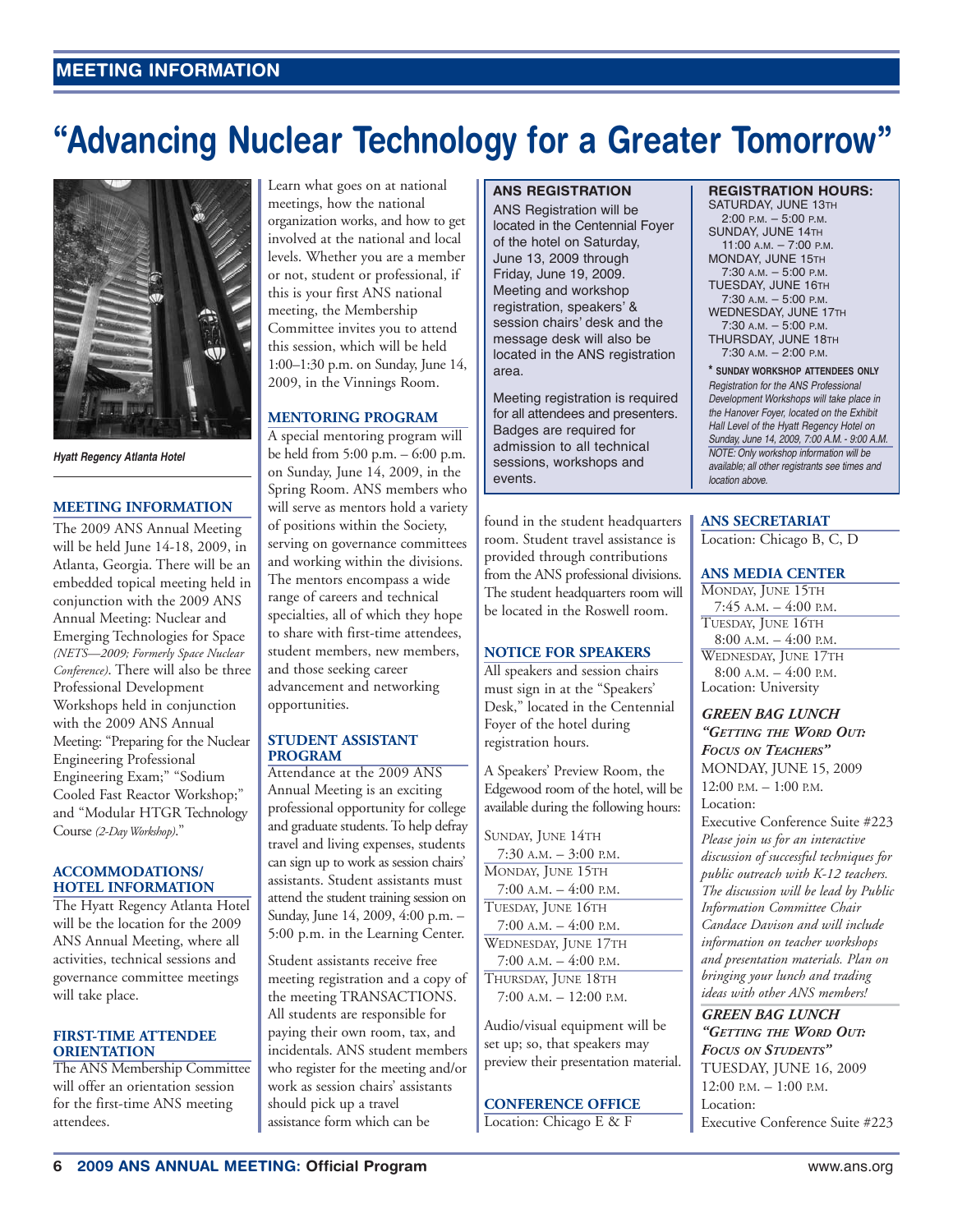### **MEETING INFORMATION**

*Please join us for an interactive discussion of successful techniques for public outreach with K-12 students. The discussion will be lead by Public Information Committee Vice Chair Dave Pointer and will include information on how to encourage animated classroom discussion and information materials geared toward K-12 students. Plan on bringing your lunch and trading ideas with other ANS members!*

#### *"ANS PUBLIC COMMUNICATIONS WORKSHOP"*

WEDNESDAY, JUNE 17, 2009 4:00 P.M. – 6:00 P.M. LOCATION: Learning Center

#### **SPOUSE/GUEST HOSPITALITY**

Spouse/guest hospitality breakfast will be served from 8:00 a.m. – 10:00 a.m., Monday, June 15, 2009, through Wednesday, June 17, 2009, in the Woodruff Suite (Room 235). Continental breakfast will be served each morning. Spouse/guest registration is required for admittance to the spouse/guest hospitality breakfast. Spouse/guest registration includes one ticket to the president's reception and admittance to the spouse/guest breakfast only – it does not include technical sessions or other events. Spouse/guest tours are scheduled. Registration for the tours is separate from the spouse/guest meeting registration.

#### **ATTENTION RUNNERS: ANS FUN RUN**

On Tuesday, June 16, 2009, there will be a noncompetitive run starting at 6:00 a.m. from the front entrance of the hotel. Bring shoes and a big smile.

#### **PROFESSIONAL DEVELOPMENT WORKSHOPS**

*PLEASE NOTE: Registration for the workshop(s) is separate from, and in addition to, the meeting registration fee.*

*PROFESSIONAL DEVELOPMENT WORKSHOP:*

*"Preparing for the Nuclear Engineering Professional Engineering Exam"*

SUNDAY, JUNE 14, 2009<br>8:30 a.m. – 5:00 p.m. Location: Hanover D.

*Registration price for the workshop is \$450 for ANS members and \$550 for non-members.*

#### *PROFESSIONAL DEVELOPMENT WORKSHOP: "Sodium Cooled Fast Reactor*

*Workshop"* SUNDAY, JUNE 14, 2009  $8:00$  A.M.  $-5:00$  P.M. Location: Hanover C

*Registration price for the workshop is \$450 for ANS members and \$550 for non-members.*

*PROFESSIONAL DEVELOPMENT WORKSHOP:*

*"Modular HTGR Technology Course (2-Day Workshop)* THURSDAY, JUNE 18, 2009 8:00 A.M. – 5:00 P.M. Location: Regency VI

FRIDAY, JUNE 19, 2009 8:00 a.m. – 5:00 p.m. Location: Regency VI

*Registration price for the workshop is \$550 for ANS members and \$650 for non-members.*

### **UTILITY LIAISON WORKSHOP**

TUESDAY, JUNE 16, 2009  $12:00$  P.M.  $-$  6:00 P.M. Location: Regency VI

### **WORKSHOP**

*"Alternative Financing Techniques for Emerging and Mid-Sized Nuclear Companies"* TUESDAY, JUNE 16, 2009 4:00 P.M. – 6:00 P.M. Location: Regency V

*There is no registration fee for this workshop if you are attending the meeting. Please note that if you plan on attending the workshop only, you may register for the 1-day meeting registration fee on Tuesday, June 16, 2009. Additional details can be found on page 38.*

### **DOE WORKSHOP**

FRIDAY, JUNE 19, 2009  $8:00$  A.M.  $-5:00$  P.M. Location: Regency V

*There is no registration fee for this workshop. Additional details can be found on page 40.*

# **ANS Expo 2009**

**November 15-17, 2009 • Omni Shoreham Hotel • Washington, DC**

**SUNDAY**, 6-7:30pm • **MONDAY**, 11:30am - 6pm • **TUESDAY**, 10am - 2pm

The ANS Nuclear Technology Expo will be held in conjunction with the ANS Winter Meeting and Embedded Topical Meetings.

### **• Exhibitors Receive**

- One Complimentary Meeting Badge
- One Complimentary Exhibitor Only Badge
- Tickets for ANS President's Reception
- ANS Expo Guide Listing
- Meeting Program Publicity
- Copy of Meeting TRANSACTIONS

**• Special Events in the Exhibit Hall Sunday** - ANS President's Reception **Monday** - ANS Sponsored Luncheon, Prizes, Welcome Reception

**Tuesday** - Dessert Bar, Prizes

**• Over 1000 Attendees Expected**

For detailed information, contact Sharon Bohlander at 800.250.3678 x227 or visit our Web site at **www.earlbeckwith.com**.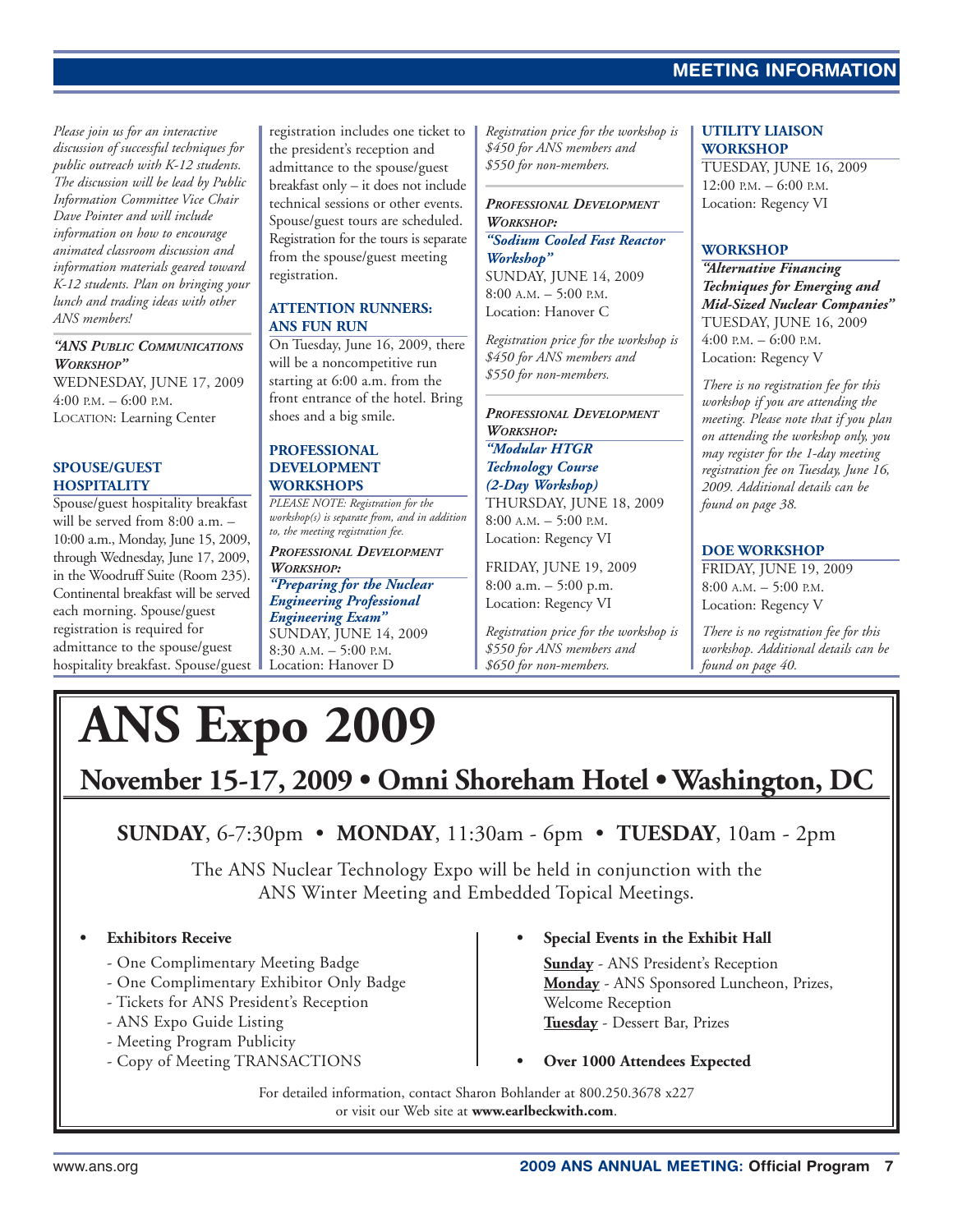### <span id="page-7-0"></span> $S$ **PECIAL EVENTS**

#### **CONFERENCE LUNCHEONS Operations and Power Division Luncheon**

MONDAY, JUNE 15, 2009  $11:30$  A.M.  $-1:00$  P.M. LOCATION: Hanover C

Honored at this year's OPD luncheon will be Harold Denton (Consultant and Former Director, NRC Office of Nuclear Reactor Regulation (retired)), the recipient of the Walter H. Zinn Award.

*Tickets can be purchased at the ANS Registration Desk for \$50.*

#### **Honors and Awards Luncheon**

TUESDAY, JUNE 16, 2009 11:30 A.M. – 1:00 P.M. LOCATION: Regency VII

Plan to attend the Honors and Awards Luncheon held to recognize the outstanding efforts of the award winners and to celebrate their accomplishments.

*Tickets can be purchased at the ANS Registration Desk for \$50.*

#### **EVENING EVENTS PLEASE NOTE:**

- **• You must be registered for the meeting to attend evening events.**
- **• The times listed are departure times and return times to/from the hotel. Busses will depart and return at the Corner of Peachtree and Baker Streets, located at the right front entrance of the Hyatt Regency Atlanta Hotel.**

#### **ANS President's Reception**

SUNDAY, JUNE 14, 2009 6:00 P.M. – 7:30 P.M. LOCATION: Regency Ballroom

The ANS President's Reception kicks off the meeting on Sunday, June 14, 2009. One ticket to the ANS President's Reception is included in the full meeting registration fee.

*Additional tickets can be purchased at the ANS Registration Desk for \$80.*

#### **Dinner at the Georgia Aquarium**

MONDAY, JUNE 15, 2009 5:45 P.M. – 10:30 P.M.

Located in the heart of downtown Atlanta you will find, the worlds largest Aquarium with over EIGHT MILLION gallons of water and exotic fish and animals from every region of the globe. Your tour of the Aquarium will bring you face to face with Whale Sharks, Manta Rays and African Penguins just a few of the Aquariums current residents.

The "live" entertainment is spectacular to be rivaled only by the evenings catering creations under the direction of world re-nouned chef Wolfgang Puck. We are sure you will enjoy this very special location.

*Tickets can be purchased at the ANS Registration Desk for \$50.*

**Dinner at the Fox Theatre/ "Jersey Boys"** WEDNESDAY, JUNE 17, 2009 6:00 P.M. – 10:30 P.M.

Your evening will begin with dinner at one of Atlanta's National Historic Landmarks, The Fox Theatre. Originally build in the late 1920's as the Yaarab Temple Shrine Mosque for the Shriners organization. The Fox Theatre is often described as "A monument of picturesque and almost disturbing grandeur beyond imagination".

Following dinner you will be treated to the hit Broadway show "Jersey Boys". A rags to rock to riches tale of four blue collar kids working their way from the streets of Newark to the heights of stardom. Reminisce as we travel down memory lane with renditions of their 13 top ten hits and insight into their exciting journey.



**In the Ocean Voyager gallery at the Georgia Aquarium, you will find the largest aquarium viewing window in North America. © Georgia Aquarium**



*Tickets can be purchased at the ANS Registration Desk for \$55.*

**than its facade.**

**Atlanta's Fox Theatre was a beautifully outlandish, opulent, grandiose monument to the heady excesses of the pre-crash 1920's, a mosque-like structure complete with minarets, onion domes, and an interior decor which was even more lavish**

**Garibaldi damselfish is easily distinguished by its bright orange color. Deepo, the Aquarium's mascot, is a garibaldi damselfish. © Georgia Aquarium**

### *Atlanta, Georgia—*

*"With five million residents and counting, the so-called 'capital of the South' continues to experience explosive growth thanks to southbound Yankees and international immigrants alike. It's also booming as a tourist destination thanks to two glitzy 21st-century attractions – the Georgia Aquarium and the new World of Coca-Cola – plus the arrival of Mei Lan, a giant panda cub at the Atlanta Zoo. Beyond the attractions you'll find a constellation of superlative restaurants, two luxury megamalls, ample Civil War lore, miles of hiking trails and a plethora of African American history."*

*— excerpt from Lonely Planet*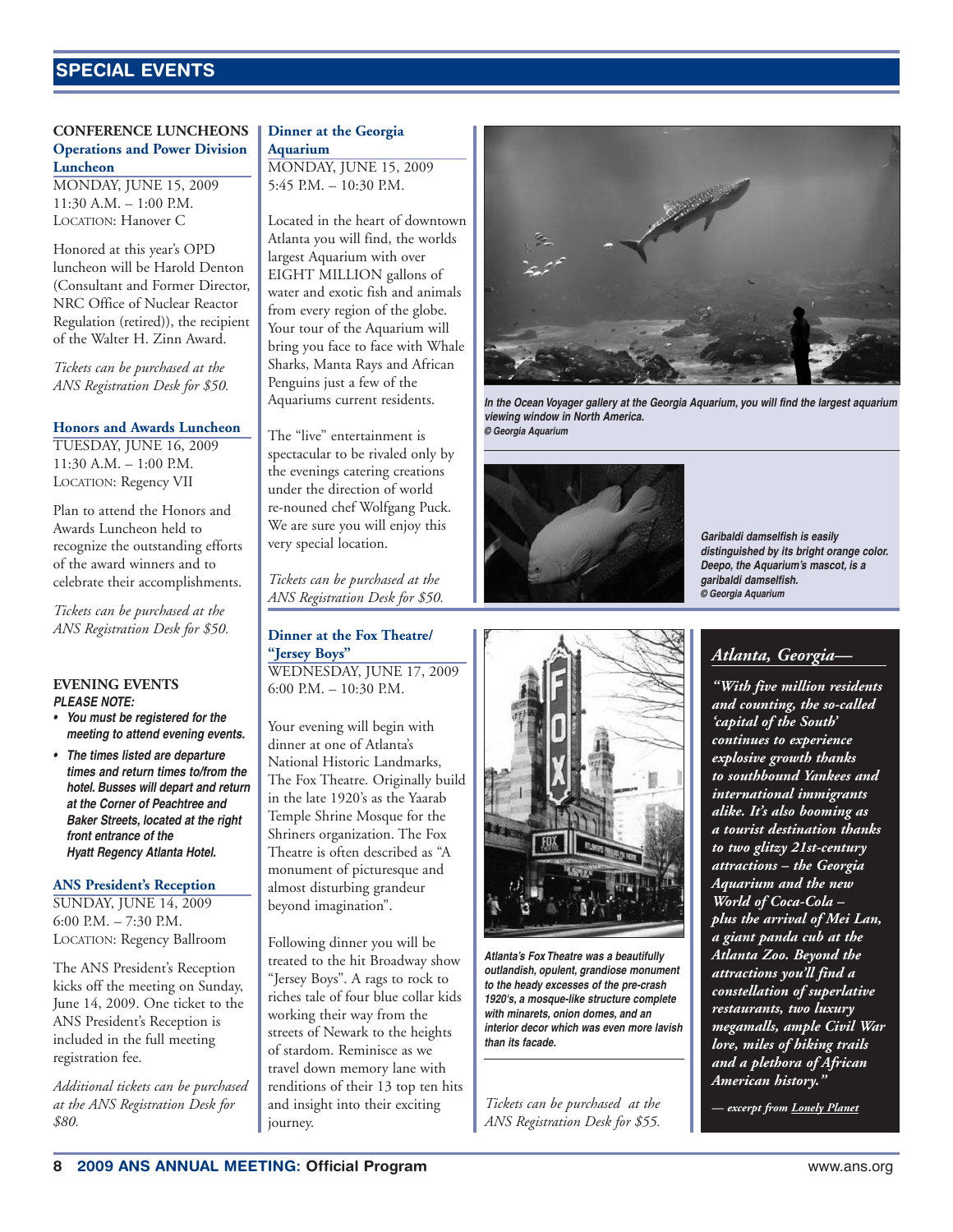#### **SPOUSE/GUEST TOURS**

**Atlanta's Famous Firsts**

MONDAY, JUNE 15, 2009 9:00 AM – 1:00 PM

Georgia is a land of firsts and onlys. Countless people, places and things began their journeys to stardom here. The list of the famous is endless, including everything from geological wonders to pioneers in medicine, politics and agriculture to educational accomplishments galore. Today, you will meet two of the brightest shining stars in the state: Introducing the world's favorite soft drink and the first cable television network on earth, both of whom proudly call Atlanta home.

Over two decades ago, Ted Turner, a relative unknown, had a vision of a "Superstation" that would cover the earth via an underground cable network.

#### **Cultural Midtown**

TUESDAY, JUNE 16, 2009 9:00 AM – 1:00 PM

Start your day with a visit to the glorious Atlanta Botanical Gardens, a showcase of the most beautiful and unusual flora in our region, located on a 60-acre site in Midtown's Piedmont Park. Take a quiet stroll through the massive hardwood forest or the lovely vegetable, rose or Japanese gardens.

Then feast your senses at the magnificent Dorothy Fuqua Conservatory. Under the glittering glass dome live some of the world's most exotic and glorious plants. They flourish in the conservatory whose mission is to preserve endangered plant life. Myriad species of orchids, palms and ferns grow here in spectacular profusion.

Tropical plants and free-flying birds make up the majority of the exhibit, with Mediterranean and

desert plants and birds complementing their more extravagant cousins. This private world is an oasis of breathtaking beauty you will never forget.

It would provide homes with the best in television programming (both new and vintage), movies, news, weather and sports.

As Turner's Superstation has grown into a Supernetwork, one component of the empire he founded continues to surface as

Introducing your first famous first: Cable News Network. CNN and Headline News have their home in the heart of downtown Atlanta.

Today, you will catch a glimpse of the fast-paced excitement of a 24-hour news broadcast in the making with a tour of *Inside*

You'll view the newsroom, the cameras and lights, and all the other behind-the-scenes places and things the viewing public

*the* leader in the field.

*CNN Atlanta*.

never sees.

Continue your cultural adventure by enjoying Atlanta's High Museum of Art, which contains the city's best collection of fine art in a spectacular and inspiring setting.

During your visit, guests will have the unique opportunity to visit the High Museum's special exhibition of art from the Louvre.

Louvre Atlanta™ is an unprecedented partnership between the High Museum of Art and the Musée du Louvre in Paris that will bring hundreds of works of art from the Louvre's collections to Atlanta. Built around specific themes and periods, the High will present a series of long-term special presentations of art from the Louvre from October 2006 through September 2009.

The NEW World of Coca Cola has just recently opened next door to the Georgia Aquarium in the heart of downtown Atlanta! The new and expanded attraction (over twice the size of the previous World of Coca-Cola) will be the only place where you can explore the complete story – past, present and future – of the world's best-known brand.

There's something for visitors of all ages to enjoy, from a thrilling 4D cinematic experience, to the largest collection of Coke memorabilia ever assembled, to the World of Coca-Cola favorite the tasting experience with over 70 different products to sample. And that's just a glimpse of what the NEW World of Coca Cola has to offer!

*Tickets can be purchased at the ANS Registration Desk for \$63.*

The Louvre and the Masterpiece will explore how the definition of a "masterpiece," as well as taste and connoisseurship, have changed over time.

The exhibition will feature ninety-one works of art drawn from all eight of the Musée du Louvre's collection areas, spanning 4,000 years.

Paintings, sculpture, decorative arts, and drawings will reflect three major themes: the changing historical and cultural definitions of a masterpiece; authenticity and connoisseurship; and the evolution of taste and scholarship. The exhibition is divided into three sections which together explore a range of thematic questions about the concept of a masterpiece.

*Tickets can be purchased at the ANS Registration Desk for \$69.* **TECHNICAL TOUR MOX Fuel Fabrication Facility (MFFF)**

FRIDAY, JUNE 19, 2009 9:00 AM – 6:00 PM

| ŗ<br>t | Visitors to MOX will hear an<br>overview of the history of the<br>Savannah River Site, then<br>travel to the construction site<br>of the Mixed Oxide Fuel<br>Fabrication Facility (MFFF).<br>There they will receive an<br>overview and status of the<br>MOX Project by Clay Ramsey,<br>the NNSA Federal Project<br>Director, and Dave Stinson,<br>Shaw AREVA MOX Services<br>President and CEO. |
|--------|--------------------------------------------------------------------------------------------------------------------------------------------------------------------------------------------------------------------------------------------------------------------------------------------------------------------------------------------------------------------------------------------------|
|        | In conclusion, visitors will go<br>on a walking tour of the<br>MFFF construction site, led by<br>Mr. Ramsey and Mr. Stinson.                                                                                                                                                                                                                                                                     |
| эf     | The maximum number of<br>tour participants is limited to<br>55 people.                                                                                                                                                                                                                                                                                                                           |
|        | Tickets are no longer available.                                                                                                                                                                                                                                                                                                                                                                 |
|        | Lunch is included.                                                                                                                                                                                                                                                                                                                                                                               |
|        |                                                                                                                                                                                                                                                                                                                                                                                                  |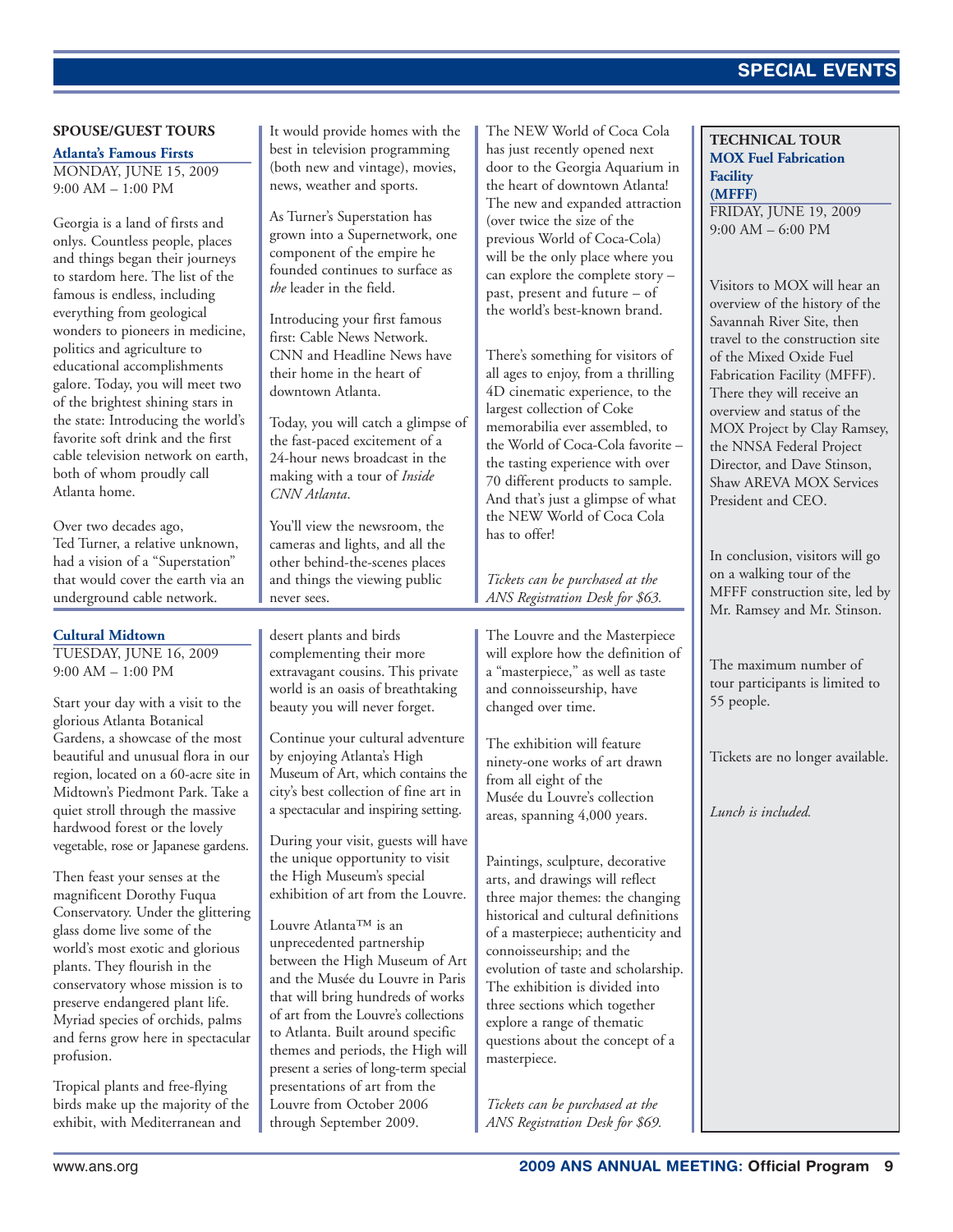### <span id="page-9-0"></span>**TECHNICAL SESSIONS SESSIONS BY DIVISION**

*(Asterisks indicate special sessions. Parentheses indicate cosponsorship)*

#### **Special Sessions**

\*Opening Plenary: Advancing Nuclear Technology for a Greater Tomorrow, Mon. a.m.

\*ANS President's Special Session: Getting the Word Out – Selected Words, Mon. p.m.

#### **Accelerator Applications (AAD)**

Accelerator Applications: General, Thurs. a.m.

#### **Biology and Medicine (BMD)**

(Neutron Imaging: Neutron Radiography and Neutron Computed Tomography, Tues. a.m.)

(Nuclear Research Reactors: Utilizations and Applications of Nuclear Methods, Tues. p.m.)

Nuclear-Based Imaging for Medical Diagnosis and Therapy—I, Wed. a.m.

Nuclear-Based Imaging for Medical Diagnosis and Therapy—II, Wed. p.m.

#### **Decommissioning, Decontamination, and Reutilization (DDRD)**

History of Manhattan Era Nuclear Power Facilities, Tues. a.m.

Decommissioning and Decontamination at Commercial Reactor Facilities– Paper/Panel, Tues. a.m.

Groundwater Protection–Panel, Wed. a.m.

Army Corps/FUSRAP: Decommissioning and Decontamination of Nonreactor Sites–Panel, Wed. p.m.

#### **Education and Training (ETD)**

Innovations in Nuclear Engineering Education, Tues. p.m.

Issues in Public Education and Communication, Wed. a.m.

New Nuclear Engineering Programs at Colleges and Universities–Panel, Wed. a.m.

Focus on Communications: The Nuclear Story and Other Tales–Panel, Wed. p.m.

Focus on Communications in the New Media–Panel, Wed. p.m.

#### **Environmental Sciences (ESD)**

Pete Fledderman Memorial Session, Mon. p.m.

(Groundwater Protection–Panel, Wed. a.m.)

Environmental Sciences: Sustainable Development, Wed. p.m.

(Thermal Aspects of Nuclear Material Handling and Environmental Monitoring, Thurs. p.m.)

#### **Fuel Cycle and Waste Management (FCWMD)**

Securing the Renaissance: Responsible Stewardship of the Global Nuclear Enterprise–Panel (in collaboration with the Special Committee on Nuclear Nonproliferation (SCNN), Mon. p.m.)

MOX Gateway: Roadmap to Human Resource Development for the Nuclear Renaissance–Panel (in collaboration with SCNN, Tues. a.m.)

The Waste Isolation Pilot Plant: 10 Years of Operations, Tues. p.m.

Advanced Fuels and Recycle (in collaboration with SCNN, Wed. a.m.)

Export Control Compliance in Emerging Nuclear Markets–Panel (in collaboration with SCNN, Wed. p.m.)

Nonproliferation Technology and Used Fuel Repatriation (in collaboration with SCNN, Thurs. a.m.)

Modeling of Nuclear Fuel Cycles, Thurs. a.m.

Disseminating a Nonproliferation Culture through Education–Panel (in collaboration with SCNN, Thurs. p.m.)

Waste and Used Fuel Management, Thurs. p.m.

#### **Human Factors, Instrumentation, and Controls (HFICD)**

Human Factors, Instrumentation, and Controls: General, Mon. p.m.

Digital Instrumentation and Controls Regulatory Issues–Panel, Tues. p.m.

Highlights of NPIC&HMIT 2009, Wed. a.m.

#### **Isotopes and Radiation (IRD)**

Isotopes and Radiation: General, Mon. p.m.

Neutron Imaging: Neutron Radiography and Neutron Computed Tomography, Tues. a.m.

Nuclear Research Reactors: Utilizations and Applications of Nuclear Methods, Tues. p.m.

(Nuclear-Based Imaging for Medical Diagnosis and Therapy—I, Wed. a.m.)

(Nuclear-Based Imaging for Medical Diagnosis and Therapy—II, Wed. p.m.)

### **Materials Science and Technology (MSTD)**

Materials Science and Technology: General, Mon. p.m.

Reactor Fuels and Materials, Tues. a.m.

#### **Mathematics and Computation (MCD)**

Current Issues in Computational Methods–Roundtable, Mon. p.m.

Transport Methods: General, Tues. a.m.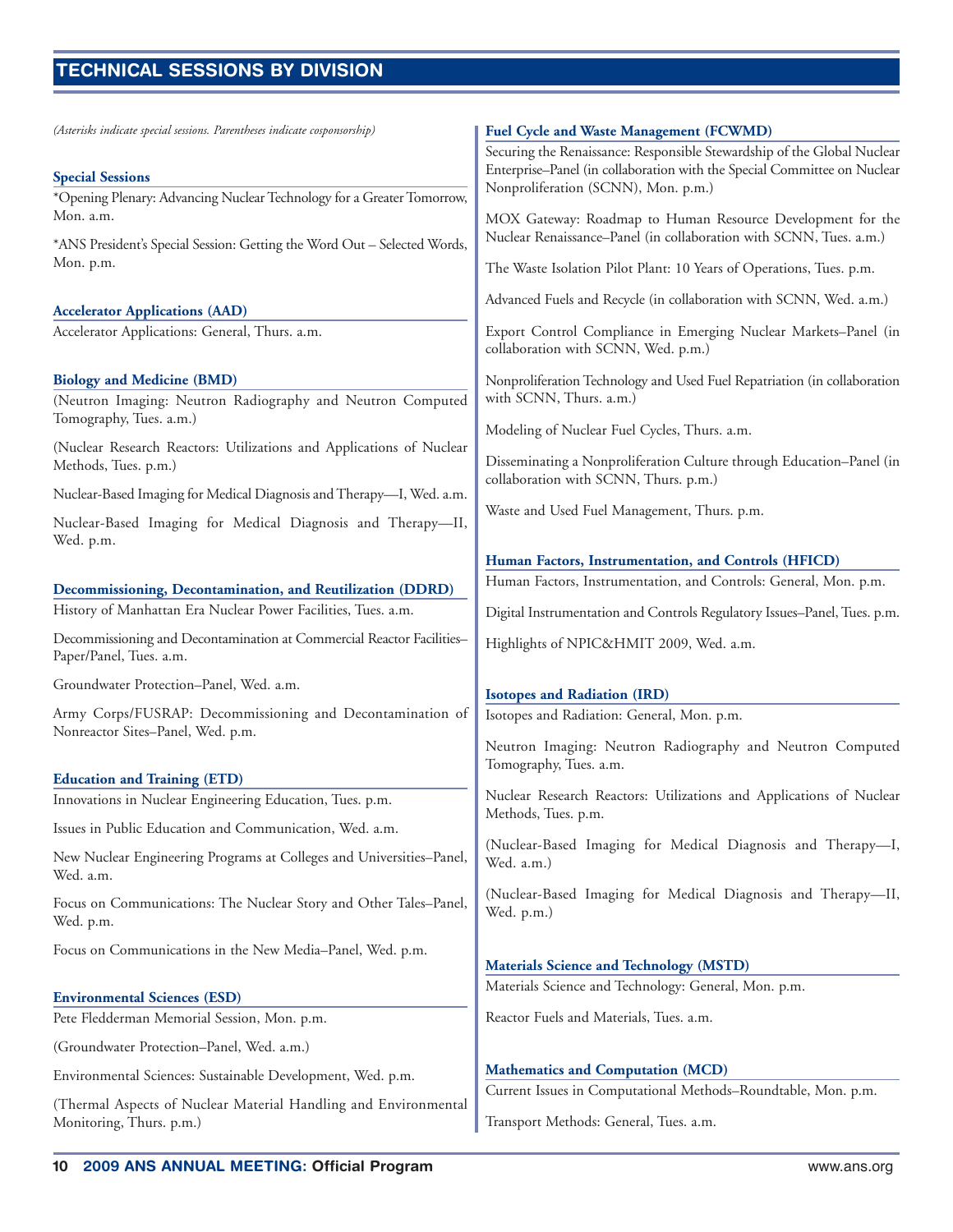### **TECHNICAL SESSIONS TECHNICAL SESSIONS BY DIVISION**

| Mathematics and Computation (MCD) (continued)                                                                                                    | <b>Radiation Protection and Shielding (RPSD) (continued)</b>                                                  |
|--------------------------------------------------------------------------------------------------------------------------------------------------|---------------------------------------------------------------------------------------------------------------|
| Mathematical Modeling and Computational Methods, Tues. p.m.                                                                                      | MCNP Variance Reduction-Tutorial, Thurs. a.m.                                                                 |
| (Reactor Analysis Methods-I, Thurs. a.m.)                                                                                                        | MCNP/X Depletion/Burnup with VESTA-Tutorial, Thurs. p.m.                                                      |
| (Reactor Analysis Methods-II, Thurs. p.m.)                                                                                                       | <b>Reactor Physics (RPD)</b>                                                                                  |
| <b>Nuclear Criticality Safety (NCSD)</b>                                                                                                         | Advances in Small- and Medium-Size Reactor Design-I, Mon. p.m.                                                |
| Advances in Nuclear Criticality Accident Excursion Analysis, Mon. p.m.                                                                           | Advances in Small- and Medium-Size Reactor Design-II, Tues. p.m.                                              |
| Integration of Nuclear Criticality Safety into New Facility Design, Tues. a.m.                                                                   | Advances in Small- and Medium-Size Reactor Design-III, Wed. p.m.                                              |
| Data, Analysis, and Operations for Nuclear Criticality Safety-I,                                                                                 | Reactor Physics: General, Tues. a.m.                                                                          |
| Tues. a.m.                                                                                                                                       | Reactor Physics Design, Validation, and Operating Experience, Wed. a.m.                                       |
| Data, Analysis, and Operations for Nuclear Criticality Safety-II,<br>Tues. p.m.                                                                  | Reactor Analysis Methods-I, Thurs. a.m.                                                                       |
| Nuclear Criticality Safety Staff and Operations Interface, Wed. p.m.                                                                             | Reactor Analysis Methods-II, Thurs. p.m.                                                                      |
| Nuclear Criticality Safety Standards-Forum, Thurs. a.m.                                                                                          | Recent Progress and Applications of Resonance Calculation Method,<br>Thurs. p.m.                              |
| <b>Nuclear Installations Safety (NISD)</b><br>Management of Materials Degradation and Life Extension for Older<br>Nuclear Facilities, Tues. a.m. | <b>Robotics and Remote Systems (RRSD)</b><br>Robotics and Remote Systems Research and Deployment, Thurs. a.m. |
| Progress in Regulation of Safety Culture, Tues. p.m.                                                                                             | <b>Thermal Hydraulics (THD)</b>                                                                               |
| Probabilistic Applications in Nuclear Installations Safety, Wed. a.m.                                                                            | Computational Thermal Hydraulics-I, Mon. p.m.                                                                 |
| Emerging Issues in Reactor Safety-I, Wed. p.m.                                                                                                   | Computational Thermal Hydraulics-II, Tues. p.m.                                                               |
| Emerging Issues in Reactor Safety-II, Thurs. a.m.                                                                                                | General Thermal Hydraulics, Tues. a.m.                                                                        |
|                                                                                                                                                  | General Two-Phase Flow, Wed. a.m.                                                                             |
| <b>Operations and Power (OPD)</b><br>Strategies for Attracting, Developing, and Retaining Talent in a Growing                                    | Rod Bundle Thermal Hydraulics, Wed. p.m.                                                                      |
| Nuclear Industry, Mon. p.m.                                                                                                                      | Severe Accidents and Fluid-Structure Interaction, Wed. p.m.                                                   |
| Living the Renaissance: Status of New Plant Licensing-Panel, Tues. a.m.                                                                          | Thermal Hydraulics of Advanced Reactors, Thurs. a.m.                                                          |
| Modular Construction for Nuclear New Build Projects-Panel, Tues. p.m.                                                                            | Thermal Aspects of Nuclear Material Handling and Environmental<br>Monitoring, Thurs. p.m.                     |
| Status Report on Readiness for and Implementation of New Construction<br>Inspection-Panel, Wed. a.m.                                             |                                                                                                               |
| Ensuring the Long-Term Safe and Sustainable Nuclear Energy Option-                                                                               | <b>Young Members Group (YMG)</b><br>(Advances in Nuclear Criticality Accident Excursion Analysis, Mon. p.m.)  |
| Panel, Wed. a.m.                                                                                                                                 | (Integration of Nuclear Criticality Safety into New Facility Design,                                          |
| Operations and Power: General, Thurs. a.m.                                                                                                       | Tues. a.m.)                                                                                                   |
| <b>Radiation Protection and Shielding (RPSD)</b>                                                                                                 | (Data, Analysis, and Operations for Nuclear Criticality Safety-I,<br>Tues. a.m.)                              |
| Current Topics in Radiation Protection and Shielding-Roundtable,<br>Mon. p.m.                                                                    | (Data, Analysis, and Operations for Nuclear Criticality Safety-II,<br>Tues. p.m.)                             |
| Radiation Protection and Shielding: General, Tues. a.m.                                                                                          | (Nuclear Criticality Safety Staff and Operations Interface, Wed. p.m.)                                        |
| Computational Resources for Radiation Modeling, Tues. p.m.                                                                                       | (Focus on Communications: The Nuclear Story and Other Tales-Panel,                                            |
| Monte Carlo Dice Seminar, Wed. a.m.                                                                                                              | Wed. p.m.)                                                                                                    |
| NJOY-Tutorial, Wed. p.m.                                                                                                                         | (Focus on Communications in the New Media-Panel, Wed. p.m.)                                                   |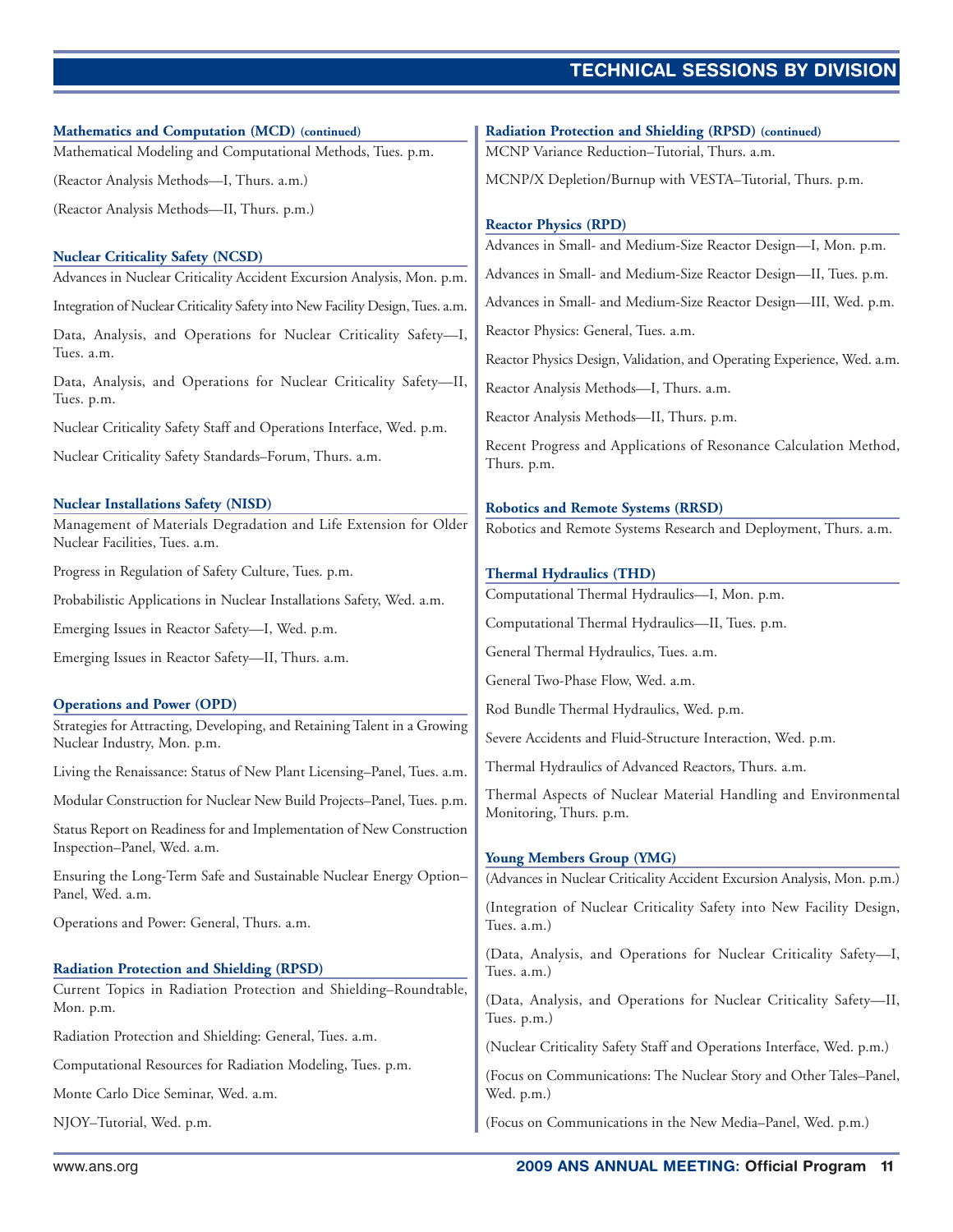### <span id="page-11-0"></span>**TECHNICAL SESSIONS CONDENSED SCHEDULE**

| <b>ROOM</b><br><b>MONDAY, JUNE 15, 2009</b><br>TUESDAY, JUNE 16, 2009 |                                                                                                    |                                                                                                     |                                                                                                                       |                                                                                                                                        |                                                                                                                            |
|-----------------------------------------------------------------------|----------------------------------------------------------------------------------------------------|-----------------------------------------------------------------------------------------------------|-----------------------------------------------------------------------------------------------------------------------|----------------------------------------------------------------------------------------------------------------------------------------|----------------------------------------------------------------------------------------------------------------------------|
|                                                                       | 8:30 AM - 11:30 AM                                                                                 | 1:00 PM - 2:30 PM                                                                                   | 2:30 PM - 4:00 PM                                                                                                     | 8:30 AM - 11:30 AM                                                                                                                     | 1:00 PM $-$ 4:00 PM                                                                                                        |
| Centennial 2 and 3                                                    | <b>Opening Plenary:</b><br><b>Advancing Nuclear</b><br>Technology for a<br><b>Greater Tomorrow</b> | <b>ANS President's</b><br><b>Special Session:</b><br>Getting the Word Out-<br><b>Selected Words</b> |                                                                                                                       |                                                                                                                                        |                                                                                                                            |
| <b>Baker</b>                                                          |                                                                                                    |                                                                                                     | <b>Advances in Small-</b><br>and Medium-Size<br><b>Reactor Design-I</b>                                               | <b>Reactor Physics:</b><br>General                                                                                                     | <b>Advances in Small-</b><br>and Medium-Size<br><b>Reactor Design-II</b>                                                   |
| Courtland                                                             |                                                                                                    |                                                                                                     | <b>Human Factors,</b><br>Instrumentation, and<br><b>Controls: General</b>                                             | Living the<br><b>Renaissance: Status</b><br>of New Plant<br><b>Licensing-Panel</b>                                                     | <b>Digital</b><br>Instrumentation and<br><b>Controls Regulatory</b><br><b>Issues-Panel</b>                                 |
| <b>Dunwoody</b>                                                       |                                                                                                    |                                                                                                     | Computational<br><b>Thermal</b><br>Hydraulics-I                                                                       | <b>General Thermal</b><br><b>Hydraulics</b>                                                                                            | Computational<br><b>Thermal</b><br><b>Hydraulics-II</b>                                                                    |
| <b>Fairlie</b>                                                        |                                                                                                    |                                                                                                     | <b>Isotopes and</b><br><b>Radiation: General</b>                                                                      | <b>Neutron Imaging:</b><br><b>Neutron Radiography</b><br>and Neutron<br><b>Computed Tomography</b>                                     | <b>Nuclear Research</b><br><b>Reactors:</b><br><b>Utilizations and</b><br><b>Applications of</b><br><b>Nuclear Methods</b> |
| Greenbriar                                                            |                                                                                                    |                                                                                                     | <b>Current Topics in</b><br><b>Radiation Protection</b><br>and Shielding-<br>Roundtable                               | <b>Radiation Protection</b><br>and Shielding:<br>General                                                                               | Computational<br><b>Resources for</b><br><b>Radiation Modeling</b>                                                         |
| Inman                                                                 |                                                                                                    |                                                                                                     | Pete Fledderman<br><b>Memorial Session</b>                                                                            | <b>Management of</b><br><b>Materials Degradation</b><br>and Life Extension<br>for Older Nuclear<br><b>Facilities</b>                   | Progress in<br><b>Regulation of Safety</b><br><b>Culture</b>                                                               |
| <b>Kennesaw</b>                                                       |                                                                                                    |                                                                                                     | <b>Current Issues in</b><br><b>Computational</b><br>Methods-<br>Roundtable                                            | <b>Transport Methods:</b><br>General                                                                                                   | <b>Mathematical</b><br>Modeling and<br><b>Computational</b><br><b>Methods</b>                                              |
| <b>Piedmont</b>                                                       |                                                                                                    |                                                                                                     | <b>Advances in Nuclear</b><br><b>Criticality Accident</b><br><b>Excursion Analysis</b>                                | <b>Integration of Nuclear</b><br><b>Criticality Safety into</b><br><b>New Facility Design</b>                                          | Data, Analysis, and<br><b>Operations for</b><br><b>Nuclear Criticality</b><br>Safety-II                                    |
|                                                                       |                                                                                                    |                                                                                                     |                                                                                                                       | Data, Analysis, and<br><b>Operations for</b><br><b>Nuclear Criticality</b><br>Safety-I                                                 |                                                                                                                            |
| <b>Spring</b>                                                         |                                                                                                    |                                                                                                     | <b>Strategies for</b><br>Attracting,<br>Developing, and<br><b>Retaining Talent in a</b>                               | <b>History of Manhattan</b><br><b>Era Nuclear Power</b><br><b>Facilities</b><br>--------------------------                             | <b>Modular Construction</b><br>for Nuclear New<br><b>Build Projects-Panel</b>                                              |
|                                                                       |                                                                                                    |                                                                                                     | <b>Growing Nuclear</b><br><b>Industry</b>                                                                             | Decommissioning and<br><b>Decontamination at</b><br><b>Commercial Reactor</b><br><b>Facilities-Paper/Panel</b>                         |                                                                                                                            |
| <b>Techwood</b>                                                       |                                                                                                    |                                                                                                     | Securing the<br>Renaissance:<br>Responsible<br>Stewardship of the<br><b>Global Nuclear</b><br><b>Enterprise-Panel</b> | <b>MOX Gateway:</b><br><b>Roadmap to Human</b><br><b>Resource</b><br>Development for the<br><b>Nuclear</b><br><b>Renaissance-Panel</b> | The Waste Isolation<br><b>Pilot Plant: 10 Years</b><br>of Operations                                                       |
| <b>Hanover A</b>                                                      |                                                                                                    |                                                                                                     | <b>Materials Science</b><br>and Technology:<br>General                                                                | <b>Reactor Fuels and</b><br><b>Materials</b>                                                                                           | Innovations in<br><b>Nuclear Engineering</b><br><b>Education</b>                                                           |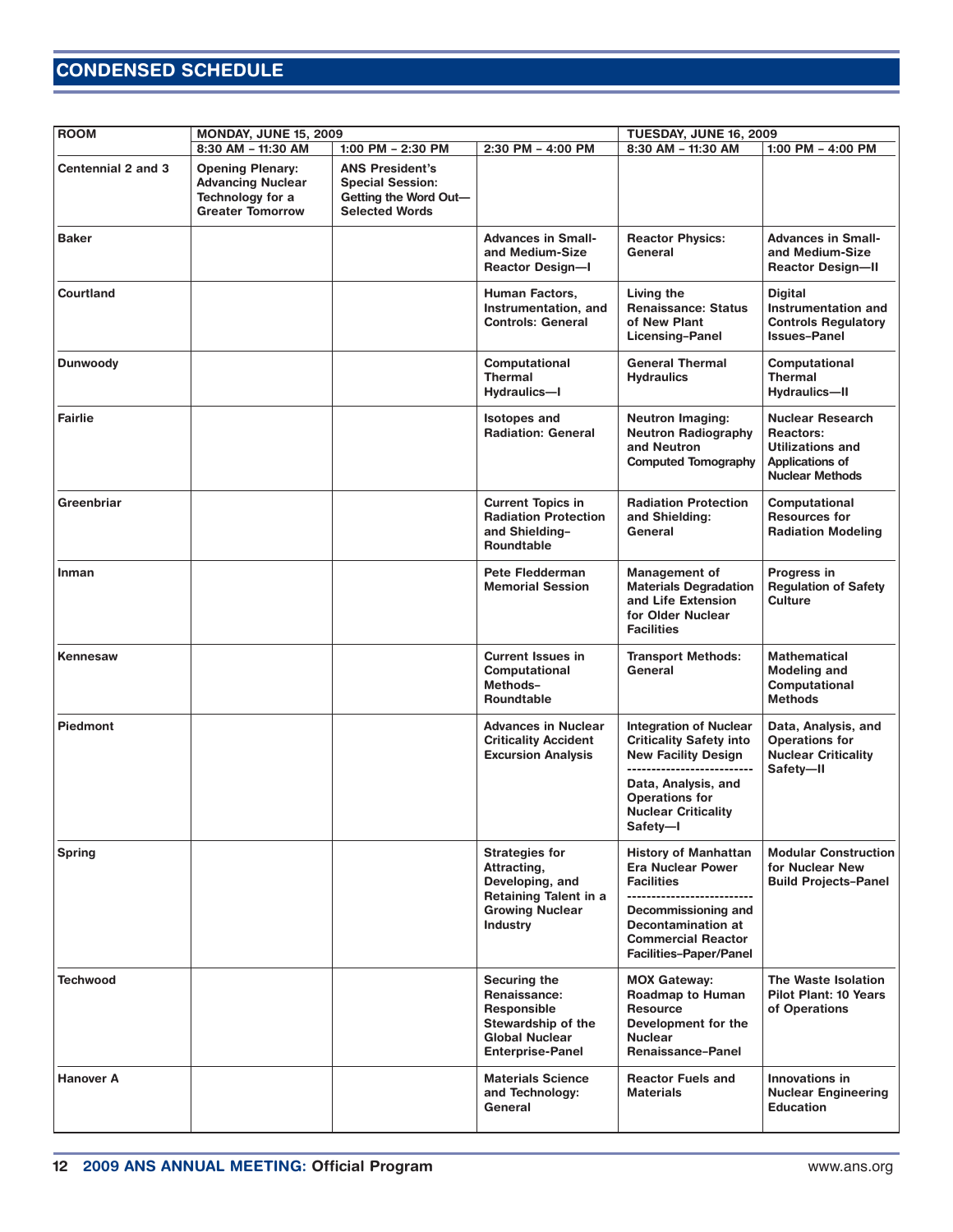### **TECHNICAL SESSIONS CONDENSED SCHEDULE**

| <b>ROOM</b><br>WEDNESDAY, JUNE 17, 2009 |                                                                                                                                 | THURSDAY, JUNE 18, 2009                                                                                                                                              |                                                                                |                                                                                                                                                |
|-----------------------------------------|---------------------------------------------------------------------------------------------------------------------------------|----------------------------------------------------------------------------------------------------------------------------------------------------------------------|--------------------------------------------------------------------------------|------------------------------------------------------------------------------------------------------------------------------------------------|
|                                         | 8:30 AM - 11:30 AM                                                                                                              | 1:00 PM $-$ 4:00 PM                                                                                                                                                  | 8:30 AM - 11:30 AM                                                             | 1:00 PM - 4:00 PM                                                                                                                              |
| <b>Baker</b>                            | <b>Reactor Physics Design,</b><br><b>Validation, and Operating</b><br><b>Experience</b>                                         | <b>Advances in Small- and</b><br><b>Medium-Size Reactor</b><br>Design-III                                                                                            | <b>Reactor Analysis</b><br>Methods-I                                           | <b>Reactor Analysis</b><br>Methods-II<br><b>Recent Progress and</b><br><b>Applications of</b><br><b>Resonance Calculation</b><br><b>Method</b> |
| Courtland                               | <b>Highlights of</b><br>NPIC&HMIT 2009                                                                                          | <b>Environmental Sciences:</b><br><b>Sustainable Development</b>                                                                                                     |                                                                                |                                                                                                                                                |
| <b>Dunwoody</b>                         | <b>General Two-Phase Flow</b>                                                                                                   | <b>Rod Bundle Thermal</b><br><b>Hydraulics</b>                                                                                                                       | <b>Thermal Hydraulics of</b><br><b>Advanced Reactors</b>                       | <b>Thermal Aspects of</b><br><b>Nuclear Material</b><br><b>Handling and</b><br><b>Environmental</b><br><b>Monitoring</b>                       |
| <b>Fairlie</b>                          | <b>Nuclear-Based Imaging</b><br>for Medical Diagnosis<br>and Therapy-I                                                          | <b>Nuclear-Based Imaging</b><br>for Medical Diagnosis<br>and Therapy-II                                                                                              | <b>Operations and Power:</b><br>General                                        |                                                                                                                                                |
| Greenbriar                              | <b>Monte Carlo Dice</b><br><b>Seminar</b>                                                                                       | <b>NJOY-Tutorial</b>                                                                                                                                                 | <b>MCNP Variance</b><br><b>Reduction-Tutorial</b>                              | <b>MCNP/X Depletion/</b><br><b>Burnup with VESTA-</b><br><b>Tutorial</b>                                                                       |
| Inman                                   | <b>Probabilistic Applications</b><br>in Nuclear Installations<br><b>Safety</b>                                                  | <b>Emerging Issues in</b><br><b>Reactor Safety-I</b>                                                                                                                 | <b>Emerging Issues in</b><br><b>Reactor Safety-II</b>                          |                                                                                                                                                |
| <b>Kennesaw</b>                         | <b>Status Report on</b><br><b>Readiness for and</b><br><b>Implementation of New</b><br><b>Construction Inspection-</b><br>Panel | <b>Severe Accidents and</b><br><b>Fluid-Structure</b><br><b>Interaction</b>                                                                                          | Nonproliferation<br><b>Technology and Used</b><br><b>Fuel Repatriation</b>     | <b>Disseminating a</b><br><b>Nonproliferation Culture</b><br><b>Through Education-</b><br>Panel                                                |
| <b>Piedmont</b>                         | <b>Ensuring the Long-Term</b><br><b>Safe and Sustainable</b><br><b>Nuclear Energy Option-</b><br>Panel                          | <b>Nuclear Criticality Safety</b><br><b>Staff and Operations</b><br>Interface                                                                                        | <b>Nuclear Criticality Safety</b><br><b>Standards-Forum</b>                    |                                                                                                                                                |
| <b>Spring</b>                           | <b>Groundwater Protection-</b><br>Panel                                                                                         | Army Corps/FUSRAP:<br>Decommissioning and<br><b>Decontamination of</b><br><b>Nonreactor Sites-Panel</b>                                                              | <b>Robotics and Remote</b><br><b>Systems Research and</b><br><b>Deployment</b> |                                                                                                                                                |
| <b>Techwood</b>                         | <b>Advanced Fuels and</b><br>Recycle                                                                                            | <b>Export Control</b><br><b>Compliance in Emerging</b><br><b>Nuclear Markets-Panel</b>                                                                               | <b>Modeling of Nuclear Fuel</b><br><b>Cycles</b>                               | <b>Waste and Used Fuel</b><br><b>Management</b>                                                                                                |
| <b>Hanover A</b>                        | <b>Issues in Public Education</b><br>and Communication                                                                          | Focus on<br><b>Communications: The</b><br><b>Nuclear Story and Other</b><br><b>Tales-Panel</b><br>Focus on<br><b>Communications in the</b><br><b>New Media-Panel</b> | <b>Accelerator Applications:</b><br>General                                    |                                                                                                                                                |
| <b>Regency V</b>                        | <b>New Nuclear Engineering</b><br><b>Programs at Colleges</b><br>and Universities-Panel                                         |                                                                                                                                                                      |                                                                                |                                                                                                                                                |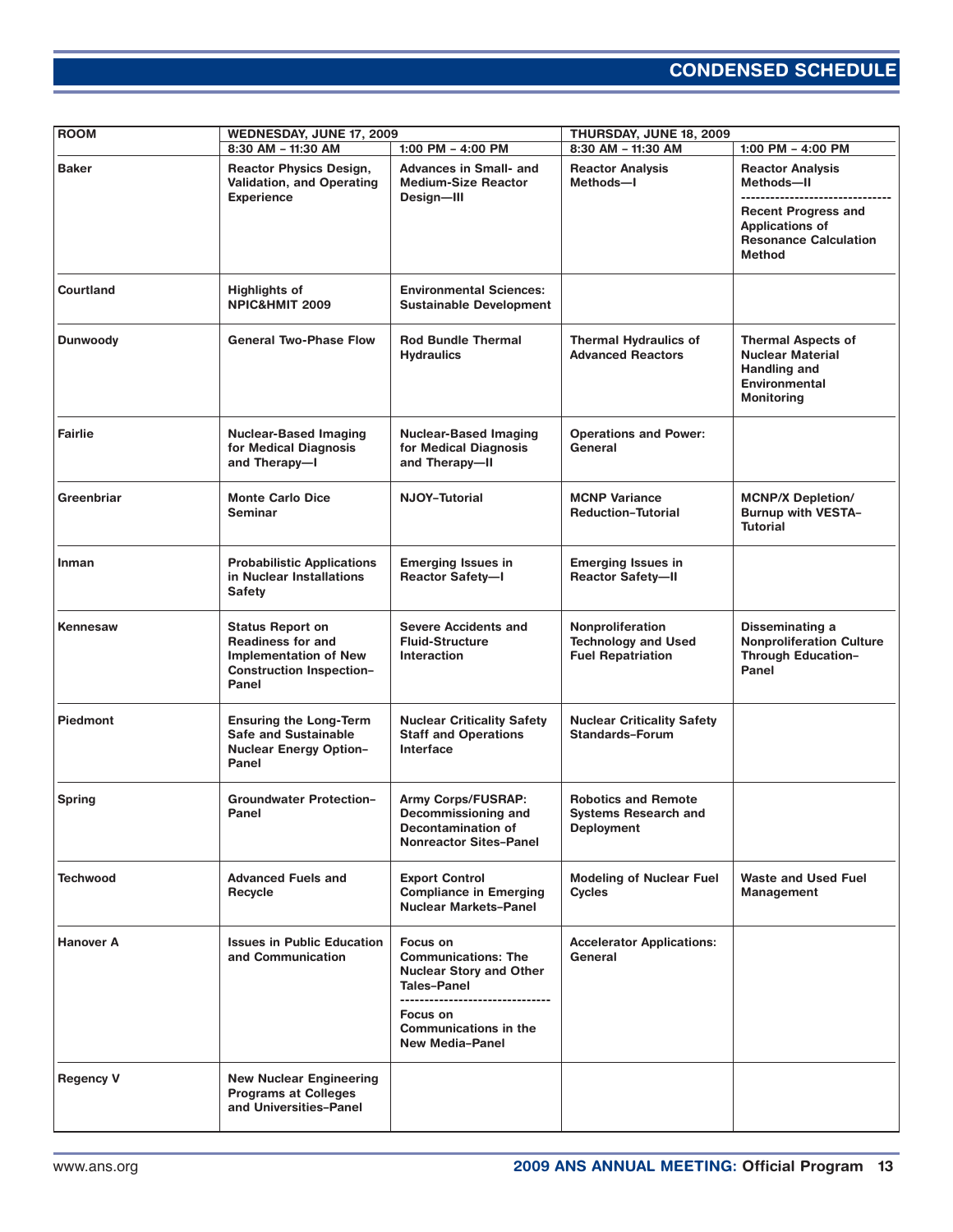#### <span id="page-13-0"></span>**MONDAY • JUNE 15, 2009**

| $7:30$ AM $-5:00$ PM   | <b>MEETING REGISTRATION</b>                                                                                   |
|------------------------|---------------------------------------------------------------------------------------------------------------|
| $8:00$ AM $-$ 10:00 AM | <b>SPOUSE/GUEST HOSPITALITY</b>                                                                               |
|                        |                                                                                                               |
| 8:30 AM - 11:30 AM     | 2009 ANS ANNUAL MEETING: OPENING PLENARY                                                                      |
|                        | "Advancing Nuclear Technology for a Greater Tomorrow"                                                         |
| $9:00$ AM $-$ 1:00 PM  | <b>SPOUSE/GUEST TOUR</b><br>"Atlanta's Famous Firsts"                                                         |
| 11:30 AM - 1:00 PM     | <b>OPERATIONS AND POWER DIVISION LUNCHEON</b>                                                                 |
| 1:00 PM $- 2:30$ PM    | <b>2009 ANS ANNUAL MEETING:</b><br>ANS PRESIDENT'S SPECIAL SESSION<br>"Getting the Word Out - Selected Words" |
| 1:00 PM $-$ 4:00 PM    | <b>NETS-2009 EMBEDDED TOPICAL MEETING:</b>                                                                    |
|                        | <b>OPENING PLENARY</b>                                                                                        |
|                        | "Nuclear and Emerging Technologies for Space"                                                                 |
| $2:30$ PM $-$ 4:00 PM  | 2009 ANS ANNUAL MEETING: TECHNICAL SESSIONS                                                                   |
|                        | • Advances in Small- and Medium-Size Reactor Design-I                                                         |
|                        | • Human Factors, Instrumentation, and Controls: General                                                       |
|                        |                                                                                                               |
|                        | • Computational Thermal Hydraulics-I<br>· Isotopes and Radiation: General                                     |
|                        | • Current Topics in Radiation Protection and Shielding-<br>Roundtable                                         |
|                        | • Pete Fledderman Memorial Session                                                                            |
|                        | • Current Issues in Computational Methods-Roundtable                                                          |
|                        | • Advances in Nuclear Criticality Accident Excursion Analysis                                                 |
|                        | • Strategies for Attracting, Developing, and Retaining Talent                                                 |
|                        | in a Growing Nuclear Industry                                                                                 |
|                        | • Securing the Renaissance: Responsible Stewardship of the                                                    |
|                        | Global Nuclear Enterprise-Panel                                                                               |
|                        | · Materials Science and Technology: General                                                                   |
| 4:15 PM - 5:15 PM      | ANS BUSINESS MEETING                                                                                          |
| 5:45 PM - 10:30 PM     | <b>EVENING EVENT:</b>                                                                                         |
|                        | "Dinner at the Georgia Aquarium"                                                                              |

#### **MONDAY, JUNE 15, 2009 • 8:30 A.M.**

**Opening Plenary: Advancing Nuclear Technology for a Greater Tomorrow.** *Cochairs:* Jeffrey T. Gasser, Carrie Phillips *(Southern Nuclear Operating Company)*

#### **Centennial 2 and 3**

#### **8:30 a.m.**

WELCOMING REMARKS:

William E. Burchill, Ph.D. *(President, American Nuclear Society)*

#### SPEAKERS:

- Mr. David M. Ratcliffe *(Chairman, President and Chief Executive Officer, Southern Company)*
- Senator (Ret.) Sam Nunn *(Chairman, Center for Strategic International Studies and Chief Executive Officer of the Nuclear Threat Initiative)*
- Vice Admiral (Ret.) John Grossenbacher *(Director, Idaho National Laboratory)*
- The Honorable Dale E. Klein *(Commissioner, U.S. Nuclear Regulatory Commission)*
- Mr. Jim O. Ellis, Jr. *(President and Chief Executive Officer, Institute for Nuclear Power Operations)*

#### **MONDAY, JUNE 15, 2009 • 1:00 P.M.**

#### **ANS President's Special Session: Getting the Word Out—Selected Words.** *Chair:* William E. Burchill *(President, ANS)*

#### **Centennial 2 and 3**

#### **1:00 p.m.**

The following key topics will be discussed by recognized experts: high-level waste management, fuel reprocessing/recycling, proliferation avoidance, new plant economics, and nuclear environmental and health benefits.

#### SPEAKERS:

- "Nuclear Spent Fuel Management: The Legal and Political Realities" Edward F. Sproat *(Former DOE Director of the Office of Civilian Radioactive Waste Management)*
- "Spent Fuel Recycling: An Industrial Reality" Dominique Greneche *(International Expert, AREVA)*
- "Creating Certainty on New Nuclear Cost and Schedule– The NINA Strategy" Steve Winn *(NRG Energy)*
- "Securing the Nuclear Future" Laura S. Holgate *(NTI)*

#### **MONDAY, JUNE 15, 2009 • 2:30 P.M.**

**Advances in Small- and Medium-Size Reactor Design—I,** sponsored by RPD. *Session Organizer:* Youssef Shatilla *(MASDAR Inst of Science and Technology)*. *Chair:* Youssef Shatilla

#### **Baker**

#### **2:30 p.m.**

Have Deliberately Small Reactors Come of Age?, Daniel T. Ingersoll *(ORNL)*

#### **2:55 p.m.**

Small Modular Reactors, U.S. Market and Licensing Possibilities, Richard L. Black *(DOE)*

#### **3:20 p.m.**

Small and Medium Sized Reactors—Domestic Benefit in International Deployment?, D. Craig Welling *(DOE)*

#### **3:45 p.m.**

IRIS: Reliable SMRs for a Wide Range of Energy Needs, Mario D. Carelli *(Westinghouse)*, Bojan Petrovic *(Georgia Inst of Technol)*, Marco E. Ricotti *(Politecnico di Milano)*

**Human Factors, Instrumentation, and Controls: General,** sponsored by HFICD. *Session Organizer:* Tyrone Tonkinson *(Westinghouse)*. *Chair:* Tyrone Tonkinson

### **Courtland**

#### **2:30 p.m.**

Ubiquitous System Development for Maintenance Personnel in Nuclear Power Plants, Ho-Bin Yim, In-Kim, Seung-Min Lee, Poong-Hyun Seong *(KAIST)*

#### **2:55 p.m.**

Communication Pattern Analysis under Abnormal Conditions in a Main Control Room, Seunghwan Kim, Jinkyun Park *(KAERI)*

#### **3:20 p.m.**

Signal Analysis with the Autoregressive Harmonic Analysis, Michael Baleanu *(ISTec GmbH)*

**Computational Thermal Hydraulics—I,** sponsored by THD. *Chair:* Brian G. Woods *(Oregon State Univ)*

#### **Dunwoody**

#### **2:30 p.m.**

URANS Simulation of Parallel Jets Mixing in a Rectangular Confinement, Elia Merzari, Hisashi Ninokata *(Tokyo Inst Technol)*

#### **2:55 p.m.**

Numerical Flow Benchmark Model of Advanced Test Reactor Fuel Element Using FLUENT, Wade Marcum, Brian Woods, Brian Jackson *(Oregon State Univ)*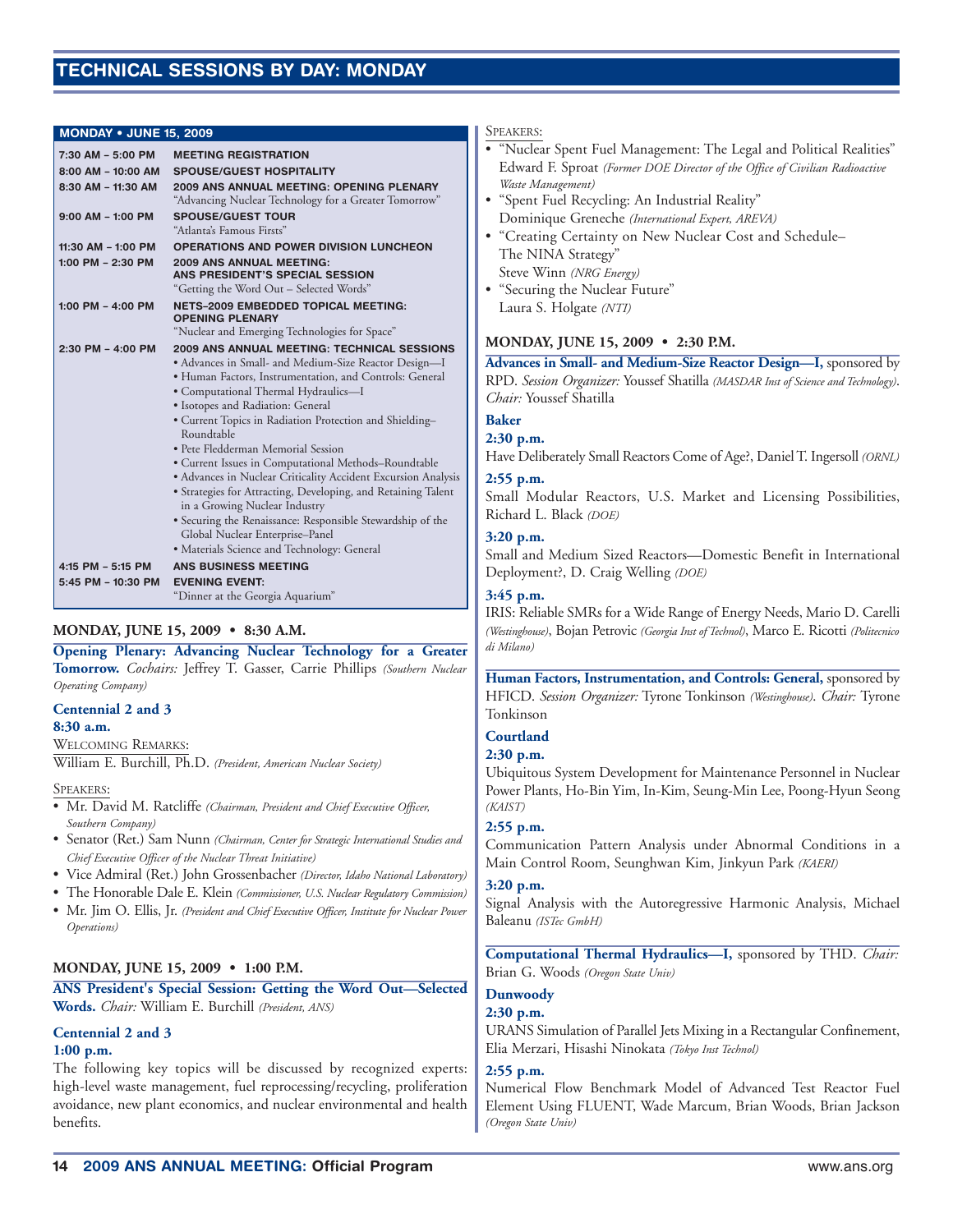#### **3:20 p.m.**

Three Dimensional Simulation of RCCS Heat Exchange Using STAR-CCM+ CFD Code, Angelo Frisani, Luigi Capone, Victor Ugaz, Yassin A. Hassan *(Texas A&M)*

#### **3:45 p.m.**

CFD Simulation of Coolant Flow Distribution in a Pebble Bed Modular Reactor Core, Angelo Frisani, Akshay Gandhir, Yassin A. Hassan, Peng Yin *(Texas A&M)*

#### **4:10 p.m.**

Effect of Noncondensable Gas in BWR Core Region on LOCA Analysis, Jeffrey D. Rambo, A. Kurshad Muftuoglu *(GE-Hitachi Nuclear Energy)*

**Isotopes and Radiation: General,** sponsored by IRD. *Session Organizer:* Kenan Ünlü *(Penn State Univ)*. *Chair:* Steve LaMont *(LANL)*

#### **Fairlie**

#### **2:30 p.m.**

Possibility of a Self-induced Contribution to Nuclear Decays, E. Fischbach, J. B. Buncher, J. H. Jenkins *(Purdue Univ)*, D. E. Krause *(Wabash College/ Purdue Univ)*, R. M. Lindstrom *(NIST)*, J. J. Mattes *(Purdue Univ)*

#### **2:55 p.m.**

Does the Half-Life of a Radioactive Sample Depend on Its Shape?, Richard M. Lindstrom *(NIST)*, Ephraim Fischbach, John B. Buncher *(Purdue Univ)*, Geoffrey L. Greene *(Univ of Tennessee)*, Jere H. Jenkins *(Purdue Univ)*, Dennis E. Krause *(Wabash College/Purdue Univ)*, Joshua J. Mattes *(Purdue Univ)*, Andrew Yue *(Univ of Tennessee)*

#### **3:20 p.m.**

Are Nuclear Decay Rates Correlated with Solar Activity?, Jere H. Jenkins, Ephraim Fischbach, John B. Buncher *(Purdue Univ)*, John T. Gruenwald *(Wabash College)*, Dennis E. Krause *(Wabash College/Purdue Univ)*, Joshua J. Mattes *(Purdue Univ)*

#### **3:45 p.m.**

Status Update on the NIFFTE High Precision Fission Cross Section Measurement Program, Eric Burgett, Nolan Hertel *(Georgia Tech)*, Tony Hill *(LANL)*, Mike Heffner *(LLNL)*, Jenn Klay *(Cal Poly)*, Uwe Greife *(Colorado School of Mines)*, Donald Isenhower, Rusty Towell *(Abilene Christian Univ)*, John Baker *(INL)*, Steve Grimes, Tom Massey *(Ohio Univ)*, Walt Loveland *(Oregon State Univ)*

#### **Current Topics in Radiation Protection and Shielding–Roundtable,**

sponsored by RPSD. *Session Organizer:* Charlotta Sanders *(UNLV)*. *Chair:* Everett Redmond *(NEI)*

### **Greenbriar**

### **2:30 p.m.**

Everyone is invited to give a short presentation on any Radiation Protection and Shielding topic of interest. Ten-minute time slots will be allotted on a first-come/first-serve basis. The initial topic will be "Recent Developments with Buildup Factors." This is meant to be fast, informal, and fun.

**Pete Fledderman Memorial Session,** sponsored by ESD. *Chair:* Eduardo B. Farfan *(SRNL)*

#### **Inman**

### **2:30 p.m.**

LADTAP-PROB: A Probabilistic Model to Assess Radiological Consequences from Liquid Radioactive Releases, Trevor Q. Foley, Eduardo B. Farfán, G. Timothy Jannik *(SRNL)*

#### **2:55 p.m.**

The Development of a Simultaneous Environmental Radiation Distribution Display System for a Site and Headoffice, Hee Reyoung Kim, Wanno Lee, Mun Ja Kang, Kun Ho Chung, Chang Woo Lee, Geun Sik Choi, Mun Hee Han *(KAERI)*

#### **3:20 p.m.**

Composite Analysis Monitoring Program at the Savannah River Site, K. P. Crapse, B. T. Butcher *(SRNL)*, W. T. Goldston *(Savannah River Nuclear Solutions)*

**Current Issues in Computational Methods–Roundtable,** sponsored by MCD. *Session Organizer:*Todd Palmer *(Oregon State Univ)*. *Chair:*Todd Palmer

#### **Kennesaw**

#### **2:30 p.m.**

We discuss recent and emerging methods in uncertainty quantification. In particular, we present approaches that combine sampling and sensitivity approaches, reduce the numbers of samples needed for validation, and eliminate the bias. Such methods are based on polynomial chaos expansion with collocation. We state some open questions whose resolution would further advance such methods. We discuss to what extent existing uncertainty information in the physical parameters of nuclear engineering applications is suitable for probabilistic approaches.

Advanced Computational Methods for Uncertainty Quantification, Mihai Anitescu *(ANL)*

**Advances in Nuclear Criticality Accident Excursion Analysis,** sponsored by NCSD; cosponsored by YMG. *Session Organizer:* Peter Angelo *(Y-12 National Security Complex)*. *Chair:* Bonnie Rumble *(ENERCON)*

### **Piedmont**

#### **2:30 p.m.**

Criticality Accident Analysis: Does Your Facility's Accident Have a Justified Basis?, Thomas P. McLaughlin *(Consultant)*

#### **2:50 p.m.**

Is 12 "Rad in Air" an Appropriate Quantity for Excessive Dose?, Peter L. Angelo, Ken G. Veinot *(Y-12 NSC)*

#### **3:10 p.m.**

Modelling of Granular Materials in the FETCH Coupled Criticality Code, Christopher C. Pain, Jefferson L. M. A. Gomes, Matthew D. Eaton, Tony Goddard, Brendan Tollit, Justin Hadi *(Imperial College London)*

#### **3:30 p.m.**

Criticality Accident Analysis for INL Shielded Hot Cells, Wade Scates *(INL)*

#### **3:50 p.m.**

Derivation of 2-D Thermoelastic Equations of Motion for a Finite Cylinder, Travis Grove, Robert Kimpland, William Myers *(LANL)*

**Strategies for Attracting, Developing, and Retaining Talent in a Growing Nuclear Industry,** sponsored by OPD. *Chair:* Michael L. Spellman *(Progress Energy)*

### **Spring**

#### **2:30 p.m.**

The Future Nuclear Workforce: "If You Build It Will They Come? If So, from Where?," John Wheeler *(Entergy Nuclear)*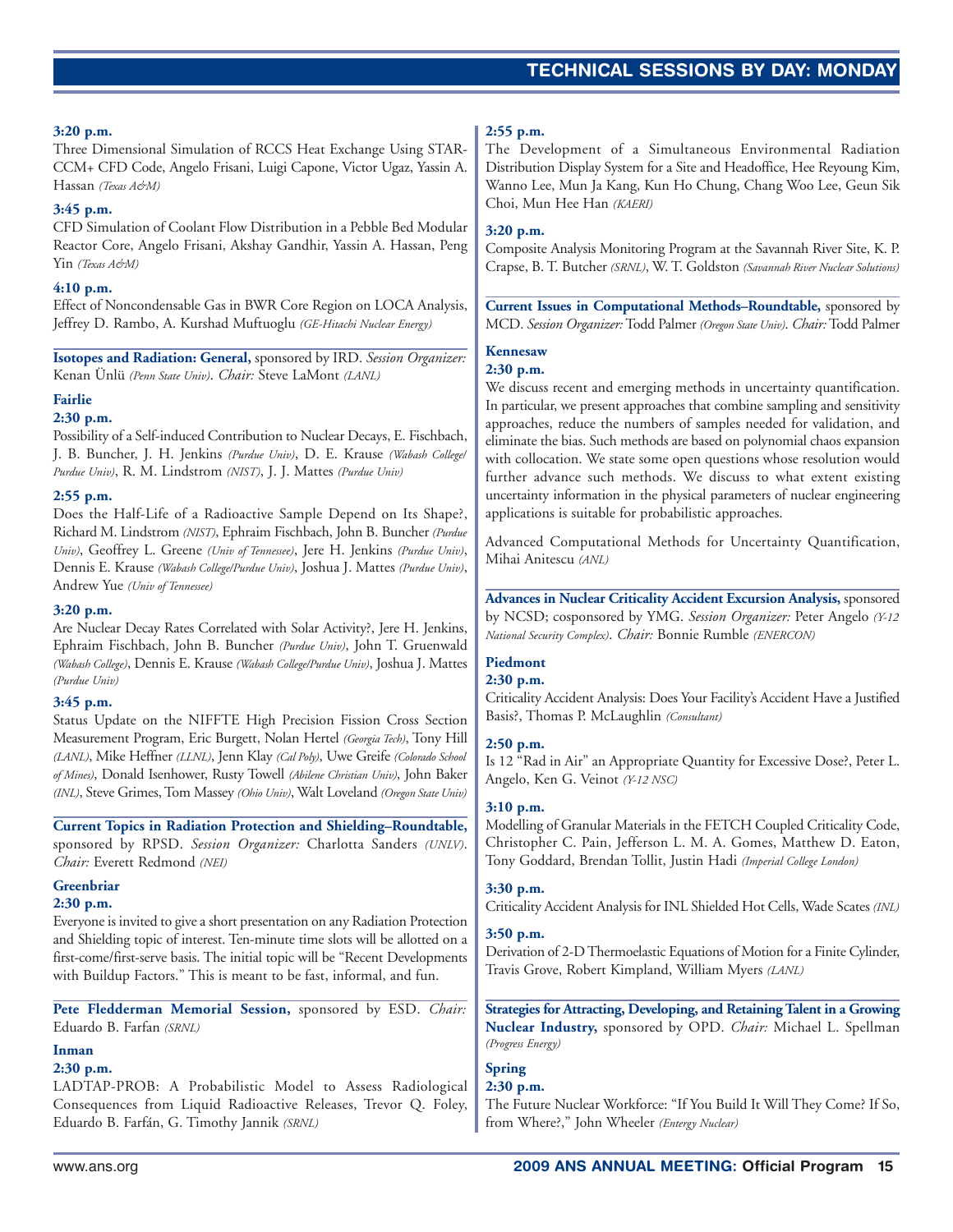#### **2:55 p.m.**

Connecting the Dots: A New Generation Igniting the Nuclear Renaissance...Helping Exelon Continue to Excel, Janice Kuczynski, Renu Aggarwal *(Exelon Nuclear)*

#### **3:20 p.m.**

Developing the Texas Nuclear Workforce of the Future, Clarence Fenner *(South Texas Project)*

#### **3:45 p.m.**

Nuclear Workforce Planning: Connecting the Dots, Susie Brown *(Progress Energy Carolinas, Inc.)*

**Securing the Renaissance: Responsible Stewardship of the Global Nuclear Enterprise–Panel,** sponsored by FCWMD (in collaboration with SCNN). *Session Organizer:* Raymond J. Juzaitis *(Texas A&M Univ)*. *Cochairs:* Raymond J. Juzaitis, Joan Rohlfing *(Nuclear Threat Initiative)*

#### **Techwood**

#### **2:30 p.m.**

Attaining global energy security in harmony with nuclear security in the 21st century will demand an explicit program of technology developments (risk-informed nuclear reactor, nuclear materials, and fuel cycle designs; safeguards by design) aligned with transformative policy and diplomatic initiatives (e.g., international nuclear fuel banks, regional fuel cycle centers) and appropriate institutional priorities (physical security, export controls) to ensure a broad-based expansion of nuclear power consistent with a world moving away from a nuclear "tipping point." This is especially timely with the approach of the 2010 NPT Review Conference. At the dawn of a new Administration, a special invited panel, cohosted by the American Nuclear Society and the Nuclear Threat Initiative, will explore issues at the technology/policy interface associated with proliferation resistance on a "system scale," as well as the imperative to control and account for fissile materials on a global scale.

#### PANELISTS:

- Robert A. Bari *(BNL)*
- William Charlton *(Texas A&M Univ)*
- Corey Hinderstein *(Nuclear Threat Initiative)*
- Caroline Jorant *(AREVA)*
- Edward McGinnis *(DOE)*
- Adam Stulberg *(Georgia Tech)*

**Materials Science and Technology: General,** sponsored by MSTD. *Session Organizer:* Kenneth Geelhood *(PNNL)*. *Chair:* Travis Knight *(Univ of South Carolina)*

#### **Hanover A**

#### **2:30 p.m.**

Plastic Instability and Failure in Irradiated Materials, Thak Sang Byun *(ORNL)*, Jin Weon Kim *(Chosun Univ –Korea)*

#### **2:55 p.m.**

Diffusion Bonding in Compact Heat Exchangers, David Southall *[Heatric Division of Meggitt (UK) Ltd.]*

#### **3:20 p.m.**

THERPRO: The IAEA Thermophysical Material Properties Database, Sama Bilbao y León, Seong Gyun Moon *(IAEA–Austria)*

#### **3:45 p.m.**

Implementation of Imperfection Modeling Approach for Fuel Cladding Material Characterization, Elizabeth Stephens, Curt Lavender, Richard Davies *(PNNL)*

#### **TUESDAY • JUNE 16, 2009**

| 7:30 AM - 5:00 PM     | MEETING REGISTRATION                                                                                                                                                                                                                                                                                                                                                                                                                                                                                                                                                                                                                                                                                                                                                                                                                                            |  |
|-----------------------|-----------------------------------------------------------------------------------------------------------------------------------------------------------------------------------------------------------------------------------------------------------------------------------------------------------------------------------------------------------------------------------------------------------------------------------------------------------------------------------------------------------------------------------------------------------------------------------------------------------------------------------------------------------------------------------------------------------------------------------------------------------------------------------------------------------------------------------------------------------------|--|
| 8:00 AM - 10:00 AM    | <b>SPOUSE/GUEST HOSPITALITY</b>                                                                                                                                                                                                                                                                                                                                                                                                                                                                                                                                                                                                                                                                                                                                                                                                                                 |  |
| 8:30 AM - 11:30 AM    | 2009 ANS ANNUAL MEETING: TECHNICAL SESSIONS<br>• Reactor Physics: General<br>· Living the Renaissance: Status of New Plant Licensing-Panel<br>• General Thermal Hydraulics<br>· Neutron Imaging: Neutron Radiography and Neutron<br>Computed Tomography<br>· Radiation Protection and Shielding: General<br>· Management of Materials Degradation and Life Extension<br>for Older Nuclear Facilities<br>· Transport Methods: General<br>• Integration of Nuclear Criticality Safety into New Facility Design<br>· Data, Analysis, and Operations for Nuclear Criticality Safety-I<br>· History of Manhattan Era Nuclear Power Facilities<br>• Decommissioning and Decontamination at Commercial<br>Reactor Facilities-Paper/Panel<br>• MOX Gateway: Roadmap to Human Resource Development<br>for the Nuclear Renaissance–Panel<br>• Reactor Fuels and Materials |  |
| 8:30 AM - 11:30 AM    | <b>NETS-2009 EMBEDDED TOPICAL MEETING:</b><br><b>SPECIAL SESSION:</b><br>"Nuclear Thermal Propulsion Systems"                                                                                                                                                                                                                                                                                                                                                                                                                                                                                                                                                                                                                                                                                                                                                   |  |
| $9:00$ AM $-$ 1:00 PM | <b>SPOUSE/GUEST TOUR</b><br>"Cultural Midtown"                                                                                                                                                                                                                                                                                                                                                                                                                                                                                                                                                                                                                                                                                                                                                                                                                  |  |
| 11:30 AM - 1:00 PM    | ANS HONORS AND AWARDS LUNCHEON                                                                                                                                                                                                                                                                                                                                                                                                                                                                                                                                                                                                                                                                                                                                                                                                                                  |  |
| 1:00 PM - 4:00 PM     | <b>2009 ANS ANNUAL MEETING: TECHNICAL SESSIONS</b><br>• Advances in Small- and Medium-Size Reactor Design-II<br>· Digital Instrumentation and Controls Regulatory Issues-Panel<br>· Computational Thermal Hydraulics-II<br>· Nuclear Research Reactors: Utilizations and Applications of<br>Nuclear Methods<br>• Computational Resources for Radiation Modeling<br>· Progress in Regulation of Safety Culture<br>· Mathematical Modeling and Computational Methods<br>· Data, Analysis, and Operations for Nuclear Criticality Safety-II<br>· Modular Construction for Nuclear New Build Projects-Panel<br>• The Waste Isolation Pilot Plant: 10 Years of Operations<br>• Innovations in Nuclear Engineering Education                                                                                                                                          |  |
| 1:00 PM - 4:00 PM     | <b>NETS-2009 EMBEDDED TOPICAL MEETING:</b><br><b>TECHNICAL SESSIONS</b> (see page 32)                                                                                                                                                                                                                                                                                                                                                                                                                                                                                                                                                                                                                                                                                                                                                                           |  |
| 4:00 PM - 6:00 PM     | <b>WORKSHOP:</b><br>"Alternative Financing Techniques for Emerging and Mid-Sized<br>Nuclear Companies"                                                                                                                                                                                                                                                                                                                                                                                                                                                                                                                                                                                                                                                                                                                                                          |  |

#### **TUESDAY, JUNE 16, 2009 • 8:30 A.M.**

**Reactor Physics: General,** sponsored by RPD. *Session Organizer:* Fausto Franceschini *(Westinghouse)*. *Chair:* Zhaopeng Zhong *(ANL)*

#### **Baker 8:30 a.m.**

Spatial Correction to Reactivity from Area-Ratio Measurements, Yan Cao, John C. Lee *(Univ of Michigan)*

#### **8:55 a.m.**

Spatial Correction to the MUSE-4 Area-Ratio Experimental Data, Yan Cao, John C. Lee *(Univ of Michigan)*

#### **9:20 a.m.**

Measurement of the Total Inelastic Scattering Cross Section of Graphite Using 9 Angstrom Neutrons, A. I. Hawari, T. Zhou, P. R. Huffman *(NCSU)*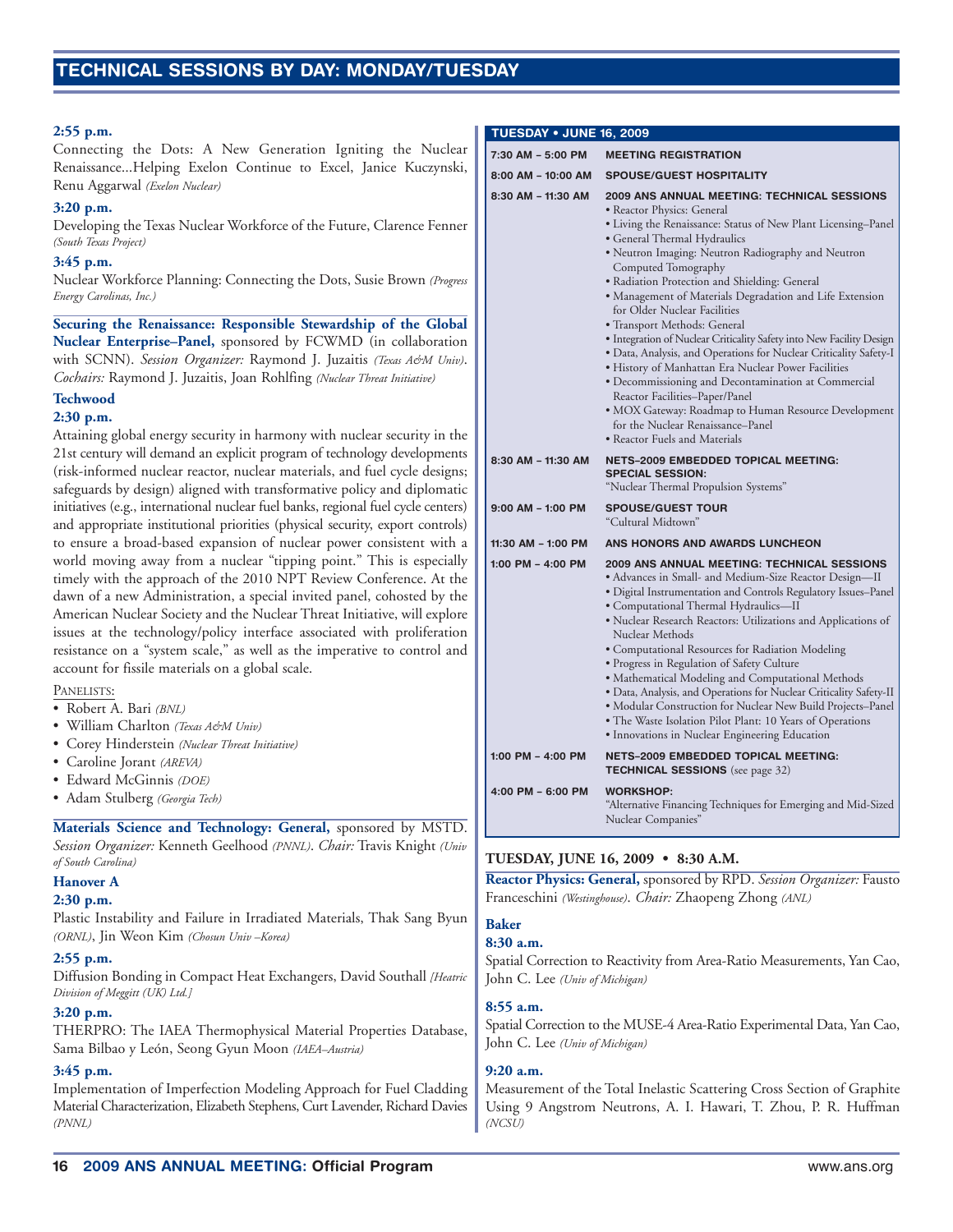#### **9:45 a.m.**

Measurement of the Thermal Absorption Cross Section in Lucite, Rene Sanchez, David Hayes, Travis Grove, Jesson Hutchison, Jennifer Ong, Fredrick Tovesson *(LANL)*

#### **10:10 a.m.**

Power-Ratio Measurements with Burnt Fuel Samples Using Delayed Neutrons, K. A. Jordan, G. Perret, M. F. Murphy *(Paul Scherrer Inst)*

#### **10:35 a.m.**

Inverse Kinetics for Subcritical Systems, Daniel A. P. Palma *(IFRJ - Instituto Federal do Rio de Janeiro)*, Aquilino S. Martinez, Alessandro C. Gonçalves *(COPPE - Universidade Federal do Rio de Janeiro)*

**Living the Renaissance: Status of New Plant Licensing–Panel,** sponsored by OPD. *Session Organizer:* Sandra Sloan *(AREVA)*. *Chair:* Sandra Sloan

#### **Courtland**

#### **8:30 a.m.**

Leaders in the nuclear industry have been speaking for several years about the nuclear renaissance. This session will provide an overview of the status and practical realities of a key element of the renaissance—new plant licensing. The U.S. Nuclear Regulatory Commission (NRC) is reviewing several design certification applications, as well as many Combined Operating License applications. This session will address the status of those reviews, technical challenges, process issues, and legal aspects related to hearings and interventions.

#### PANELISTS:

- Greg Gibson *(Unistar Nuclear)*
- Peter Hastings *(Duke Energy)*
- Andrea Sterdis *(TVA)*
- Dave Matthews *(NRC)*

**General Thermal Hydraulics,** sponsored by THD. *Chair:* Yassin Hassan *(Texas A&M)*

#### **Dunwoody**

#### **8:30 a.m.**

Optimized Design for Critical Heat Flux Experiment Using Downward-Facing Hemisphere, Jin S. Hwang, Kune Y. Suh *(Seoul Natl Univ)*

#### **8:55 a.m.**

A Thermal Evaluation of a Prototypical Double Walled Dry Storage Cask, J. P. Spring, L. A. Kern, J. M. Cimbala, L. E. Hochreiter *(Penn State)*, V. Bilovsky, K. K. Niyogi *(Holtec Intl)*

#### **9:20 a.m.**

Gamma Radiation-Induced Hydrophilicity Enhancement of Aluminum Surfaces, A. C. Bakken, R. P. Taleyarkhan *(Purdue Univ)*

#### **9:45 a.m.**

One Dimensional Boiling Heat Transfer Model in Thick Porous Deposits, Ling Zou, B. G. Jones *(Univ of Illinois)*

#### **10:10 a.m.**

CFD Analysis of Heat Transfer Enhancement in Supercritical Water Channels, M. T. Kao, Y. M. Ferng, M. Lee, C. C. Chieng *(Natl Tsing Hua Univ)*

#### **10:35 a.m.**

Flash Distillation of Overazeotropic HIx Phase Based on Optimal Bunsen Reaction in I-S cycle, Ho Joon Yoon, Hee Cheon No, Young Soo Kim, Hyung Gon Jin *(KAIST)*

#### **11:00 a.m.**

Real Time RELAP5-3D Models in 3KEYMASTER Environment, I. Arshavsky, V. Spevak, V. Nosatov, V. Galkin *(Western Services Corp)*

**Neutron Imaging: Neutron Radiography and Neutron Computed Tomography,** sponsored by IRD; cosponsored by BMD. *Session Organizer:* Jack S. Brenizer *(Penn State Univ)*. *Chair:* R. Gregory Downing *(NIST)*

#### **Fairlie**

#### **8:30 a.m.**

Investigation of Coded Neutron Imaging at the N.C. State University PULSTAR Reactor, Z. Xiao, K. K. Mishra, A. I. Hawari *(NCSU)*, H. Z. Bilheux, P. R. Bingham, K. W. Tobin *(ORNL)*

#### **8:55 a.m.**

Status of the Texas Neutron Imaging Facility, S. R. Biegalski *(Univ of Texas, Austin)*, L. Cao *(NIST)*, M. Deinert, W. Wilson, D. S. O'Kelly, R. Kapsimalis *(Univ of Texas, Austin)*, invited

### **9:20 a.m.**

Thermal and Cold Neutron Counting with Microchannel Plates, A. S. Tremsin *(Univ of California, Berkeley)*, W. B. Feller *(Nova Scientific, Inc)*, invited

#### **9:45 a.m.**

Direct Measurement of Temperature Gradient Driven Flow in Polymer Electrolyte Fuel Cells Using Neutron Imaging, S. Kim, M. C. Hatzell, A. K. Heller, M. M. Mench *(Penn State)*, invited

#### **10:10 a.m.**

Results of Neutron Computed Tomography Water Quantification, A. K. Heller, L. Shi, M. M. Mench, J. S. Brenizer *(Penn State)*

#### **10:35 a.m.**

Feasibility of Vapor-liquid Contactor Studies via Neutron Tomography, D. S. Hussey *(NIST)*, S. A. Owens, R. B. Eldridge *(Univ of Texas, Austin)*, invited

#### **11:00 a.m.**

The Use of Webcam for Neutron Imaging, L. Cao, R. Bindel *(NIST)*

**Radiation Protection and Shielding: General,** sponsored by RPSD. *Session Organizer:* Charlotta Sanders *(UNLV)*. *Chair:* Robert Hayes *(WIPP)*

### **Greenbriar**

#### **8:30 a.m.**

Assessing Inhaled Contamination Following a Radiological Dispersal Device Using NaI(Tl) Detectors, S. Dewji, N. Hertel, E. Burgett, M. Bellamy *(Georgia Tech)*

#### **8:55 a.m.**

Finalized Collimator Design for the LANSCE 90L Flight Path, Eric Burgett, Nolan Hertel *(Georgia Tech)*, Tony Hill *(LANL)*

### **9:20 a.m.**

Secondary Particles Effect on Linear Energy Transfer, Jamie A. Anderson, Lawrence W. Townsend, Youssef Charara *(Univ of Tennessee)*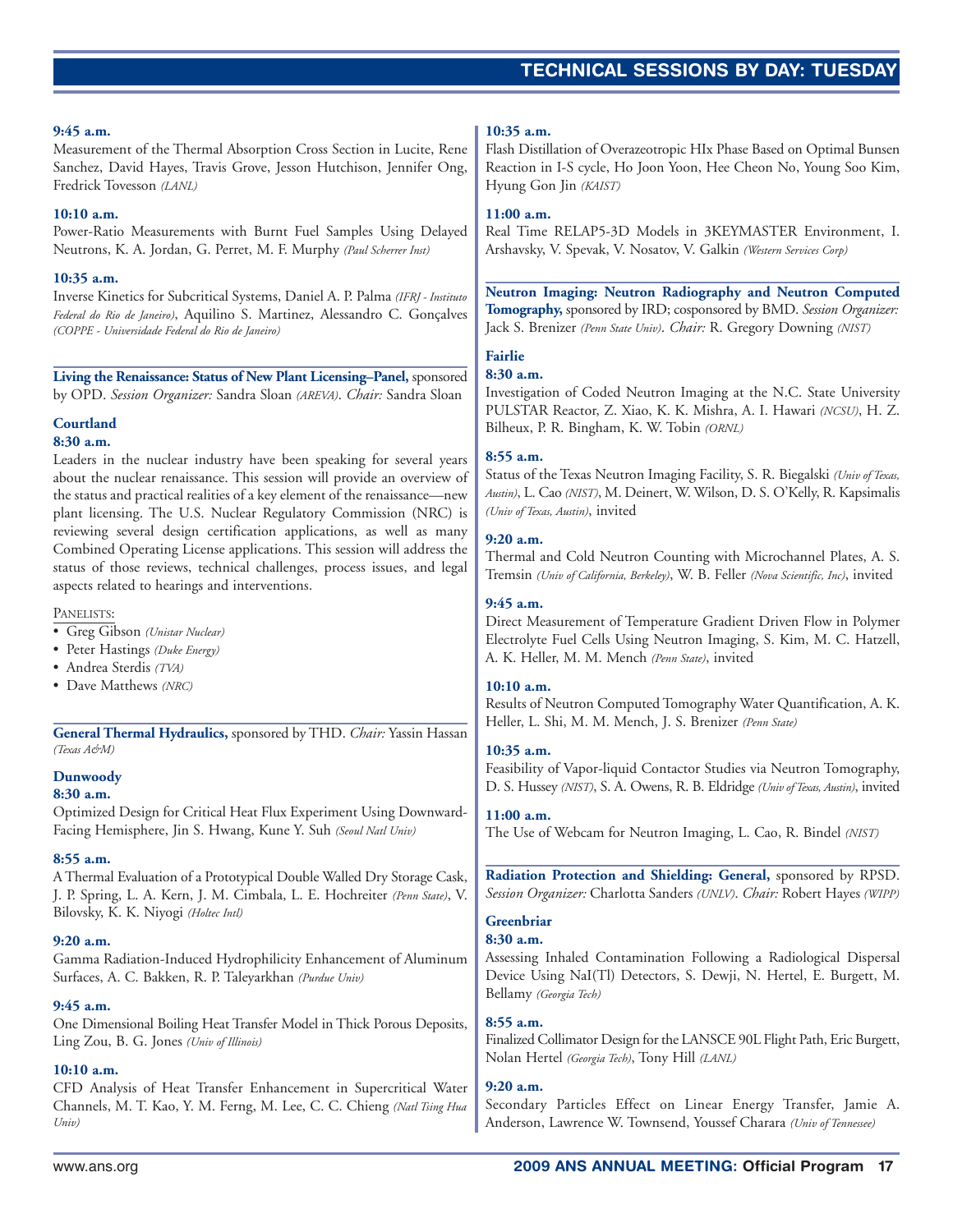#### **9:45 a.m.**

Triaging Internal Contamination Following an RDD Using the Canberra Inspector 1000, Eric Burgett, Nolan Hertel *(Georgia Tech)*

#### **10:10 a.m.**

Generalized Dietary Habit Data for Radiological Assessment in Korea, Gab-Bock Lee, Yang-Geun Chung *(KEPRI)*, Young-Sik Jang *(KHNP)*, Jong-Yi Moon *(KINS)*

#### **10:35 a.m.**

OEDIPE Software: Biokinetics Within Voxel Phantoms for Internal Dosimetry, S. Lamart, D. Broggio, E. Blanchardon, D. Franck *(Institut de Radioprotection et de Sûreté Nucléaire)*, invited

#### **11:00 a.m.**

Simulation Study of Radiation Dose Calculation from Cosmic Ray Muons at Sea Level, Pushpa Wijesinghe *(Arizona State Univ)*, Xiaochun He *(Georgia State Univ)*, invited

**Management of Materials Degradation and Life Extension for Older Nuclear Facilities,** sponsored by NISD. *Session Organizers:* Herbert W. Massie, Jr. *(DNFSB)*, Amy B. Hull *(NRC)*. *Chair:* Anthony J. Baratta *(NRC)*

#### **Inman**

#### **8:30 a.m.**

A Simple Plan for Life Extension of Older Nuclear Facilities, Herbert W. Massie, Jr. *(DNFSB)*

#### **8:55 a.m.**

Integrated Facility Aging Management Program at the Savannah River Site, James L. Hendrix, Craig W. McMullin *(Savannah River Nuclear Solutions)*

#### **9:20 a.m.**

High Level Waste Tank Integrity Program at SRS, L. Zull, H. Massie, Jr., R. Robinson, E. Rozek, W. Yeniscavich *(DNFSB)*

#### **9:45 a.m.**

Short Range Wireless Sensor Networks for Proactive Health Monitoring of Aging Nuclear Power Plants, Phani Teja Kuruganti, Wayne Manges, Stephen Smith *(ORNL)*, Davis Shull *(SRNL)*

#### **10:10 a.m.**

Korean PMMD: Approach and Prospect, Il Soon Hwang *(Seoul Natl Univ)*, Suk Chull Kang *(KINS)*, Jun Hwa Hong *(KAERI)*, Ho Sang Shin *(KINS)*, Changheui Jang *(KAIST)*, Young Suk Kim *(KAERI)*

#### **10:35 a.m.**

Proactive Materials Degradation Management Program in Japan, T. Shoji, Y. Takeda, Q. Peng *(Tohoku Univ)*, J. Kuniya *(Intelligent Cosmos Research Inst)*, F. P. Ford *(GE-Global Research Center, Retired)*, P. M. Scott *(AREVA)*

#### **11:00 a.m.**

Proactive Management of Materials Degradation—A Review of Principles and Programs, L. J. Bond, S. R. Doctor, T. T. Taylor *(PNNL)*, A. B. Hull, S. N. Malik *(NRC)*

**Transport Methods: General,** sponsored by MCD. *Session Organizer:* Todd Urbatsch *(LANL)*. *Chair:* Yousry Azmy *(NCSU)*

#### **Kennesaw**

### **8:30 a.m.**

Jacobian-Free Newton-Krylov as an Alternative to Power Iterations for the k-Eigenvalue Transport Problem, D. F. Gill *(Penn State)*, Y. Y. Azmy *(NCSU)*

#### **8:55 a.m.**

Applying the Kernel Density Flux Estimator to Estimate Flux at a Point, Kaushik Banerjee, William R. Martin *(Univ of Michigan)*

### **9:20 a.m.**

Adjoint-Weighted Kinetics Parameters with Continuous Energy Monte Carlo, Brian C. Kiedrowski *(Univ of Wisconsin, Madison)*, Forrest Brown *(LANL)*

#### **9:45 a.m.**

History-Based Batch Method for a Real Variance Estimation in Monte Carlo Eigenvalue Calculations, Hyung Jin Shim, Yonghee Kim *(KAERI)*, Chang Hyo Kim *(Seoul Natl Univ)*

#### **10:10 a.m.**

Improving the Mesh Generation Capabilities in the SCALE Hybrid Shielding Analysis Sequence, Ahmad M. Ibrahim *(Univ of Wisconsin, Madison)*, Douglas E. Peplow, Thomas M. Evans, John C. Wagner *(ORNL)*, Paul P. H. Wilson *(Univ of Wisconsin, Madison)*

**Integration of Nuclear Criticality Safety into New Facility Design,** sponsored by NCSD; cosponsored by YMG. *Session Organizer:* Lon Paulson *(GE-Hitachi Nuclear Energy)*. *Chair:* Larry Wetzel *(B&W NOG)*

#### **Piedmont**

#### **8:30 a.m.**

Criticality Safety Refinement at the MOX Fuel Fabrication Facility, James J. Bazley, Michael J. Shea, Robert G. Foster *(Shaw AREVA MOX Services, LLC)*

#### **8:55 a.m.**

Integrating Criticality Safety into Design of 233U Downblending Process, Karla R. Elam, Linda L. Gilpin *(SpectraTech Inc)*, Billy W. Starnes *(Strata-G)*

#### **9:20 a.m.**

An Estimate of Minimum Critical Water Content for 10% Enriched  $UF<sub>6</sub>$  in 30-inch and 48-inch Diameter UF<sub>6</sub> Cylinders, Lon E. Paulson, James. F. Degolyer *(GE-Hitachi Nuclear Energy)*

#### **9:45 a.m.**

Integration of NCS into the CMRR Nuclear Facility, Douglas G. Bowen *(LANL)*

**Data, Analysis, and Operations for Nuclear Criticality Safety—I,** sponsored by NCSD; cosponsored by YMG. *Session Organizer:* Nichole Ellis *(Ellis Nuclear Eng)*. *Chair:* Nichole Ellis

#### **Piedmont 10:15 a.m.**

### Restart of the Sandia Pulsed Reactor Facility Critical Experiments, G. A. Harms, J. T. Ford, A. D. Barber *(SNL)*

#### **10:40 a.m.**

Analysis of Enriched Uranyl Nitrate in Nested Annular Tank Array, John D. Bess, James D. Cleaver *(INL)*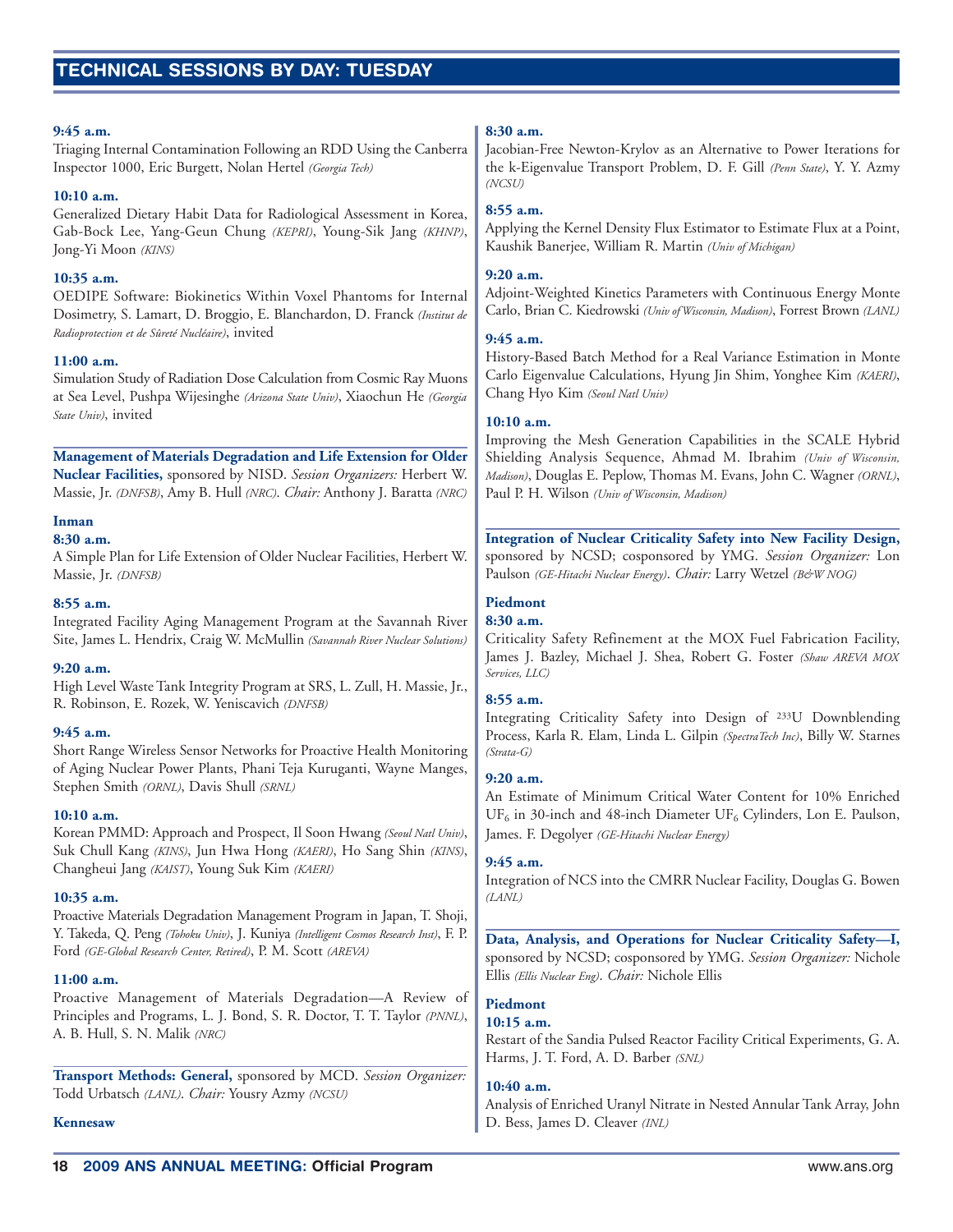### **TECHNICAL SESSIONS TECHNICAL SESSIONS BY DAY: TUESDAY**

#### **11:05 a.m.**

PARANAL: An Efficient Tool for Parametric Analysis of Criticality Safety, Qi Ao *(GE-Hitachi Nuclear Energy)*

*NOTE: This session will immediately follow the preceding session, which will begin at 8:30 a.m.*

**History of Manhattan Era Nuclear Power Facilities,** sponsored by DDRD. *Session Organizer:* John E. Gunning *(ORNL)*. *Chair:* John E. Gunning

#### **Spring**

#### **8:30 a.m.**

Capturing the Hanford Historical Record, Michele S. Gerber *(Fluor Hanford)*

#### **8:50 a.m.**

Decommissioning the Manhattan Project: Historic Preservation at Los Alamos, Ellen D. McGehee *(LANL)*

#### **9:10 a.m.**

Saving K-25: The Challenges of Preserving Manhattan Project Sites for the Future, Wm. J. Wilcox, Jr. *(Partnership for K-25 Preservation)*, Edith Dunn *(Consultant)*, invited

#### **9:30 a.m.**

A Brief History of the Y-12 National Security Complex, D. Ray Smith *(Y-12 NSC)*

**Decommissioning and Decontamination at Commercial Reactor Facilities–Paper/Panel,** sponsored by DDRD. *Session Organizer:* John W. Bowen *(Mega-Tech Services)*. *Chair:* John W. Bowen

#### **Spring**

PAPER

#### **9:55 a.m.**

Decommissioning the Dounreay Site in Scotland, UK, Alastair MacDonald *(UKAEA)*

#### PANEL DISCUSSION

#### **10:15 a.m.**

This session will take a specific look at the decommissioning of commercial reactor facilities; this session will address ongoing unique challenges as well as address emerging issues that can affect future decommissioning activities at these facilities.

#### PANELISTS:

- Erhard W. Koehler *(U.S. Department of Transportation)*
- Danny Swindle *(Sargent and Lundy)*
- Tom Magette *(EnergySolutions)*

*NOTE: This session will immediately follow the preceding session, which will begin at 8:30 a.m.*

**MOX Gateway: Roadmap to Human Resource Development for the Nuclear Renaissance–Panel,** sponsored by FCWMD; cosponsored by ETD (in collaboration with SCNN). *Session Organizer:* Carl Mazzola *(Shaw Environmental)*. *Chair:* Carl Mazzola

**Techwood**

#### **8:30 a.m.**

The Mixed Oxide Fuel Fabrication Facility (MFFF) is well into its second full year of construction at the Savannah River Site (SRS). As a U.S. Nuclear Regulatory Commission (NRC)-licensed facility, it is encountering human resource and qualified supplier barriers, in part as a result of the long dormancy of nuclear facility construction in the United States. As an entry project for the nuclear renaissance, the importance of overcoming these barriers cannot be overstated. To address the human resource limitations, the National Nuclear Security Administration (NNSA) and Shaw AREVA MOX Services has instituted a MOX Gateway program that reaches back into the local high schools to establish education curricula and training that yields a solution to the human resource needs, as well as to provide hope to local communities adversely affected by economic stresses. This session provides a forum to discuss underlying issues and to showcase a program that provides solutions.

#### PANELISTS:

- Dave Stinson *(Shaw AREVA MOX Services)*
- Danny Black *(South Carolina Tri-County Alliance)*
- Susan Winsor *(Aiken Technical College)*
- Gwen Nalls *(Shaw AREVA MOX Services)*
- Ken Lewis *(South Carolina State Univ)*
- Clay Ramsey *(NNSA/SR)*

**Reactor Fuels and Materials,** sponsored by MSTD. *Session Organizer:* Kenneth Geelhood *(PNNL)*. *Chair:* Kenneth Geelhood

### **Hanover A**

### **8:30 a.m.**

Xenon Diffusion in Uranium Nitride with 0.1 MWd/t-U of a Burnup, Heemoon Kim *(KAERI)*, Kwangheon Park *(Kyung Hee Univ)*, Jae Won Lee, Ho Jin Ryu, Geun Il Park, Sang Youl Baek, Sang Bok Ahn, Woo-Seog Ryu *(KAERI)*

#### **9:00 a.m.**

Evaluation of Linear-Power-to-Melting of Fast Reactor Metal Fuel, Takanari Ogata *(CRIEPI–Japan)*, Tomoyasu Mizuno *(Japan Atomic Energy Agency)*

#### **9:30 a.m.**

Pilot Project for Irradiation Testing of Materials at the ATR-National Scientific User Facility, Heather J. MacLean *(INL)*, Kumar Sridharan, Yong Yang, Lizhen Tan, Tyler Gerczak, Todd R. Allen *(Univ of Wisconsin, Madison)*

#### **10:00 a.m.**

Mesoscale Simulation of Fission Gas Transport Phenomena in LWR Fuels, Veena Tikare, Elizabeth Holm *(SNL)*, Pavel Medvedev *(INL)*

#### **10:30 a.m.**

Sample Preparation of U-Zr Fuel Alloys for TEM Analysis, Kathryn W. Mews, Sean McDeavitt *(Texas A&M)*

#### **11:00 a.m.**

Structural Strength of Oxidized Graphite Column During the Air-Ingress Accident in VHTR, Byung Ha Park, Hee Cheon No *(KAIST)*, Eung Soo Kim, Chang H. Oh *(INL)*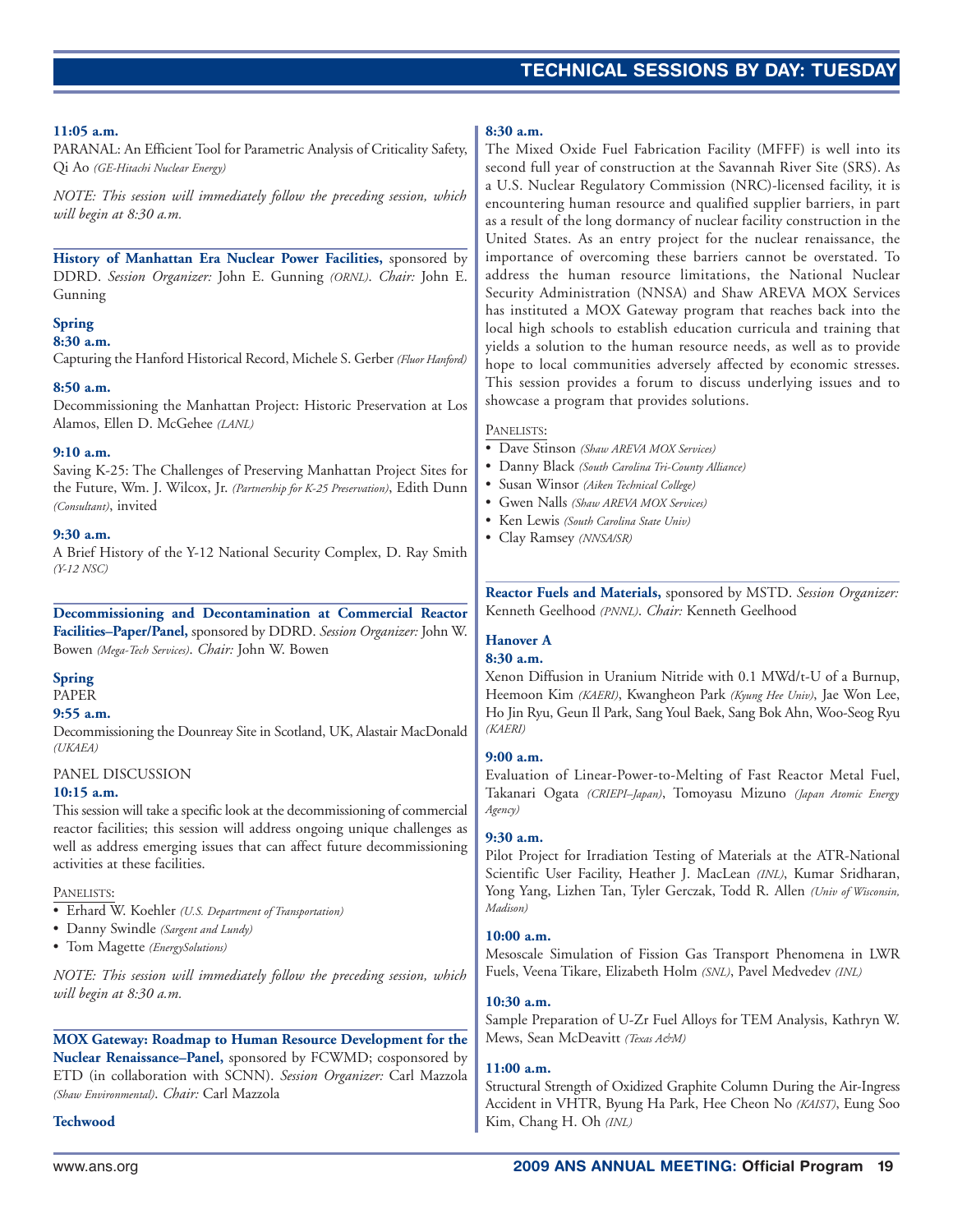### **TECHNICAL SESSIONS SESSIONS BY DAY: TUESDAY**

#### **TUESDAY, JUNE 16, 2009 • 1:00 P.M.**

**Advances in Small- and Medium-Size Reactor Design—II,** sponsored by RPD. *Session Organizer:* Youssef Shatilla *(MASDAR Inst of Science and Technology)*. *Chair:* Youssef Shatilla

#### **Baker**

#### **1:00 p.m.**

A Soluble Boron-Free Core Design for the IRIS-50, Fausto Franceschini *(Westinghouse)*, Bojan Petrovic *(Georgia Tech)*

#### **1:25 p.m.**

Isotopic Composition of 4.95% and 8.0% Enriched Fuel Irradiated at MASLWR Operational Conditions, Alexey Soldatov, Todd S. Palmer *(Oregon State Univ)*

#### **1:50 p.m.**

Comparison of Kinetic Parameters of 8.0% Enriched MASLWR Fuel with Conventional PWR Fuel, Alexey Soldatov, Todd S. Palmer *(Oregon State Univ)*

#### **2:15 p.m.**

Fission Product Inventory of PRISM Reactor Discharged Fuel for Actinide Burner Core Design, Brett Dooies, Andrew Caldwell, Eric Loewen *(GE-Hitachi Nuclear Energy)*

#### **2:40 p.m.**

Electricity Production and Water Desalination Using IRIS Reactor, Gustavo Alonso, Samuel Vargas *(Instituto Nacional de Investigaciones Nucleares)*, Edmundo del Valle *(Instituto Politecnico Nacional)*

#### **3:05 p.m.**

Enhancing the Power Density of IRIS by Using Compact Steam Generators, Koroush Shirvan, Pavel Hejzlar, Mujid Kazimi *(MIT)*, Youssef Shatilla *(MASDAR Inst of Science and Technol)*

#### **3:30 p.m.**

A Superheated Boiling Water Reactor with Annular Fuel Elements, Yu-Chih Ko, Pavel Hejzlar, Mujid S. Kazimi *(MIT)*

**Digital Instrumentation and Controls Regulatory Issues–Panel,** sponsored by HFICD; cosponsored by OPD. *Session Organizer:* Edward Quinn *(Consultant)*. *Cochairs:* Richard Wood *(ORNL)*, Edward Quinn

#### **Courtland**

#### **1:00 p.m.**

This panel session focuses on current developments regarding key regulatory issues for safety-related application of digital instrumentation and control technologies in nuclear power plants. In 2007-2008, the U.S. Nuclear Regulatory Commission issued Interim Staff Guidance on technical issues that include diversity and defense-in-depth, digital communication, cyber security, risk-informed regulation, and human factors for highly integrated control rooms. The experience gained through recent licensing activity for digital safety-related systems provides insight into the degree to which these issues are resolved and can help to identify other emerging issues. The session will include panelists representing regulators, system suppliers, and licensees.

#### PANELISTS:

- Scott Patterson *(PG&E)*
- Christopher Wiegand *(Exelon)*
- William Kemper *(NRC)*

**Computational Thermal Hydraulics—II,** sponsored by THD. *Chair:* Baris Sarikaya *(GEH)*

### **Dunwoody**

#### **1:00 p.m.**

Predictions of Phase Distribution in Liquid-liquid Two-component Flow Using FLUENT-IATE, Xia Wang, Xiaodong Sun *(Ohio State)*, Walter Duval *(NASA Glenn Research Center)*

#### **1:25 p.m.**

Design and Analysis of Supercritical Carbon Dioxide Gas Turbine, Tae W. Kim, Wi S. Jeong, Kune Y. Suh *(Seoul Natl Univ)*

#### **1:50 p.m.**

FLUENT Modeling for Flow Reversal in Downward Mixed Convection Conditions, Brian Jackson, Jose Reyes, Brian Woods *(Oregon State Univ)*

#### **2:15 p.m.**

Numerical Modeling of Buoyant Turbulent Mixing at High Density Ratio, Ivan Otic *(FzK–Germany, Inst for Nuclear and Energy Technologies)*

#### **2:40 p.m.**

CFD Simulation of Thermal-Hydraulic Characteristics in PBR Core, C. Y. Wu, Y. M. Ferng, B. S. Pei, C. C. Chieng *(Natl Tsing Hua Univ–Taiwan)*

#### **3:05 p.m.**

Thermal Analysis of the Dry Storage Cask System for Chinshan Nuclear Power Plant, Hsiang-Cheng Hu, Jong-Rong Wang, Yung-Shin Tseng *(Inst of Nuclear Energy Research)*

**Nuclear Research Reactors: Utilizations and Applications of Nuclear Methods,** sponsored by IRD; cosponsored by BMD. *Session Organizer:* Kenan Ünlü *(Penn State Univ)*. *Chair:* Kenan Ünlü

### **Fairlie**

#### **1:00 p.m.**

Reproducible Elemental Analyses of Single-Walled Carbon Nanotubes by Neutron Activation Analysis, R. Zeisler, R. L. Paul, R. O. Spatz *(NIST)*, invited

#### **1:25 p.m.**

Modeling of Compton Scattering in Remote-Handled Waste Drum for Advanced Detector Program, Jordan McKillop, Bojan Petrovic *(Georgia Tech)*

#### **1:50 p.m.**

Requirements for a Commercial-Scale Domestic Mo-99 Supply, Richard Coats, Edward Parma, Milton Vernon *(SNL)*

#### **2:15 p.m.**

A Small, Passively Safe Mo-99 Isotope Production Reactor to Meet the U.S. Demand, Richard Coats, Edward Parma, Milton Vernon *(SNL)*

#### **2:40 p.m.**

Tracking Source Movements Using Distributed Detectors, R. Klann, R. Vilim, S. de la Barrera *(ANL)*

**Computational Resources for Radiation Modeling,** sponsored by RPSD. *Session Organizer:* Charlotta Sanders *(UNLV)*. *Chair:* Eric Burgett *(Georgia Tech)*

**Greenbriar**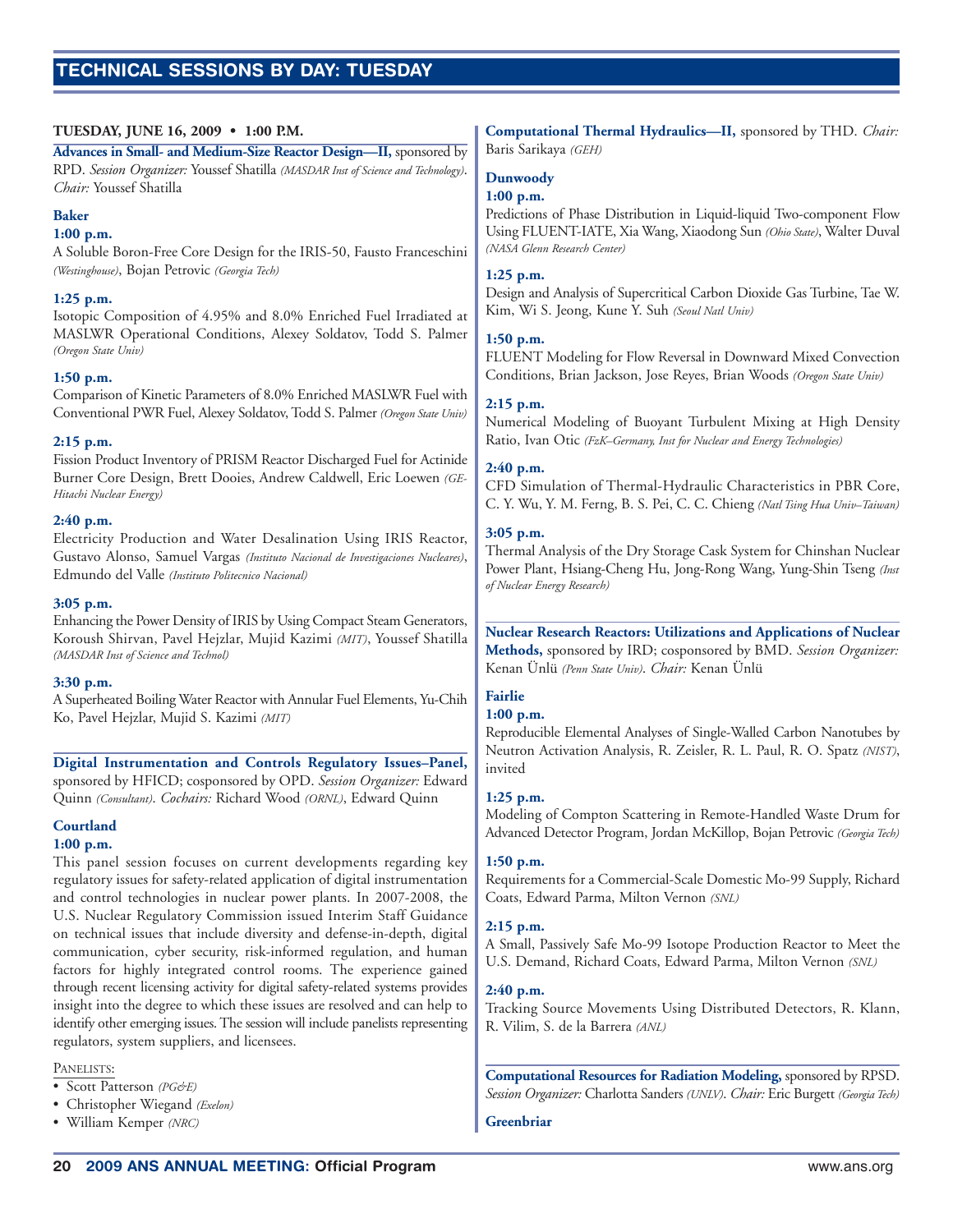### **TECHNICAL SESSIONS TECHNICAL SESSIONS BY DAY: TUESDAY**

#### **1:00 p.m.**

Review: The Monte Carlo Method for Radiation Protection and Shielding, John S. Hendricks *(LANL)*

#### **1:30 p.m.**

Embedded Source Distributions in MCNPX, John S. Hendricks *(LANL)*

**Progress in Regulation of Safety Culture,** sponsored by NISD. *Session Organizer:* Charles R. Martin *(DNFSB)*. *Chair:* Steve Schultz *(Duke Energy)*

#### **Inman**

#### **1:00 p.m.**

Measuring Safety Culture, Peter S. Winokur, Douglas M. Minnema *(DNFSB)*

#### **1:25 p.m.**

Development of a Policy Statement on Safety Culture, June Cai *(NRC)*

#### **1:50 p.m.**

Integrated Safety Management System Safety Culture Improvement Initiative, John A. McDonald, Jr. *(Washington River Protection Solutions, LLC)*

#### **2:15 p.m.**

Cultivation of Safety Culture Within the Department of Energy, Richard S. Hartley *(B&W Pantex)*

#### **2:40 p.m.**

Assessing the Free Flow of Information in Support of Organizational Safety Culture, Eric V. Fries *(Equinox Consulting LLC)*

#### **3:05 p.m.**

Leading Indicators and the Significance Determination Process, Charles R. Martin *(DNFSB)*

**Mathematical Modeling and Computational Methods,** sponsored by MCD. *Session Organizer:* Todd Urbatsch *(LANL)*. *Chair:* Kevin Clarno *(ORNL)*

### **Kennesaw**

#### **1:00 p.m.**

Simulation Model of Mobile Detection Systems, Thomas Edmunds, Daniel Faissol, Yiming Yao *(LLNL)*

#### **1:25 p.m.**

Combining Random and Systematic Errors for Experimental Model Validation, Dan-Gabriel Cacuci *(Univ of Karlsruhe)*, Mihaela Ionescu-Bujor *(FzK–Germany)*

#### **1:50 p.m.**

Impact of the Stochastic Distribution of Fuel Particles on VHTR Neutronic Analysis, Wei Ji *(RPI)*

#### **2:15 p.m.**

Monte Carlo Simulation of Oil Well Logging Tools Using Spherical Coordinate Meshes for Weight Window Importances, Robin P. Gardner, Cody R. Peeples *(NCSU)*

#### **2:40 p.m.**

Stochastic Finite-Element Approach in Nuclear Reactor Uncertainty Quantification, Oleg Roderick *(Argonne/Portland State Univ)*, Mihai Anitescu, Paul Fischer, Won-Sik Yang *(ANL)*

#### **3:05 p.m.**

GPU-Based Parallel Computing: A New Computational Approach and its Applications to Nuclear Engineering, Kai Huang, Volodymyr Kindratenko, Rizwan-uddin *(Univ of Illinois)*

**Data, Analysis, and Operations for Nuclear Criticality Safety—II,** sponsored by NCSD; cosponsored by YMG. *Session Organizer:* Nichole Ellis *(Ellis Nuclear Eng)*. *Chair:* Kermit Bundle *(DOE)*

### **Piedmont**

#### **1:00 p.m.**

Use of List-Mode Data Acquisition Systems for Performing Benchmark Subcritical Neutron Measurements, William L. Myers, Gaetano J. Arnone, Sheila G. Melton *(LANL)*

#### **1:25 p.m.**

Analysis of a Reflected Alpha-Phase Plutonium Sphere, J. Hutchinson, W. Myers, R. Sanchez *(LANL)*

#### **1:50 p.m.**

Achieving Criticality Safety Defense-in-Depth Using Reliability Analysis with Augmented Correlation Analysis, Burton Rothleder *(DOE)*

#### **2:15 p.m.**

Methodology for Validating Minor Actinide Fission Cross Sections, C. van der Hoeven, E. Schneider *(Univ of Texas, Austin)*

#### **2:40 p.m.**

Investigation of Absorber Materials in Water-Reflected Systems, J. Hutchinson, R. Paternoster *(LANL)*

#### **3:05 p.m.**

Single Parameter Control: Does It Impact Safety?, J. J. Lichtenwalter *(Y-12 NSC)*, Jeff Castor *(Bechtel Jacobs)*, Clinton Gross *(Paschal Solutions)*

#### **Modular Construction for Nuclear New Build Projects–Panel,**

sponsored by OPD. *Session Organizer:* Keyes Niemer *(Shaw Power Group)*. *Chair:* Keyes Niemer

### **Spring**

### **1:00 p.m.**

Modular construction is being employed for many of the new nuclear plant projects in the U.S. and abroad. The purpose of this panel discussion is to provide an update/status on modular construction efforts for current new build projects as well as discuss challenges. The panel session will draw together new plant constructors, module fabricators, and regulators from around the world to discuss their current approaches.

#### PANELISTS:

- Bill Carnes *(Westinghouse)*
- Dan Magnarelli *(AREVA)*
- Frank Gillespie *(Mitsubishi Energy Systems)*
- Alan Blamey *(NRC)*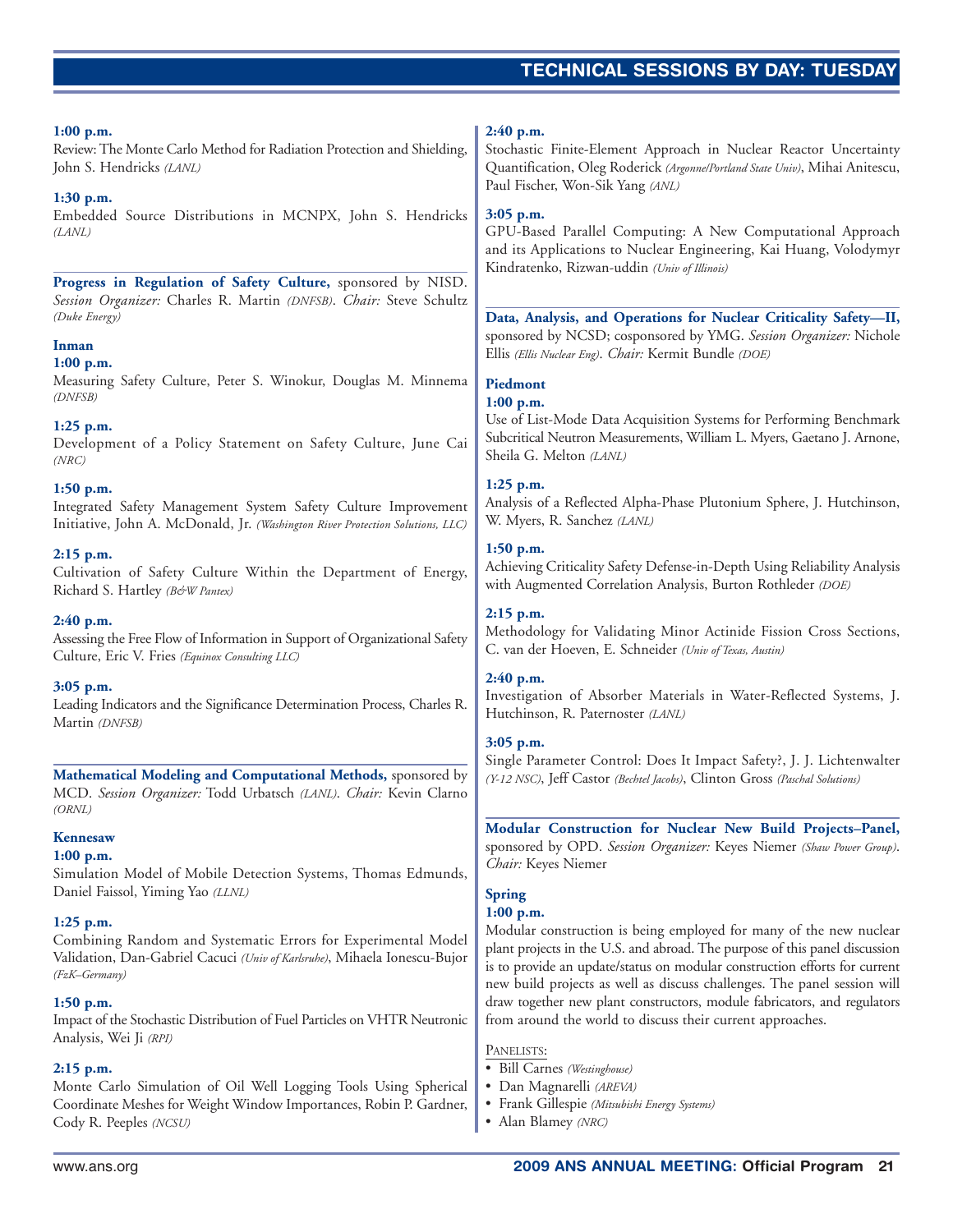### **TECHNICAL SESSIONS SESSIONS BY DAY: TUESDAY/WEDNESDAY**

**The Waste Isolation Pilot Plant: 10 Years of Operations,** sponsored by FCWMD. *Session Organizers:* Jean-Francois Lucchini, Sheila Lott *(LANL)*. *Chair:* David C. Moody *(DOE)*

#### **Techwood**

#### **1:00 p.m.**

National Transuranic Waste Program—the First Ten Years of Disposal Operations, David C. Moody *(DOE)*, Sheila A. Lott *(LANL)*

#### **1:25 p.m.**

Scientific Achievements in Radiological and Nuclear Engineering at the WIPP Site, Robert B. Hayes *(Washington TRU Solutions LLC)*

#### **1:50 p.m.**

Evolution of Performance Assessment in Support of WIPP Operations, Joseph Kanney, Daniel Clayton, Eric Vugrin, Sean Dunagan, Clifford Hansen *(SNL)*

#### **2:15 p.m.**

Overview of the Actinide Chemistry in the WIPP, M. Borkowski, J. F. Lucchini, M. K. Richmann, H. Khaing, J. Swanson, D. T. Reed *(LANL)*

#### **2:40 p.m.**

Significant Developments in the Understanding of Culebra Hydrology at the WIPP Site, Michael B. Hillesheim, Kristopher L. Kuhlman, Richard L. Beauheim *(SNL)*

#### **3:05 p.m.**

Ten Operating Years at the Waste Isolation Pilot Plant, Candice C. Jierree *(Washington TRU Solutions LLC)*

**Innovations in Nuclear Engineering Education,** sponsored by ETD. *Session Organizer:* Peter Caracappa *(RPI)*. *Chair:* Peter Caracappa

#### **Hanover A**

#### **1:00 p.m.**

Nuclear Power Technology AAS Degree for Entry-Level Nuclear Technicians, Steve Sieben *(Wharton County Junior College)*

#### **1:25 p.m.**

Development of a Problem-Based Undergraduate Nuclear Course to Strengthen Math Skills in Support of the US Nuclear Workforce, Randy Etter *(Univ of Missouri Research Reactor)*, William H. Miller, Gayla M. Neumeyer *(Univ of Missouri, Columbia)*, Bruce A. Meffert, Theresa J. Yeager, Victoria A. Schwinke *(Linn State Technical College)*, Lori Kilfoil *(Missouri Univ Research Reactor)*, Krista Galyen *(Univ of Missouri, Columbia)*

#### **1:50 p.m.**

Development of Educational Undergraduate Course Modules for Interactive Reactor Physics, Nader Satvat, John Perry, Yang Xue, Shanjie Xiao, Tatjana Jevremovic *(Purdue Univ)*

#### **2:15 p.m.**

An Overview of ABET Harmonized Accreditation Criteria, Michael A. Robinson *(Bechtel Marine Propulsion Corp)*

#### **WEDNESDAY • JUNE 17, 2009**

| 7:30 AM - 5:00 PM                       | <b>MEETING REGISTRATION</b>                                                                                                                                                        |  |  |
|-----------------------------------------|------------------------------------------------------------------------------------------------------------------------------------------------------------------------------------|--|--|
| 8:00 AM - 10:00 AM                      | <b>SPOUSE/GUEST HOSPITALITY</b>                                                                                                                                                    |  |  |
| 8:30 AM - 11:30 AM                      | <b>2009 ANS ANNUAL MEETING: TECHNICAL SESSIONS</b><br>· Reactor Physics Design, Validation, and Operating Experience<br>• Highlights of NPIC&HMIT 2009<br>• General Two-Phase Flow |  |  |
|                                         | • Nuclear-Based Imaging for Medical Diagnosis and Therapy-I<br>• Monte Carlo Dice Seminar                                                                                          |  |  |
|                                         | • Probabilistic Applications in Nuclear Installations Safety<br>• Status Report on Readiness for and Implementation of New<br>Construction Inspection-Panel                        |  |  |
|                                         | • Ensuring the Long-Term Safe and Sustainable Nuclear<br>Energy Option-Panel                                                                                                       |  |  |
|                                         | • Groundwater Protection–Panel<br>• Advanced Fuels and Recycle                                                                                                                     |  |  |
|                                         | · Issues in Public Education and Communication                                                                                                                                     |  |  |
|                                         | • New Nuclear Engineering Programs at Colleges and<br>Universities-Panel                                                                                                           |  |  |
| 8:30 AM - 11:30 AM                      | <b>NETS-2009 EMBEDDED TOPICAL MEETING:</b><br><b>TECHNICAL SESSIONS</b> (see page 32)                                                                                              |  |  |
|                                         |                                                                                                                                                                                    |  |  |
| 1:00 PM $-$ 4:00 PM                     | 2009 ANS ANNUAL MEETING: TECHNICAL SESSIONS                                                                                                                                        |  |  |
|                                         | • Advances in Small- and Medium-Size Reactor Design-III                                                                                                                            |  |  |
|                                         | • Environmental Sciences: Sustainable Development                                                                                                                                  |  |  |
|                                         | • Rod Bundle Thermal Hydraulics<br>· Nuclear-Based Imaging for Medical Diagnosis and Therapy-II<br>· NJOY-Tutorial                                                                 |  |  |
|                                         | • Emerging Issues in Reactor Safety-I                                                                                                                                              |  |  |
|                                         | • Severe Accidents and Fluid-Structure Interaction                                                                                                                                 |  |  |
|                                         | · Nuclear Criticality Safety Staff and Operations Interface                                                                                                                        |  |  |
|                                         | • Army Corps/FUSRAP: Decommissioning and                                                                                                                                           |  |  |
|                                         | Decontamination of Nonreactor Sites-Panel<br>• Export Control Compliance in Emerging Nuclear Markets-Panel                                                                         |  |  |
|                                         | • Focus on Communications: The Nuclear Story and Other                                                                                                                             |  |  |
|                                         | Tales–Panel                                                                                                                                                                        |  |  |
|                                         | • Focus on Communications in the New Media–Panel                                                                                                                                   |  |  |
| 1:00 PM $-$ 4:00 PM                     | <b>NETS-2009 EMBEDDED TOPICAL MEETING:</b>                                                                                                                                         |  |  |
|                                         | <b>TECHNICAL SESSIONS</b> (see page 32)                                                                                                                                            |  |  |
| 4:00 PM - 6:00 PM<br>6:00 PM - 10:30 PM | ANS PUBLIC COMMUNICATIONS WORKSHOP<br><b>EVENING EVENT:</b>                                                                                                                        |  |  |

#### **WEDNESDAY, JUNE 17, 2009 • 8:30 A.M.**

**Reactor Physics Design, Validation, and Operating Experience,** sponsored by RPD. *Session Organizer:* Fausto Franceschini *(Westinghouse)*. *Chair:* Juan Luis Francois *(Univ Nacional Autonoma de México)*

### **Baker**

#### **8:30 a.m.**

Power Distribution Analysis for the High Flux Isotope Reactor Critical Experiment 3, David Chandler *(Univ of Tennessee)*, R. T. Primm, III *(ORNL)*, G. Ivan Maldonado *(Univ of Tennessee)*

#### **8:55 a.m.**

Performance of ENDF/B-VII.0 for Rod Worth and Sodium-Void Worth Analyses for a Large LMFBR, R. M. Lell, R. D. McKnight *(ANL)*

#### **9:20 a.m.**

Interpretation of Incore Flux Measurements in Cores Containing MOX Fuel, J. L. Eller *(Duke Energy)*

#### **9:45 a.m.**

MCWO-Calculated VVER Annular Fuel Radial Burnup Profile Validation, G. S. Chang, M. A. Lillo *(INL)*, H. Sagara *(Research Laboratory for Nuclear Reactor)*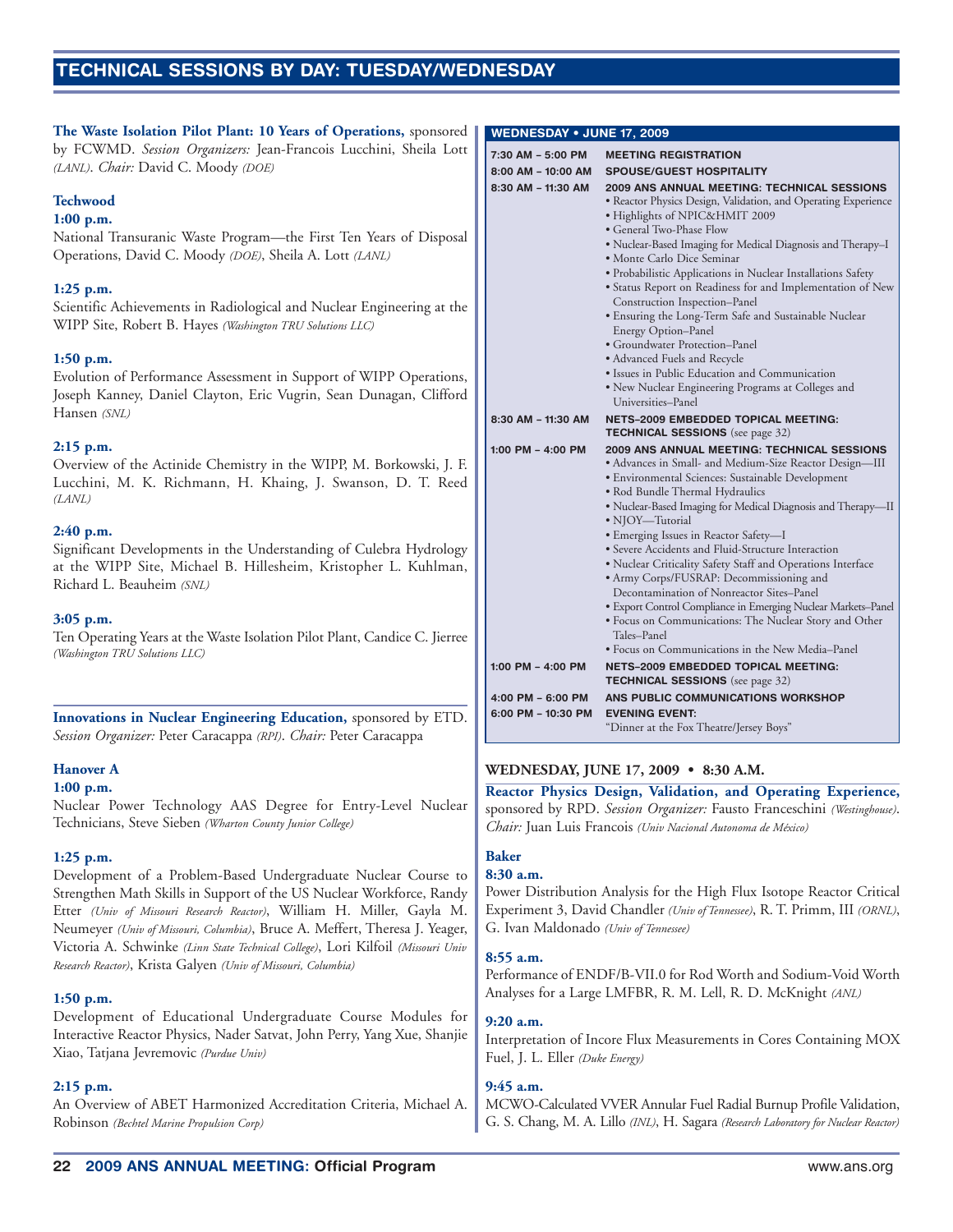#### **10:10 a.m.**

BWR MOX Fuel Design with Plutonium and Minor Actinides, J. L. François, J. R. Guzmán *(Univ Nacional Autonoma de México)*

#### **10:35 a.m.**

Feasibility Study on Reduced Boron Concentration Operation for PWR, Aung Tharn Daing, Myung-Hyun Kim *(Kyung Hee Univ–Korea)*

**Highlights of NPIC&HMIT 2009,** sponsored by HFICD. *Session Organizer:* Richard Wood *(ORNL)*. *Chair:* David Holcomb *(ORNL)*. All invited.

#### **Courtland**

#### **8:30 a.m.**

Addressing Digital Control Room Human Factors Technical and Regulatory Issues, Joseph A. Naser *(EPRI)*

#### **8:55 a.m.**

Use of Design Acceptance Criteria for Instrumentation and Control Systems, Terry W. Jackson, Thomas Fredette, Kimberley Corp, Joseph Ashcraft *(NRC)*

#### **9:20 a.m.**

Dynamic Reliability Modeling of Digital Instrumentation and Control Systems in Nuclear Power Plants, T. Aldemir *(Ohio State)*, S. Guarro *(ASCA, Inc.)*, J. Kirschenbaum, D. Mandelli, L. A. Mangan, P. Bucci *(Ohio State)*, M. Yau *(ASCA, Inc)*, B. Johnson, C. Elks *(Univ of Virginia)*, E. Ekici, M. P. Stovsky, D. W. Miller, X. Sun *(Ohio State)*, S. A. Arndt *(NRC)*

#### **9:45 a.m.**

Wireless Technologies for Nuclear Facilities, H. M. Hashemian, C. J. Kiger, J. C. Seibel, B. D. Shumaker *(AMS Corp)*, Madeline Anne Feltus *(DOE)*

#### **10:10 a.m.**

Fusing Data Sources for Optimal Prognostic Parameter Selection, Jamie Coble, J. Wesley Hines *(Univ of Tennessee)*

#### **10:35 a.m.**

Optimal Sensor Placement Strategy for the Steam Generator System in an Integral Pressurized Water Reactor, Fan Li, Belle R. Upadhyaya, J. Wesley Hines *(Univ of Tennessee)*

#### **11:00 a.m.**

Damage Assessment Technologies for Prognostics and Proactive Management of Materials Degradation (PMMD), L. J. Bond, S. R. Doctor, J. W. Griffin *(PNNL)*, A. B. Hull, S. N. Malik *(NRC)*

**General Two-Phase Flow,** sponsored by THD. *Chair:* Xiaodong Sun *(Ohio State)*

#### **Dunwoody**

#### **8:30 a.m.**

The Well-Posedness of Incompressible One-Dimensional Two-Fluid Model with the Inclusion of the Interfacial Area Transport Equations, Xia Wang, Xiaodong Sun *(Ohio State)*

#### **8:55 a.m.**

Experimental Study of Thin Plate Cooling Using Industrial Two-Phase Nozzles, S. Cadell, J. Luitjens, Q. Wu *(Oregon State Univ)*

#### **9:20 a.m.**

Objective Classification of Two-Phase Flow Regimes Via Ultrasonic Signals, Justin D. Talley, Subhadeep Chakraborty, Eric Keller, Asok Ray, Seungjin Kim *(Penn State)*

#### **9:45 a.m.**

Characterization of a Combinatorial Round Pipe Flow, Vivek Raja Raj Mohan, Mohan Yadav, Justin D. Talley, Mark G. Dorn, Seungjin Kim *(Penn State)*

#### **10:10 a.m.**

Implementation of One-Group Interfacial Area Transport Equation into TRACE, Justin D. Talley, James Spring, Seungjin Kim, John Mahaffy *(Penn State)*

#### **10:35 a.m.**

An Approach to Couple a Homogeneous Equilibrium Model and a Two-Phase Two-Fluid Model, Suneet Singh, Vincent A. Mousseau *(INL)*

**Nuclear-Based Imaging for Medical Diagnosis and Therapy—I,** sponsored by BMD; cosponsored by IRD. *Session Organizers:* Nicholas Spyrou *(Univ of Surrey)*, Bruce D. Smith *(Univ of Texas)*. *Chair:* Nicholas Spyrou

#### **Fairlie 8:30 a.m.**

PET/CT Scanners—Recent Developments and Scanner Performance, Bjoern W. Jakoby *[Univ. of Surrey (UK), Univ. of Tennessee Medical Center, Siemens MI]*, David W. Townsend *(Univ of Tennessee Medical Center)*, Nicholas M. Spyrou *(Univ of Surrey)*, invited

### **8:55 a.m.**

PET/CT Motion Correction in Minimising Gross Tumour Volume in NSCLC, A. Masoomi, A. H. Dawson *(Portsmouth Hospitals - NHS)*, Y. Bouchareb *(Royal Marsden Hospital and Inst of Cancer Research)*, invited

#### **9:20 a.m.**

Operation of a Commercial Site Producing PET Radiopharmaceuticals in the UK and Ireland, Loretta L. Admans *(Erigal Limited)*, Ruairi O'Donnell *(M2i Limited)*, invited

#### **9:45 a.m.**

Comparison of Radiation Exposure to Staff in Mobile and Static PET/CT Units, N. M. Spyrou, K. Alsafi, M. Alkhorayef *(Univ of Surrey)*, invited

#### **10:10 a.m.**

In-Water Dose Measurements for a New-Generation 252Cf Brachytherapy Source, C-K Chris Wang, Robert S. Kelm *(Georgia Inst of Technol)*

**Monte Carlo Dice Seminar,** sponsored by RPSD. *Session Organizer:* John Hendricks *(LANL)*. *Chair:* John Hendricks

### **Greenbriar**

#### **8:30 a.m.**

For years John Hendricks, LANL, also known as "The Dice Man," has been giving seminars on the Monte Carlo method for radiation modeling using dice. This session presents the Monte Carlo method in a novel way for anyone wishing to learn more about the method and how it works. It also demonstrates an effective education and training technique suitable for nonspecialists.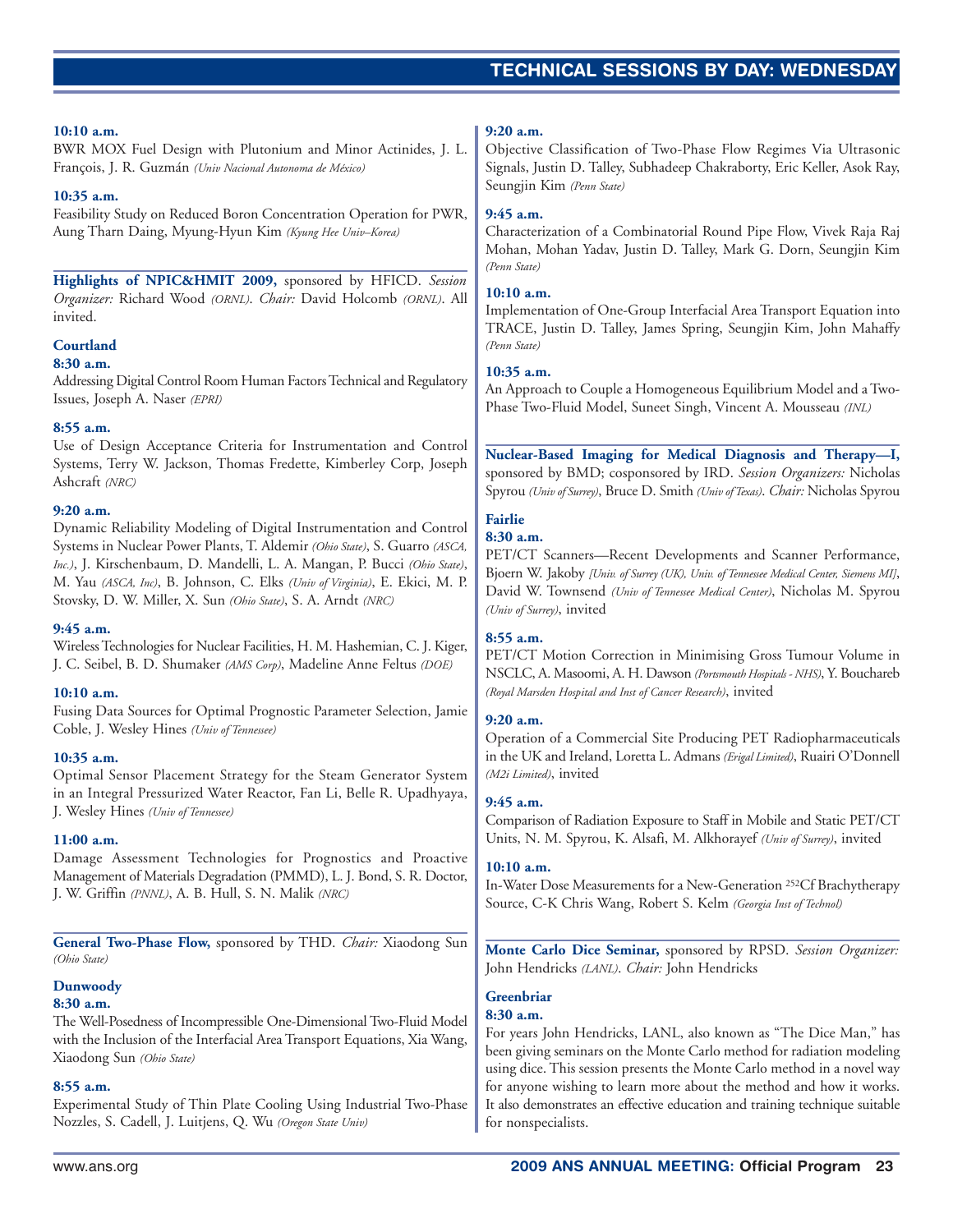### **TECHNICAL SESSIONS SESSIONS BY DAY: WEDNESDAY**

After an entertaining walk through the history and applications of Monte Carlo for radiation transport, dice are used to solve for the value of pi, to determine the criticality of a reactor, and then to "fry the guy on the other side of the wall" with a radiation shielding problem. Important concepts from random numbers to variance reduction to statistical laws are picked up along the way.

**Probabilistic Applications in Nuclear Installations Safety,** sponsored by NISD. *Session Organizer:* Stephen Schultz *(Duke Energy)*. *Chair:* Kevin R. O'Kula *(Washington Safety Management Solutions)*

#### **Inman**

#### **8:30 a.m.**

Comparison of Three Methods for Reliability Quantification, Douglas A. Fynan, John C. Lee *(Univ of Michigan)*

#### **8:55 a.m.**

Assessment of Cable Integrity and CCDP Evaluation When Using Fire Models in the Fire PSA, Yoon-Hwan Lee, Woo-Sik Jung, Joon-Eon Yang *(KAERI)*, Jong-Hoon Kim *(Kwangwoon Univ)*

#### **9:20 a.m.**

An Integrated Prediction of the Likelihood of Spurious Actuation of AC Circuits Due to Fires, Raymond H. V. Gallucci, Naeem Iqbal *(NRC)*

#### **9:45 a.m.**

Vital Area Identification Method Development Using External Event PSAs, Woo Sik Jung, Yoon-Hwan Lee *(KAERI)*

#### **10:10 a.m.**

Application of Limit Curves to the Risk-Informed Regulation of Sodium Fast Reactors, Acacia Brunett, Richard Denning, Tunc Aldemir *(Ohio State)*

#### **10:35 a.m.**

Linking of the RELAP5-3D Thermal-Hydraulic Code with the ADAPT PRA Tool, Kyle Metzroth, Ryan Winningham, Umit Catalyurek, Richard Denning, Tunc Aldemir *(Ohio State)*

**Status Report on Readiness for and Implementation of New Construction Inspection–Panel,** sponsored by OPD. *Session Organizer:* N. Prasad Kadambi *(Consultant)*. *Chair:* N. Prasad Kadambi

#### **Kennesaw**

#### **8:30 a.m.**

This session will bring together speakers from the U.S. Nuclear Regulatory Commission (NRC) and industry to examine challenges and solutions. Specific topics may include regulatory infrastructure for new construction inspection, industry effort to bring new manufacturing into the U.S., and needed support to update Codes and Standards. Attendees will gain perspective in an overview fashion on each of the topics addressed.

#### PANELISTS:

- Loren Plisco *(NRC)*
- Allen Torres *(South Carolina Electricity and Gas Co)*
- Glenn Tracy *(NRC)*
- Tom Ray *(Westinghouse)*
- Russ Bell *(NEI)*
- Charles Pierce *(Southern Company)*

**Ensuring the Long-Term Safe and Sustainable Nuclear Energy Option–Panel,** sponsored by OPD. *Session Organizer:* C. E. Carpenter *(NRC)*. *Cochairs:* C. E. Carpenter, Richard Reister *(DOE)*

#### **Piedmont**

#### **8:30 a.m.**

To facilitate a long-term safe and sustainable nuclear energy option, the U.S. Department of Energy (DOE), U.S. Nuclear Regulatory Commission (NRC), and Electric Power Research Institute (EPRI) have initiated complementary research programs. DOE's "Light Water Reactor (LWR) Sustainability Program" will focus on longer-term and higher-risk/ reward research contributing to national objectives of energy stability and environmental security. NRC's "Life Beyond 60" aging management research program supports regulatory decision-making. EPRI's "Long Term Operability Program" addresses shorter-term industry research needs. Each of these programs was created as a common approach to addressing the aging nuclear fleet. The session will discuss each of these programs.

#### PANELISTS:

- Sama Bilbao y Leon *(IAEA)*
- C. E. (Gene) Carpenter *(NRC)*
- John Gaertner *(EPRI)*
- Sudesh Gambhir *(Energy Northwest)*
- Il Soon Hwang *(Seoul National Univ)*
- Tom Miller *(DOE)*

**Groundwater Protection–Panel,** sponsored by DDRD; cosponsored by ESD. *Session Organizer:* Nadia Glucksberg *(MACTEC)*. *Chair:* Nadia Glucksberg

### **Spring**

### **8:30 a.m.**

The groundwater protection initiatives that are currently being completed highlight the potential for tritium (as well as other contaminants) to enter into the aquifers below active facilities. This not only impacts water quality, but the extent of impacted groundwater could trigger groundwater remediation and/or could impact decommissioning costs. This panel will discuss case studies, the development of conceptual site models, and how this initiative has impacted individual plants.

#### PANELISTS:

- Barry E. Muller *(DTE Energy)*
- Mary Beth Lloyd *(SNOP)*
- Gordon Williams *(STP Nuclear Operating Co)*
- Donald Hintz *(Dominion Generation)*
- Richard M. Fil *(Robinson & Cole LLP)*

**Advanced Fuels and Recycle,** sponsored by FCWMD (in collaboration with SCNN). *Session Organizer:* Bill Del Cul *(ORNL)*. *Chair:* Barry Spencer *(ORNL)*

#### **Techwood**

#### **8:30 a.m.**

Preparation of Zirconia Spheres for Sphere-Pac Transmutation Targets, J. D. Davis, C. R. Thomas, R. L. Glass *(Nuclear Fuel Services, Inc.)*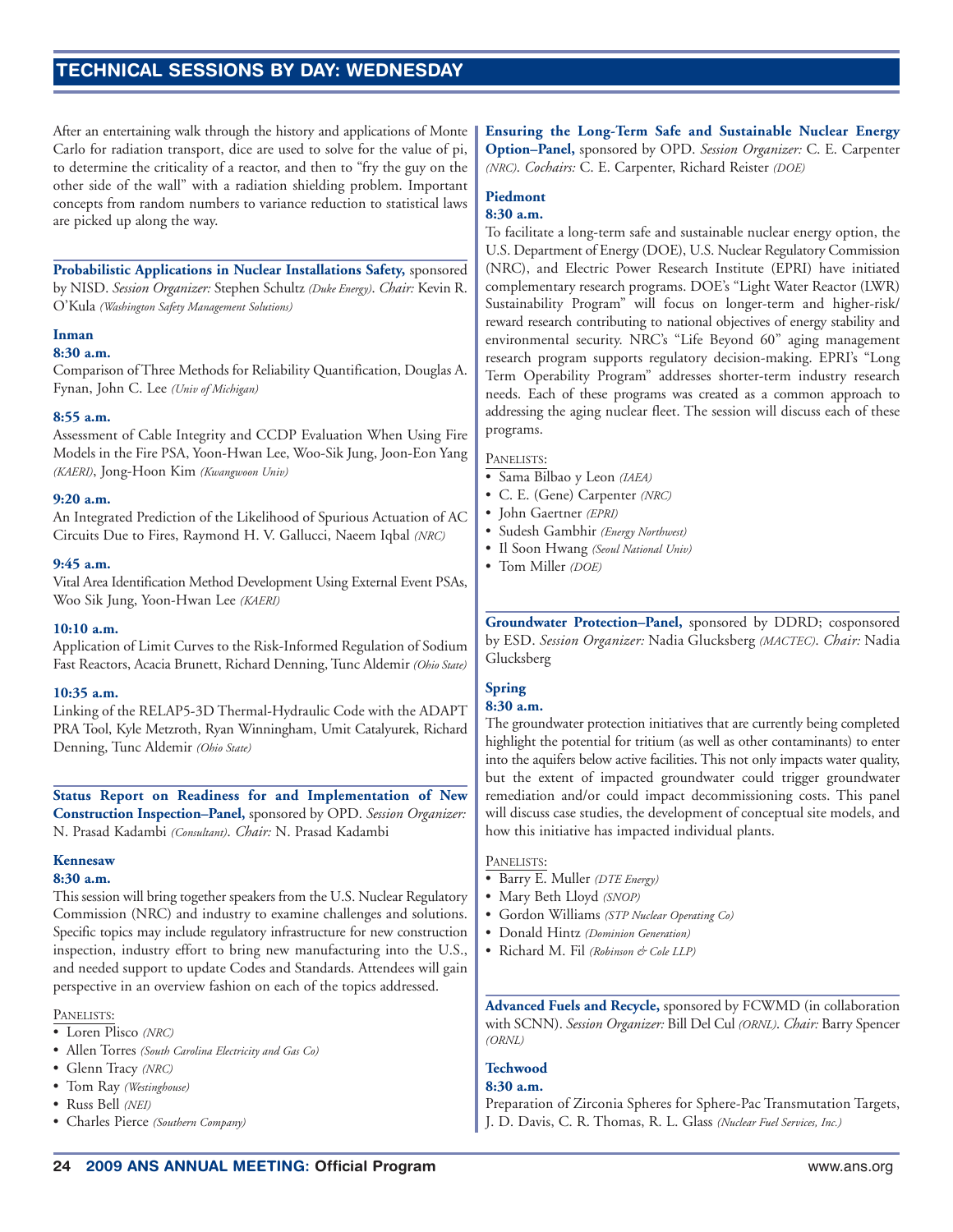### **TECHNICAL SESSIONS TECHNICAL SESSIONS BY DAY: WEDNESDAY**

#### **8:55 a.m.**

#### Preparation of Zirconia for Transmutation Targets Using Modified Direct Denitration, J. D. Davis, C. R. Thomas, P. H. Roberts *(Nuclear Fuel Services, Inc.)*

#### **9:20 a.m.**

Sustaining Nuclear Power's Impact on Carbon Emissions by Recycle, James L. Buelt, Wayne L. Johnson *(PNNL)*

#### **9:45 a.m.**

Analysis of Advanced Fuel Assemblies for the LWRs, A. Bingham, B. Bradley, Y. Zhang, J. Ragusa, S. Chirayath, K. Vierow *(Texas A&M)*

#### **10:10 a.m.**

Use of Gas-Cooled Fast Reactors for Recycling Spent Fuels, Hangbok Choi, Alan Baxter *(General Atomics)*

#### **10:35 a.m.**

GNEP Hydrided Metal-Alloy Fuel Based Recycling Reactor, Gregory A. Johnson *(Hamilton Sundstrand)*

**Issues in Public Education and Communication,** sponsored by ETD. *Session Organizer:* Peter F. Caracappa *(RPI)*. *Chair:* Dave Pointer *(ANL)*

#### **Hanover A**

#### **8:30 a.m.**

Compilation of Research Concerning Public Perception of the Nuclear Industry, Amy Varallo, Timothy Cahill, Tris Utschig, Samuel LaFountain, Min-Hee Sayer, Aaron Clare, Karen Scarbrough, William Day, Colin Bowers, Anthony Minarik, Sarah Anglin, Alexander Moore, Joshua Andrews, Meg Schroeder, Nivedh Manohar *(Georgia Tech)*

#### **8:55 a.m.**

Radiation: How to Address the Confusion, Jill Anderson *(Univ of Illinois)*

#### **9:20 a.m.**

The POWER SET Program: Attracting Young Women into STEM Careers, Lindsey Davis Stover, Valerie G. Segovia *(Texas A&M)*

### **9:45 a.m.**

Nuclear Education with New Media: Developing a Multimedia Guide to Nuclear Energy, Michelle M. Smith, Charles D. Ferguson *(Council on Foreign Relations)*

**New Nuclear Engineering Programs at Colleges and Universities–Panel,** sponsored by ETD. *Session Organizers:* H. L. Dodds *(Univ of Tennessee)*, John Gutteridge *(NRC)*. *Chair:* H. L. Dodds

#### **Regency V 8:30 a.m.**

The purpose of this session is to provide a venue for new and emerging nuclear engineering programs at colleges and universities to describe and discuss the hurdles that must be overcome in establishing and growing new programs. Exchange of information on what the hurdles are and how to overcome them will be beneficial to all new and emerging programs as well as to some established programs.

#### PANELISTS:

- Erno Sajo *(Louisiana State Univ)*
- George Imel *(Idaho State Univ)*
- Travis W. Knight *(Univ of South Carolina)*
- Russell D. Jamison *(Virginia Commonwealth Univ)*
- Mark Pierson *(Virginia Polytechnic Inst and State Univ)*
- Uwe Greife *(CSM)*
- Joel Rauber *(South Dakota State Univ)*
- Pradosh Ray *(Tuskegee Inst)*
- Robert McTaggert *(South Dakota SMT)*
- Glenn Harvel *(Univ of Ontario Inst of Technol)*

#### **WEDNESDAY, JUNE 17, 2009 • 1:00 P.M.**

**Advances in Small- and Medium-Size Reactor Design—III,** sponsored by RPD. *Session Organizer:* Youssef Shatilla *(MASDAR Inst of Science and Technology)*. *Chair:* Youssef Shatilla

### **Baker**

### **1:00 p.m.**

Reflector Design Issues for Innovative Small Light Water Reactors, Alexey Soldatov, Todd S. Palmer *(Oregon State Univ)*

#### **1:25 p.m.**

Basis for Green Energy Multiplier\* Alternative Nuclear Technology (GEM\*ART), C. D. Bowman *(ADNA Corp.)*, R. B. Vogelaar *(Virginia Tech)*, E. G. Bilpuch *(Duke Univ)*, D. C. Bowman *(ADNA Corp.)*, C. R. Howell *(Duke Univ)*, M. A. Pierson *(Virginia Tech)*, A. P. Tonchev, W. Tornow *(Duke Univ)*

#### **1:50 p.m.**

Impact and Operation of GEM\* ART, M. A. Pierson *(Virginia Tech)*, C. D. Bowman *(ADNA Corp.)*, R. B. Vogelaar *(Virginia Tech)*, D. C. Bowman *(ADNA Corp.)*

#### **2:15 p.m.**

Research on Physics Characteristics of Thorium-Based Long-Life Reactor System, Ganglin Yu, Kan Wang *(Tsinghua Univ–China)*

**Environmental Sciences: Sustainable Development,** sponsored by ESD. *Chair:* C. E. Carpenter *(NRC)*

#### **Courtland**

**1:00 p.m.**

Nuclear Power: Protect the Environment and Well-Being of People, H. Douglas Lightfoot *(McGill Univ)*

### **1:25 p.m.**

Use of Ice Thermal Storage Systems to Address LWR Cooling Issues, Haihua Zhao, Hongbin Zhang, Ronaldo Szilard *(INL)*, Wei Yan *(Texas A&M)*

#### **1:50 p.m.**

Enabling Underground Nuclear Parks by Sharing New Transmission Capacity, C. W. Myers, N. Z. Elkins *(LANL)*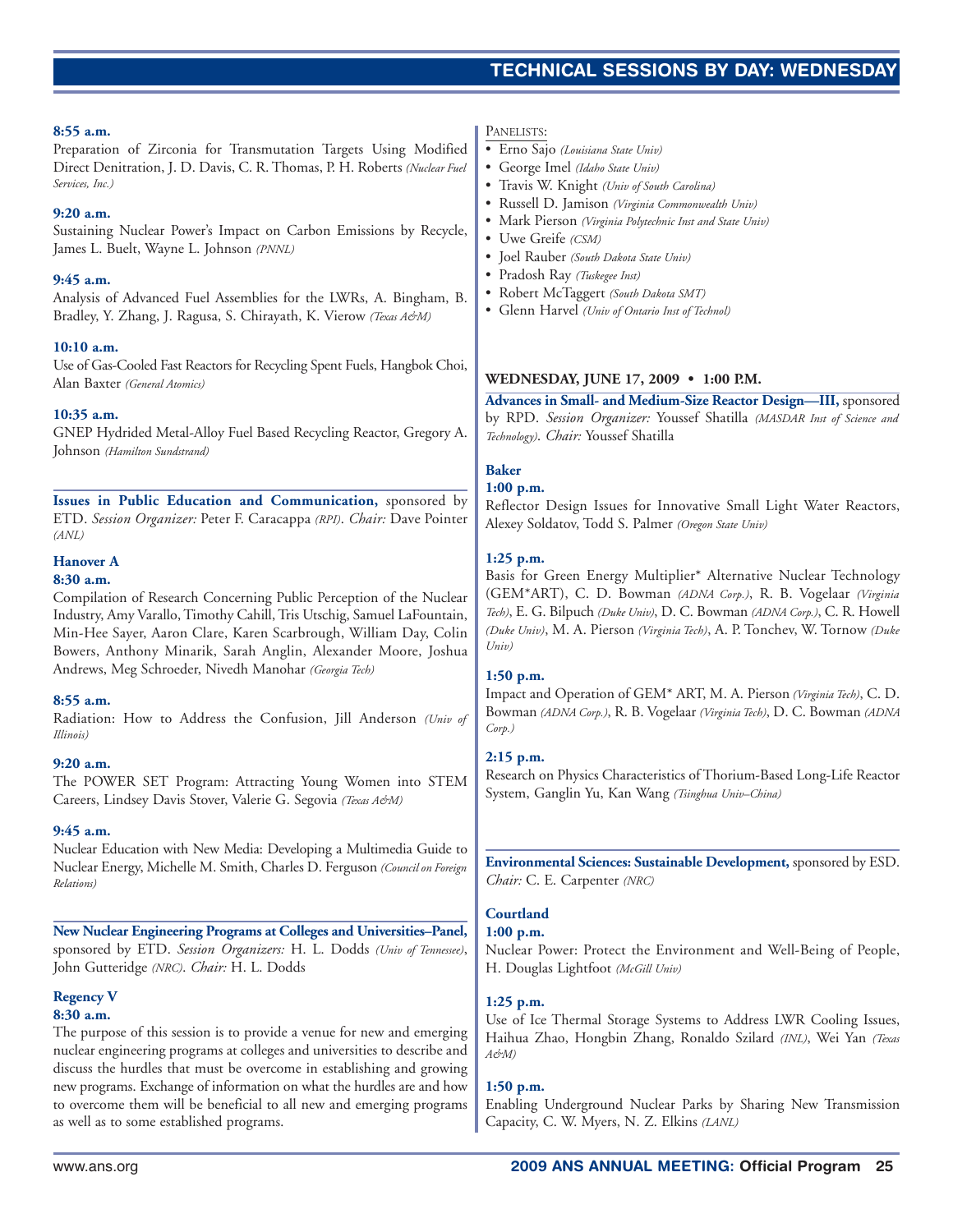#### **2:15 p.m.**

Risks of Transporting TRU Waste to the Waste Isolation Pilot Plant, Ruth F. Weiner *(SNL)*

**Rod Bundle Thermal Hydraulics,** sponsored by THD. *Cochairs:* Seunjin Kim *(Penn State Univ)*, Hisashi Ninokata *(Tokyo Inst of Technol)*

### **Dunwoody**

#### **1:00 p.m.**

Large-eddy Simulation of Turbulent Flow with Heat Transfer in a Rod Bundle, Constantine P. Tzanos *(ANL)*, Maxim Popov *(Sarov Laboratories)*, Fred Mendonça *(CD-adapco)*

#### **1:25 p.m.**

Feasibility Study of the Application of Exotic Pin for Tight-Lattice Fuel Assembly, A. Khakim, E. Merzari, H. Ninokata *(Tokyo Inst of Technol)*

#### **1:50 p.m.**

Numerical Investigation of Flow Pulsation Phenomena Using DES-SST Approach, D. Home, M. F. Lightstone, M. S. Hamed *(McMaster Univ)*

#### **2:15 p.m.**

An Assessment Study of the POLCA-T Code Based on NUPEC Data, Augusto Hernández-Solís, Paolo Vinai *(Chalmers Univ of Technol)*, Ulf Bredolt *(Westinghouse Electric Sweden AB)*

#### **2:40 p.m.**

CFD Investigating the Localized Thermal-Hydraulic Characteristics Within Rod Bundles Using Different Turbulence Model, C. C. Liu, Y. M. Ferng, C. K. Shih, B. S. Pei *(Natl Tsing Hua Univ)*

**Nuclear-Based Imaging for Medical Diagnosis and Therapy—II,** sponsored by BMD; cosponsored by IRD. *Session Organizers:* Nicholas Spyrou *(Univ of Surrey)*, Bruce D. Smith *(Univ of Texas)*. *Chair:* Nicholas Spyrou

#### **Fairlie**

#### **1:00 p.m.**

Preliminary Analysis of Compton Camera Imaging Systems for Radiotherapy Dose Reconstruction, Daniel W. Mundy, Michael G. Herman *(Mayo Clinic)*

#### **1:25 p.m.**

A Comparison of Compton Camera Data Sets, Bruce Smith, L. Joseph Denbina *(Univ of Texas at San Antonio)*

#### **1:50 p.m.**

Quantification of MRI Images Using Second Level KT-1 Signature, Sunita Yadav, M. S. Kalra, Prabhat Munshi *(IIT Kanpur)*, S. Khushu *(INMAS New Delhi)*

#### **2:15 p.m.**

Definition by Radiation Properties: A Proposal for Next-Generation Anthropomorphic Phantoms, M. P. W. Chin, N. M. Spyrou *(Univ of Surrey)*, invited

#### **2:40 p.m.**

Modeling of Radioxenon Production and Release Resulting from Medical Isotope Production, S. R. Biegalski *(Univ of Texas, Austin)*

**NJOY–Tutorial,** sponsored by RPSD. *Session Organizer:* John Hendricks *(LANL)*. *Chair:* Albert C. Kahler *(LANL)*

### **Greenbriar**

### **1:00 p.m.**

This half-day tutorial will provide a brief description and demonstration of installing and using the NJOY Nuclear Data Processing System. NJOY can be and has been used in a variety of computing environments, from large mainframe systems to laptops. This lecture will be driven from a Windows laptop PC using the freely available G95 fortran compiler.

Sample problems that create continuous energy (ACE) files necessary for use with the Los Alamos National Laboratory (LANL) MCNP/MCNPX codes will be run and the output examined. Jobs using the newly installed ERRORJ covariance module will also be run and their outputs reviewed. A limited number of LANL laptop computers will be available for use. Participants who have already obtained the NJOY99 computer program package from the Radiation Safety Information Computational Center (RSICC) or the Nuclear Energy Agency (NEA) are encouraged to bring their own laptops. Discussion by users of ongoing and anticipated future needs is encouraged. No previous experience with the NJOY code system or the Evaluated Nuclear Data File is assumed.

**Emerging Issues in Reactor Safety—I,** sponsored by NISD. *Session Organizer:* Stephen Schultz *(Duke Energy)*. *Chair:* Raymond H. V. Gallucci *(NRC)*

### **Inman**

**1:00 p.m.**

Downstream Core Blockage in PWR Loss of Coolant Accidents, Matthew Bucknor, Richard Denning *(Ohio State)*

#### **1:30 p.m.**

Effect of the Flow Model on the Containment Pressure After a Feedwater Line Break, Juan J. Carbajo *(ORNL)*

#### **2:00 p.m.**

Heavy Liquid Metal Reactor Experimental Facility Risk Assessment, Luciano Burgazzi *(ENEA)*

#### **2:30 p.m.**

TRACE Modeling of Chinshan Load Rejection Startup Test, Jing-Han Lee *(Natl Tsing Hua Univ)*, Jong-Rong Wang, Hao-Tzu Lin *(Inst of Nuclear Energy Research Atomic Energy Council)*, Su-Ming Yang, Chunkuan Shih *(Natl Tsing Hua Univ)*

#### **3:00 p.m.**

Passive Heat Removal System Recovery Following an Aircraft Crash Using Dynamic Event Tree Analysis, Ryan D. Winningham, Kyle Metzroth, Tunc Aldemir, Richard Denning *(Ohio State)*

**Severe Accidents and Fluid-Structure Interaction,** sponsored by THD. *Chair:* Sama Bilbao y Leon *(IAEA)*

### **Kennesaw**

### **1:00 p.m.**

A Study on Estimating the RCS Creep-Rupture Failure Probability in Station Blackout Severe Accident, Young Suk Bang, Byung Chul Lee *(FNC Technology Co., Ltd)*, Kwang Il Ahn, Yong Mann Song *(KAERI)*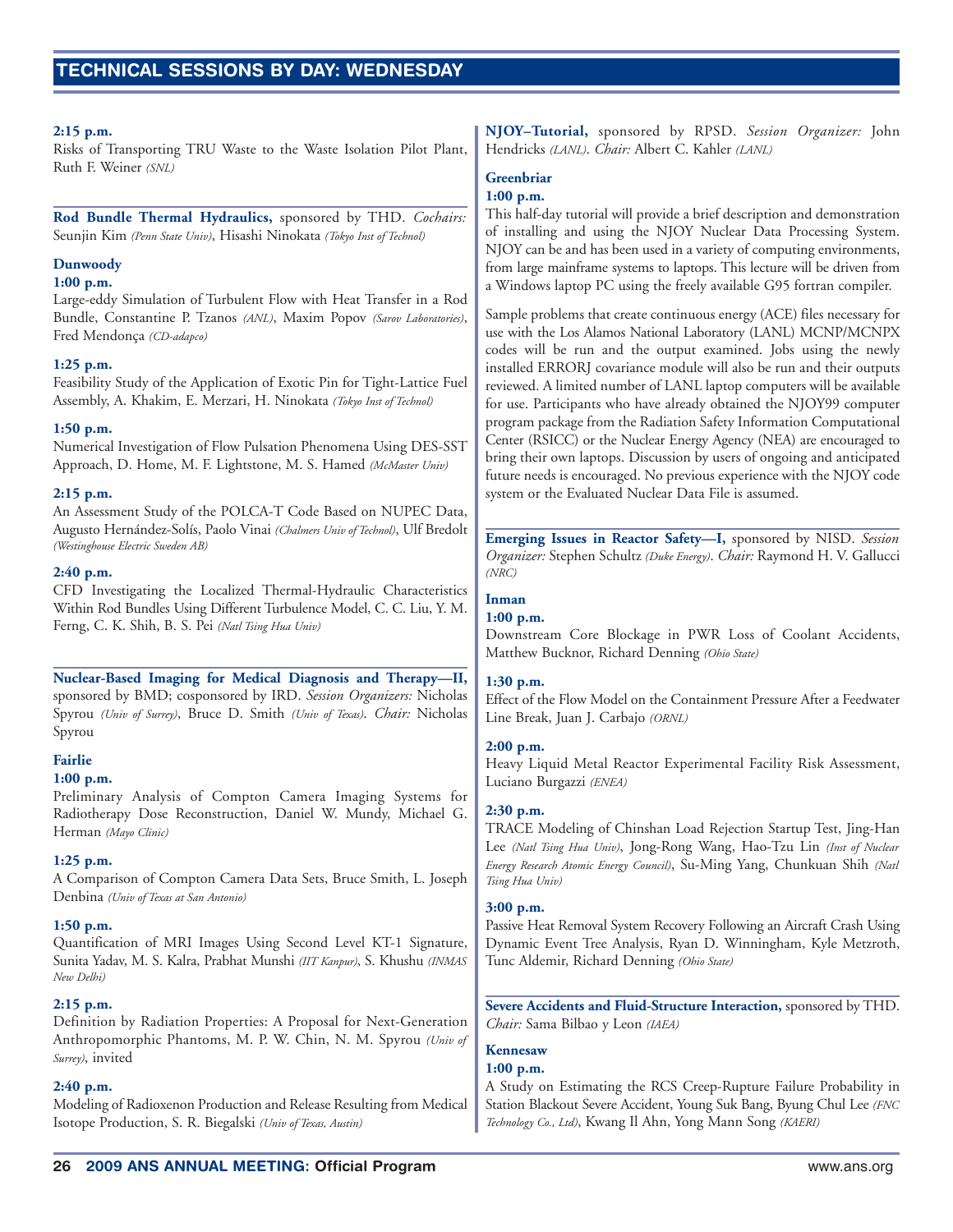#### **1:25 p.m.**

Triggering of Melt-Water Steam Explosions over Porous and Non-Porous Surfaces, R. P. Taleyarkhan *(Purdue Univ)*, S. H. Kim *(ORNL)*

#### **1:50 p.m.**

Validation of MELCOR 2.1 Code Against OECD THAI HM-2 Experiment, Jiri Duspiva *(Nuclear Research Inst Rez plc.)*

#### **2:15 p.m.**

Design of an Accident Identification and Prediction System to Support Severe Accident Management Activities at NPP, Ko Ryu Kim, Yong Mann Song, Soo Yong Park, Kwang-Il Ahn *(KAERI)*

#### **2:40 p.m.**

Verification and Validation of Severe Accident Management Guidelines for Kori#1 Nuclear Power Plant, Young Seung Lee, Hyeong Taek Kim, Seung Jong Oh *(KHNP)*

**Nuclear Criticality Safety Staff and Operations Interface,** sponsored by NCSD; cosponsored by YMG. *Session Organizer:* Robert Wilson *(EM)*. *Chair:* Robert Wilson

#### **Piedmont**

#### **1:00 p.m.**

Development of the Criticality Safety Officer Program at Rocky Flats, Robert E. Wilson *(DOE)*

#### **1:20 p.m.**

How Criticality Safety Staff Operational Relationships Affect Inspection Focus at NRC Licensed Fuel Cycle Facilities, Dennis C. Morey, Thomas J. Marenchin *(NRC)*

#### **1:40 p.m.**

K-25/K-27 D&D Project Criticality Safety Officer Program, Roger W. Bartholomay, Thomas J. Rankin *(Washington SMS)*, Samy Hanna *(eProject)*

#### **2:00 p.m.**

Criticality Safety Officer Training at the K-25/K-27 D&D Project, R. W. Carson, Jr. *(NISYS)*, Michael J. Crouse *(URS - Washington Division)*

#### **2:20 p.m.**

Implementation of Criticality Controls in the KIS Facility at SRS, Marc L. Nadeau, Jagdish N. Joshi *(Savannah River Site)*

#### **2:40 p.m.**

Criticality Safety Officer Functions and Applications, Mark A. Joseph *(B&W Y12)*

#### **3:00 p.m.**

Nuclear Criticality Safety and Operations Interface at LLNL, John S. Pearson *(LLNL)*

#### **3:20 p.m.**

The LANL Criticality Safety Officer Program, Douglas G. Bowen *(LANL)*

**Army Corps/FUSRAP: Decommissioning and Decontamination of Nonreactor Sites–Panel,** sponsored by DDRD. *Session Organizer:* Nadia Glucksberg *(MACTEC)*. *Chair:* Nelson Walter *(MACTEC)*

#### **1:00 p.m.**

Substantial progress has been made in the decommissioning of sites that are implemented by the U.S. Army Corps of Engineers (USACE). These include both Formerly Utilized Sites Remedial Action Program (FUSRAP) at U.S. Department of Energy (DOE) facilities and non-FUSRAP sites under Superfund and follow Environmental Protection Agency's (EPA) Comprehensive Environmental Response, Compensation, and Liability Act (CERCLA) process to reach closure. These projects are often associated with unique technical and regulatory challenges. This panel will discuss ongoing challenges and lessons learned from FUSRAP and commercial nonreactor projects completed under USACE oversight.

#### PANELISTS:

- David Green *(Robinson & Cole LLP)*
- Kim Nelson *(Cabrera Services)*
- Donell Jackson *(ABB, Inc)*
- Keith Knauerhase *(ABB, Inc)*
- Ellen Iorio *(U.S. Army Corps of Engineers)* • Hans Honerlah *(USACE)*

**Export Control Compliance in Emerging Nuclear Markets–Panel,** sponsored by FCWMD (in collaboration with SCNN). *Session Organizer:* Linda H. Hansen *(ANL)*. *Chair:* Todd E. Perry *(DOE)*

### **Techwood**

#### **1:00 p.m.**

For decades, the United States and the international community have advocated the regulation for the use and supply of materials, equipment, and technology that could contribute to proliferation of weapons of mass destruction (WMDs). A critical component of the international nonproliferation efforts is effective export controls. As global nuclear development expands, it is essential for the U.S. nuclear industry and research and development (R&D) organizations to understand and comply with export control laws and regulations. The DOE/NNSA International Nonproliferation Export Control Program (INECP) coordinates programs to strengthen export control practices worldwide. This session brings together technical experts from government and industry associated with internal compliance programs to discuss the challenges of preventing the spread of nuclear weapons while engaging in global nuclear development with countries such as India. This session offers a unique opportunity for ANS members involved with WMD-related technology to understand U.S. and international export compliance requirements.

### PANELISTS:

- Todd Perry *(DOE)*
- Len Phillips *(ORNL)*
- Herb Winegard *(AREVA NP Inc.)*
- Scott Jones *(Univ of Georgia)*
- Richard Faulkner *(ORNL)*
- Rolf Migun *(ORNL)*

**Focus on Communications: The Nuclear Story and Other Tales–Panel,** sponsored by ETD; cosponsored by YMG. *Session Organizer:* David Pointer *(ANL)*. *Chair:* Candace Davison *(Penn State Univ)*

#### **Hanover A**

**Spring**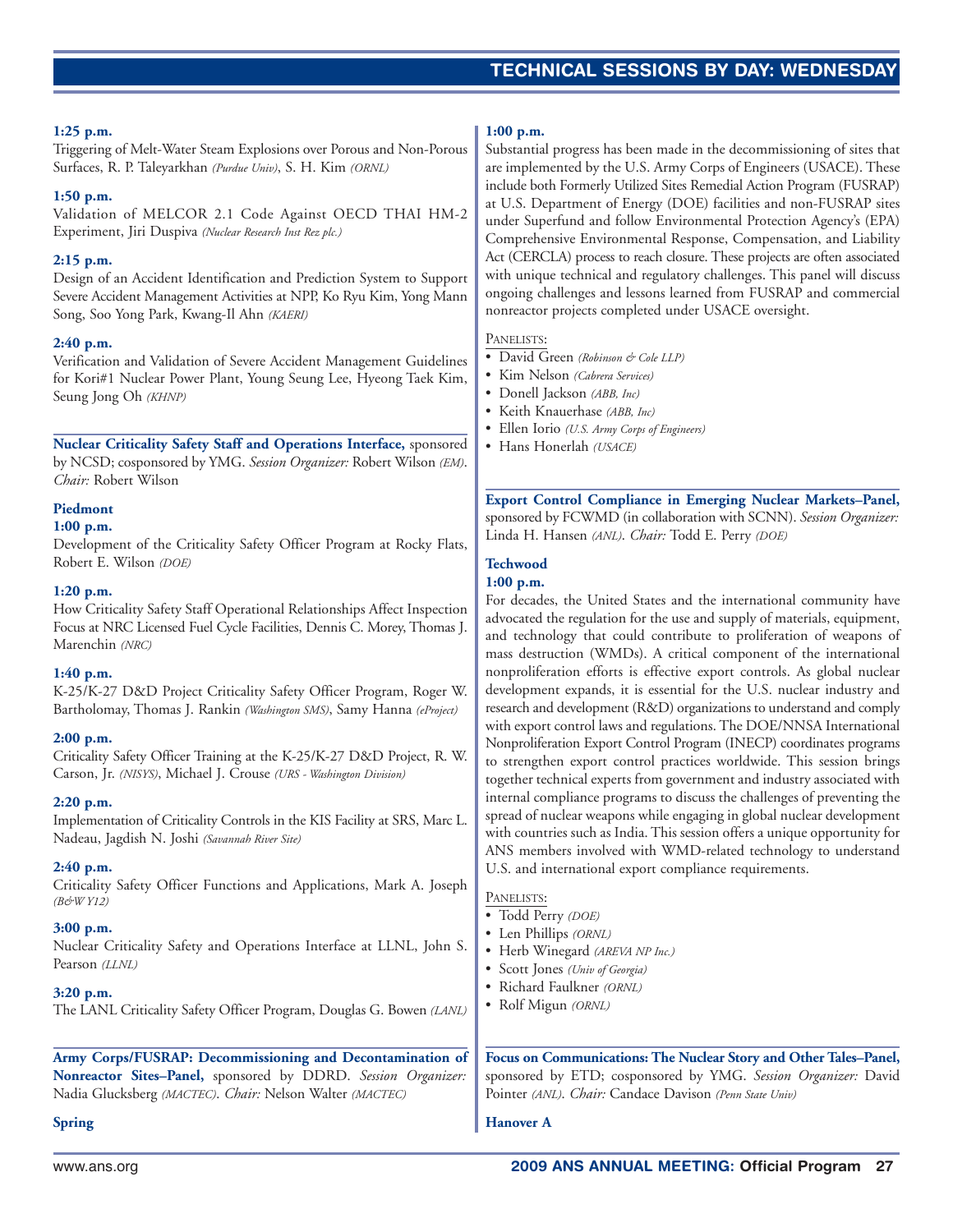#### **1:00 p.m.**

The renewed interest in nuclear energy, and consequently nuclear science and technology in general, has many more of us telling the nuclear story than ever before. But what do we say? And how do we tell our story so that people respond to it positively? In this session we will discuss the key elements of developing compelling messages, including both the research and creative components.

#### PANELISTS:

- Kristi Swartz *(reporter)*
- Laura Scheele *(American Nuclear Society)*

**Focus on Communications in the New Media–Panel,** sponsored by ETD; cosponsored by YMG. *Session Organizers:* Lisa Stiles *(Dominion)*, David Pointer *(ANL)*. *Chair:* Lisa Stiles

#### **Hanover A**

#### **1:00 p.m.**

The nuclear community is at the forefront of energy, medical, and computer technology, but are we at the forefront of communications technology? In this session, we will explore various ways of staying in touch with existing audiences and reaching new potential supporters of nuclear science and technology. What's a widget? What's a tickler? Do I want either?

#### PANELISTS:

- Dan Yurman *(Idaho Samizdat)*
- John Wheeler *(This Week in Nuclear)*
- Rod Adams *(Atomic Insights)*

#### **THURSDAY • JUNE 18, 2009**

#### **7:30 AM – 2:00 PM MEETING REGISTRATION 8:00 AM – 5:00 PM PROFESSIONAL DEVELOPMENT WORKSHOP:** "Advanced Gas Reactor Technology Course" *(The second day of the workshop is on Friday, June 19, 2009.)* **8:30 AM – 11:30 AM 2009 ANS ANNUAL MEETING: TECHNICAL SESSIONS** • Reactor Analysis Methods—I • Thermal Hydraulics of Advanced Reactors • Operations and Power: General • MCNP Variance Reduction–Tutorial • Emerging Issues in Reactor Safety—II • Nonproliferation Technology and Used Fuel Repatriation • Nuclear Criticality Safety Standards–Forum • Robotics and Remote Systems Research and Deployment • Modeling of Nuclear Fuel Cycles • Accelerator Applications: General **1:00 PM – 4:00 PM 2009 ANS ANNUAL MEETING: TECHNICAL SESSIONS** • Reactor Analysis Methods—II • Recent Progress and Applications of Resonance Calculation Method • Thermal Aspects of Nuclear Material Handling and Environmental Monitoring • MCNP/X Depletion/Burnup with VESTA–Tutorial • Disseminating a Nonproliferation Culture Through Education–Panel • Waste and Used Fuel Management

#### **THURSDAY, JUNE 18, 2009 • 8:30 A.M.**

**Reactor Analysis Methods—I,** sponsored by RPD; cosponsored by MCD. *Session Organizer:* Fausto Franceschini *(Westinghouse)*. *Chair:* Ivan G. Maldonado *(Univ of Tennessee)*

#### **Baker**

#### **8:30 a.m.**

Integration of the NESTLE Core Simulator with SCALE, G. I. Maldonado, J. Galloway, H. Hernandez *(Univ of Tennessee)*, K. T. Clarno, E. L. Popov, M. A. Jessee *(ORNL)*

#### **8:55 a.m.**

Point Kinetics for the Analysis of Pulsed Experiments, Linsen Li *(Tsinghua Univ–China)*, Sandra Dulla, Piero Ravetto *(Politecnico di Torino)*

#### **9:20 a.m.**

Nuclear and Thermal Analysis of Shell-Fuel Pebble Design Based on the Two-Temperature Homogenized Model, Nam Zin Cho, Hui Yu *(KAIST)*

#### **9:45 a.m.**

Sensitivity Studies of Fuel Pin Temperature for PWR Fuel Assemblies Containing Burnable Absorbers, Davor Grgić, Radomir Ječmenica, Dubravko Pevec *(Univ of Zagreb)*

#### **10:10 a.m.**

Fission Gas Production in Reactor Fuels, Jianwei Hu, A. C. Hayes *(LANL)*, Rizwan-uddin *(Univ of Illinois)*

#### **10:35 a.m.**

Inexpensive Detailed Full-Core Neutron Flux Solution Method for CANDU Reactors, Eleodor Nichita *(Univ of Ontario Inst of Technol)*

#### **11:00 a.m.**

Calculation of the Effective Delayed Neutron Fraction with MCNP, Evgeny Y. Stankovskiy *(UNLV)*, Christian C. Jammes *(CEA)*, Denis E. Beller *(UNLV)*

**Thermal Hydraulics of Advanced Reactors,** sponsored by THD. *Chair:* Karen Vierow *(Texas A&M)*

### **Dunwoody**

#### **8:30 a.m.**

Natural Circulation Phenomena for Passive Safety Systems of Advanced Water Cooled Reactors, Jong Ho Choi, Sama Bilbao y León *(IAEA– Austria)*

#### **8:55 a.m.**

Scaling Analysis for VHTR Pebble Bed Test Facility, Ben Nelson, Brian Woods, Brian Jackson *(Oregon State Univ)*

#### **9:20 a.m.**

TRACE Analysis of MSIV Closure Direct Scram Event in Lungmen ABWR, Jong-Rong Wang, Hao-Tzu Lin *(Inst of Nuclear Energy Research Atomic Energy Council, R.O.C.)*, Wei-Chen Wang, Shu-ming Yang, Chunkuan Shih *(Natl Tsing Hua Univ)*

#### **9:45 a.m.**

Steam Generator and Electromagnetic Pump for the 4S Reactor, Ryoma Kato, Hiroyuki Ota, Shigeki Maruyama, Noburu Jimbo, Yasushi Tsuboi, Rie Aizawa *(Toshiba Corp Power Systems Co)*, Tony Grenci *(Westinghouse)*

**Operations and Power: General,** sponsored by OPD. *Chair:* Art Wharton *(Westinghouse)*

#### **Fairlie**

#### **8:30 a.m.**

On-Line Maintenance of Nuclear Plant I&C Systems for Operation Beyond 40 and 60 Years, H. M. Hashemian *(AMS Corp)*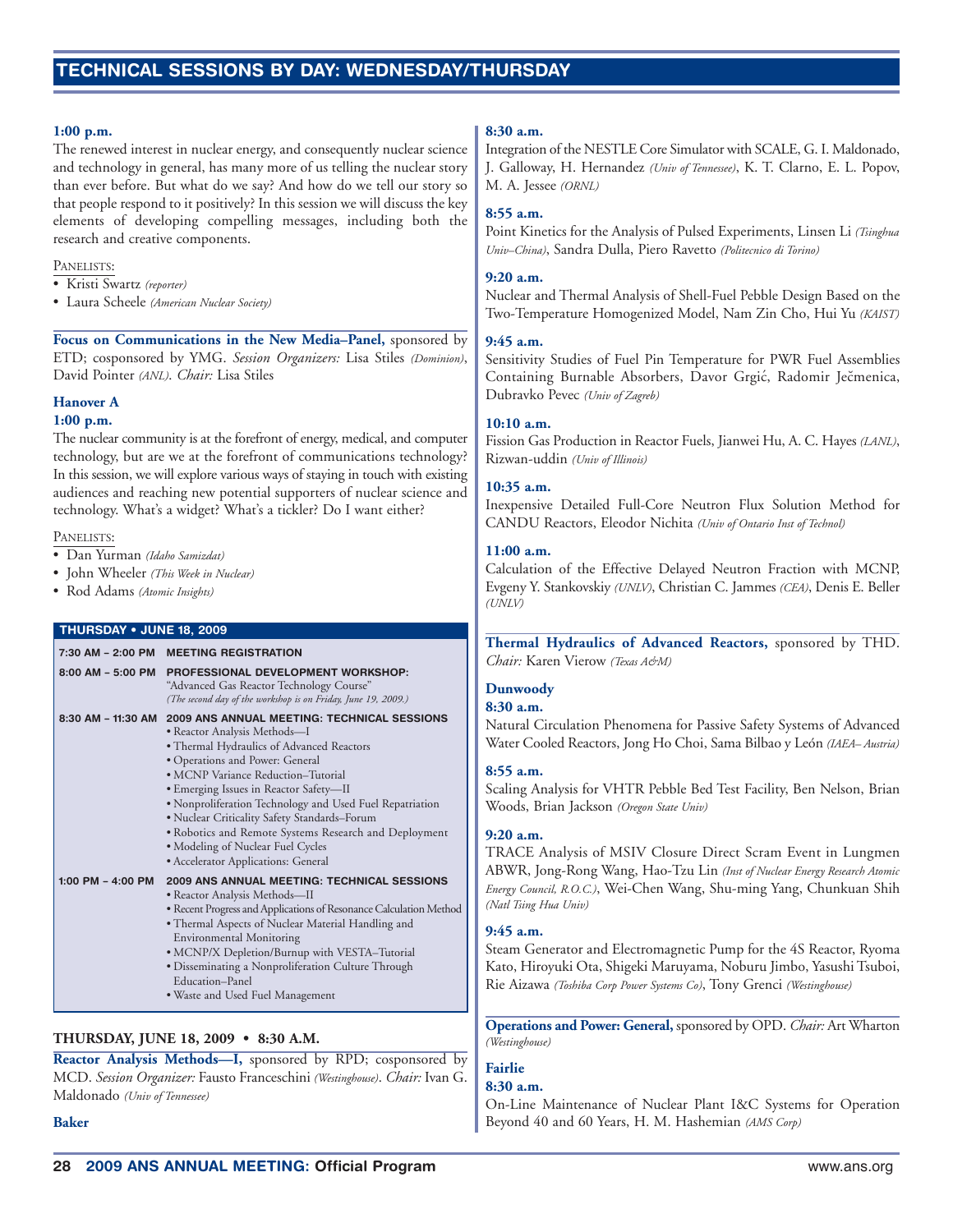### **TECHNICAL SESSIONS TECHNICAL SESSIONS BY DAY: THURSDAY**

#### **8:55 a.m.**

Electrical Insulation System Degradation Sensors: "Improving Electrical Component Diagnostic Capabilities," Ken Watkins *(Polymer Aging Concepts, Inc.)*, C. P. Wong *(Georgia Tech)*

#### **9:20 a.m.**

"United Cycle-6.0"—The Software for Simulation of Static and Slow Dynamic Operation Modes of Thermal and Nuclear Power Plants, Konstantin S. Romanov *(Texas A&M)*, Anatoly G. Kutakhov, Sergey N. Romanov *(St. Petersburg State Polytechnical Univ)*

#### **9:45 a.m.**

Supercritical CO<sub>2</sub> Main Compressor Performance Measurements, Steven A. Wright, Milton E. Vernon, Ross F. Radel *(SNL)*, Robert L. Fuller *(Barber Nichols)*

#### **10:10 a.m.**

Reprocessing of Molten Salt Reactor Fuel, Jan Uhlíř (Nuclear Research Inst *Rez plc)*

#### **10:35 a.m.**

System Model for a Natural Circulation Integral Test Facility, Mark R. Galvin, Brian G. Woods *(Oregon State Univ)*

#### **11:00 a.m.**

Under Sodium Viewing Systems for Liquid Metal Fast Reactors, J. W. Griffin, L. J. Bond *(PNNL)*, S. H. Sheen, H. T. Chien *(ANL)*

**MCNP Variance Reduction–Tutorial,** sponsored by RPSD. *Session Organizer:* John Hendricks *(LANL)*. *Chair:* Tom Booth *(LANL)*

#### **Greenbriar**

#### **8:30 a.m.**

Variance reduction techniques have enabled Monte Carlo radiation modeling calculations to run many of orders of magnitude more efficiently. The fundamentals of variance reduction and some of the available methods will be described by noted experts in the field. A number of laptop computers will be available for participants to try some of the variance reduction techniques available in the MCNP Monte Carlo transport code. Some familiarity with MCNP is assumed.

**Emerging Issues in Reactor Safety—II,** sponsored by NISD. *Session Organizer:* Stephen Schultz *(Duke Energy)*. *Chair:* Lawrence Zull *(DNFSB)*

#### **Inman**

**8:30 a.m.**

Developing Regulatory Structures in Countries with New Reactor Programs, Richard Barrett, Sergey Katsenelenbogen *(AdSTM)*, John Ramsey *(NRC)*

#### **8:55 a.m.**

Cost Advantages of Large Underground Nuclear Power Parks, Kellen M. Giraud, Jay F. Kunze, James M. Mahar *(Idaho State Univ)*, C. Wes Myers *(Consultant)*

#### **9:20 a.m.**

Integrated Digital Process Management for Nuclear Power Plants, Young K. Park *(PHILOSOPHIA, Inc.)*, Kune Y. Suh *(Seoul Natl Univ)*

#### **9:45 a.m.**

Kinetics Reaction of Silver Catalyzed  $MnO<sub>2</sub>$  as Hydrogen Getter for Transportation of Radioactive Materials, David Lambertin, Adrien Blachere, Florence Bart *(CEA)*

**Nonproliferation Technology and Used Fuel Repatriation,** sponsored by FCWMD (in collaboration with SCNN). *Session Organizer:* Michael H. Ehinger *(ORNL)*. *Chair:* Michael H. Ehinger

#### **Kennesaw**

#### **8:30 a.m.**

Budapest Research Reactor's Site Preparation for Spent Nuclear Fuel Shipment, S. M. Tozser, I. Vidovszky *(HAS KFKI Atomic Energy Research Inst)*, J. N. Dewes *(NNSA Program)*

#### **8:55 a.m.**

Hungary SNF Shipment Authorization, István Vidovszky *(HAS KFKI Atomic Energy Research Inst)*, John Dewes *(NNSA)*, Sándor Tózsér *(HAS KFKI* `*Atomic Energy Research Inst)*

#### **9:20 a.m.**

Safeguards Aspects of the Repatriation of HEU Spent Fuel from Hungary to the Russian Federation, E. Szöllösi, A. Vincze, K. Horváth *(Hungarian Atomic Energy Authority)*

#### **9:45 a.m.**

Proliferation Reduction Through Disposition by Downblending of Challenging HEU Forms, Michael A. Rush, Ray A. Bond, Norman P. Jacob *(Nuclear Fuel Services, Inc.)*

#### **10:10 a.m.**

Rapid Mass Spectrometry for Materials Accountability: The TARIS Concept, Benjamin B. Cipiti *(SNL)*, Tom J. Whitaker *(Atom Sciences, Inc.)*, Jay T. Pride *(Scientific Technology Group)*

#### **10:35 a.m.**

Real-Time Detection of UREX+3a Extraction Streams for Process Monitoring Applications, Braden Goddard, William S. Charlton, Sean M. McDeavitt *(Texas A&M)*

**Nuclear Criticality Safety Standards–Forum,** sponsored by NCSD. *Session Organizer:* Thomas P. McLaughlin *(Consultant)*. *Chair:* Thomas P. McLaughlin

#### **Piedmont**

**8:30 a.m.**

**Robotics and Remote Systems Research and Deployment,** sponsored by RRSD. *Session Organizer:* Carl Crane *(Univ of Florida)*. *Chair:* Al Sturm *(Par Systems)*

#### **Spring**

#### **8:30 a.m.**

Crawler for Inspecting the Z-9 Crib at Hanford, J. C. Tucker, Stan Owsley, Rik Littlefield *(PNNL)*

#### **8:50 a.m.**

Material Open Test Assembly Specimen Retrieval from Hanford's Shielded Material Facility, Patrick Valdez, Michael Rinker *(PNNL)*

#### **9:10 a.m.**

PaR In-Cell Remote Manipulator for Argonne National Laboratory Alpha Gamma Hot-Cell Facility, Gary R. Doebler *(PaR Systems, Inc.)*, Donald E. Preuss *(ANL)*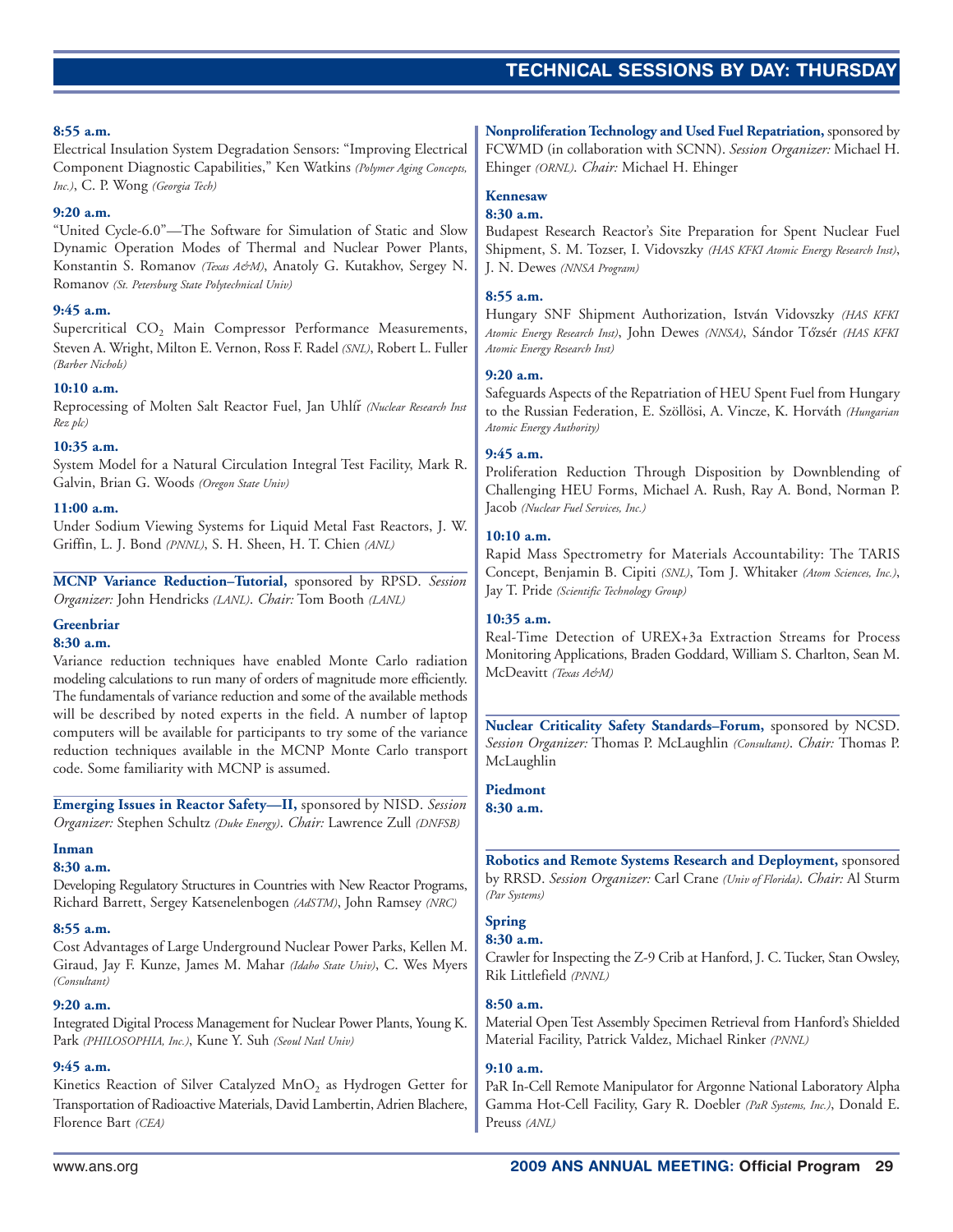#### **9:30 a.m.**

3-D Simulation Modeling with ExtendSim 7, Reid Kress *(Y-12 NSC)*

#### **9:50 a.m.**

Motion Estimation for Improved Target Tracking with a Network of Cameras, W. E. Dixon, C. Crane *(Univ of Florida)*, R. Kress, F. Bzorgi *(Y-12, DOE)*

#### **10:10 a.m.**

Vehicle Automation for Material Transport, Jeff Ferrin, Bret Turpin *(Autonomous Solutions Inc.)*, Steven Velat, Brandon Merritt, Carl Crane *(Univ of Florida)*

#### **10:30 a.m.**

Designs and Performance Assessments of Photon Assisted Radioisotopic Energy Sources, E. V. Steinfelds, J. S. Tulenko *(Univ of Florida)*

#### **10:50 a.m.**

Machine Vision Secondary Positioning System for a VVER Steam Generator Inspection Manipulator, Fran Jarnjak *(Inetec)*

**Modeling of Nuclear Fuel Cycles,** sponsored by FCWMD. *Session Organizer:* Bill Del Cul *(ORNL)*. *Chair:* Mary Lou Dunzik-Gougar *(Idaho State Univ)*

#### **Techwood**

#### **8:30 a.m.**

Material Flow Simulation in an International Fuel Supply Model, J'Tia Patrice Taylor *(Univ of Illinois/INL)*, Rizwan-uddin *(Univ of Illinois)*, Jacob Jacobson *(INL)*

#### **8:55 a.m.**

Management Tool for Uncertainty Analysis of Advanced Nuclear Fuel Cycles, J. Preston, L. F. Miller *(Univ of Tennessee)*

#### **9:20 a.m.**

JAEA Study on Assurance of Supply of Nuclear Fuel, Yosuke Naoi, Naoki Kobayashi, Makiko Tazaki *(Japan Atomic Energy Agency)*

#### **9:45 a.m.**

Development of a 3-D Global Equilibrium Cycle Methodology for PWRs, William R. Morgan, John C. Lee *(Univ of Michigan)*

#### **10:10 a.m.**

Nuclear Fuel Cycle Code Review, Adrian Miron, Joshua Valentine, Majd Hawwari, John M. Christenson *(Univ of Cincinnati)*, Mary Lou Dunzik-Gougar, Jianwei Chen, Michael J. Lineberry *(Idaho State Univ)*

**Accelerator Applications: General,** sponsored by AAD. *Session Organizer:* Denis Beller *(UNLV)*. *Chair:* Phillip Ferguson *(ORNL)*

#### **Hanover A**

#### **8:30 a.m.**

Identification of Fissionable Materials Using the Tagged Neutron Technique, R. P. Keegan *(Remote Sensing Laboratory-Nellis)*, J. P. Hurley, J. R. Tinsley, R. Trainham *(Special Technologies Laboratory)*

#### **9:00 a.m.**

Development of Field Ion Desorption Structures for Piezoelectric-Based Neutron Generators, Emily Baxter, Scott Kovaleski, Andy Benwell *(Univ of Missouri, Columbia)*

#### **9:30 a.m.**

KIPT Cold Neutron Source Physics Analyses, Zhaopeng Zhong, Yousry Gohar, Roger Kellogg *(ANL)*

#### **10:00 a.m.**

MCNPX Photopion Production from Graphite, Gregg W. McKinney, Laurie S. Waters, Michael R. James *(LANL)*

#### **10:30 a.m.**

Integral Neutron Multiplicity Measurements from Cosmic Rays Interactions in Lead, T. E. Ward *(TechSource)*, D. E. Beller *(UNLV)*, A. A. Rimsky-Korsakov, N. A. Kudryashev *(V. G. Khlopin Radium Inst)*

#### **THURSDAY, JUNE 18, 2009 • 1:00 P.M.**

**Reactor Analysis Methods—II,** sponsored by RPD; cosponsored by MCD. *Session Organizer:* Fausto Franceschini *(Westinghouse)*. *Chair:* Ivan G. Maldonado *(Univ of Tennessee)*

#### **Baker**

#### **1:00 p.m.**

Comparison of Modeling Options for Delayed Neutron Precursor Movement in a Molten Salt Reactor, Dalin Zhang, Andrei Rineiski *(FzK-Germany, Inst for Nuclear and Energy Technologies)*, Suizheng Qiu *(Xi'an Jiaotong Univ)*

#### **1:25 p.m.**

Development of Direct Simulation Method for Transient Three-Dimensional Neutron Transport, Huayun Shen, Kan Wang *(Tsinghua Univ–China)*

**Recent Progress and Applications of Resonance Calculation Method,** sponsored by RPD. *Session Organizer:* Akio Yamamoto *(Nagoya Univ)*. *Chair:* Akio Yamamoto

### **Baker**

#### **1:55 p.m.**

A New Framework of Resonance Calculation Method Based on the Subgroup Method (1); Theory, Akio Yamamoto, Hiroki Koike, Yoshihiro Yamane *(Nagoya Univ)*

### **2:20 p.m.**

A New Framework of Resonance Calculation Method Based on the Subgroup Method (2); Calculation, Akio Yamamoto, Hiroki Koike, Yoshihiro Yamane *(Nagoya Univ)*

#### **2:45 p.m.**

Recent Progress in Self-Shielding Phenomenon Modeling with the APOLLO2 Code, Mireille Coste-Delclaux *(CEA)*, invited

#### **3:10 p.m.**

The Resonance Treatment in the AEGIS Code, Naoki Sugimura, Masato Tabuchi *(Nuclear Engineering, Ltd.)*, Akio Yamamoto *(Nagoya Univ)*, Masahiro Tatsumi *(Nuclear Fuel Industries, Ltd.)*

#### **3:35 p.m.**

Verification of Subgroup Weights Generated with Pin Cell Cross-Section Conservation, Gwan Young Kim, Han Gyu Joo, Un Chul Lee *(Seoul Natl Univ–Korea)*

*NOTE: This session will immediately follow the preceding session, which will begin at 1:00 p.m.*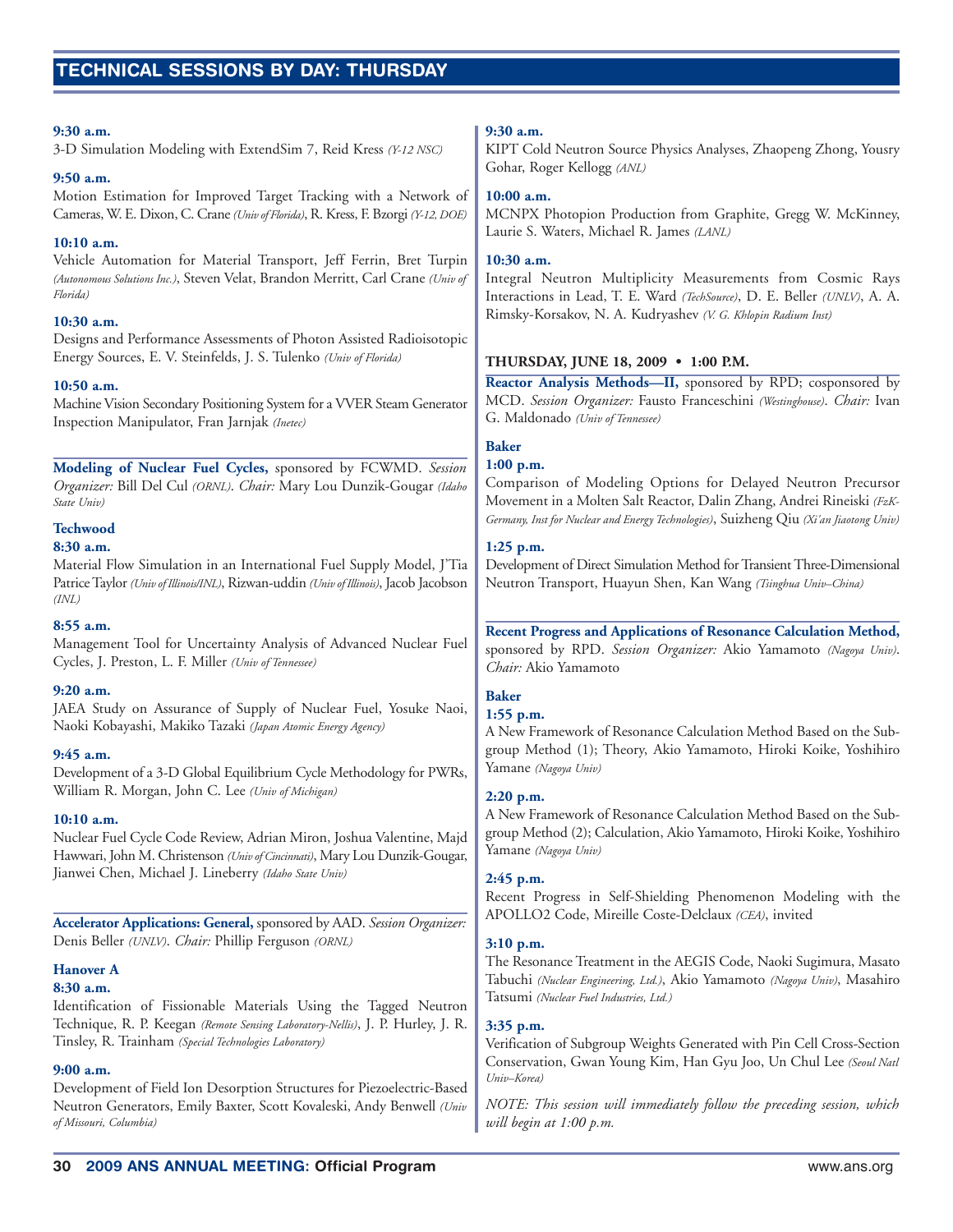#### **Thermal Aspects of Nuclear Material Handling and Environmental Monitoring,** sponsored by THD; cosponsored by ESD. *Cochairs:* Chang Oh *(INL)*, Si Young Lee *(SRNL)*

#### **Dunwoody**

#### **1:00 p.m.**

Monitoring Waste Heat Rejection to the Environment via Remote Sensing, Alfred J. Garrett *(SRNL)*, invited

#### **1:25 p.m.**

Assessing Robustness of a Nuclear Material Package Using Design of Experiment Methods, Narendra K. Gupta, Si Young Lee *(SRNL)*

#### **1:50 p.m.**

Thermal Analysis for In-tank Ion-Exchange Column Process, Si Y. Lee, Frank G. Smith, III *(SRNL)*

#### **2:15 p.m.**

Measurement of Temperatures in Full-Scale Waste Solidification Building Simulated High Activity Waste Drums as Input to Modeling, A. D. Cozzi, E. K. Hansen *(SRNL)*

#### **2:40 p.m.**

Thermal Cycling on Fatigue Failure of the Plutonium Vitrification Melter, Jeffrey M. Jordan, Jennifer L. Gorczyca *(SRNL)*

**MCNP/X Depletion/Burnup with VESTA–Tutorial,** sponsored by RPSD; cosponsored by RPD. *Session Organizer:* John Hendricks *(LANL)*. *Cochairs:* Wim Haeck *(IRSN)*, Russell D. Mosteller *(LANL)*

### **Greenbriar**

### **1:00 p.m.**

VESTA is a new capability for Monte Carlo burnup/depletion/transmutation calculations using either MCNP or MCNPX and either ORIGEN or CINDER90. VESTA has been developed and is now available from the Institut de Radioprotection et de Surete Nucleaire (IRSN), Fontenayaux-Roses, France. VESTA is fast and accurate. Many shortcomings of multigroup burnup linking codes, such as MONTEBURNS, are overcome by an ultrafine 40,000 group structure. Many of the limitations, such as the need to specify isotopes in advance and pre-set burnup precision, of in-line burnup capabilities (as in MCNPX) are also overcome by the external VESTA approach. Consequently, VESTA offers an attractive Monte Carlo burnup/depletion, transmutation capability.

A number of laptop computers will be available for participants to try VESTA. Some familiarity with MCNP is helpful.

#### **Disseminating a Nonproliferation Culture Through Education–Panel,** sponsored by FCWMD (in collaboration with SCNN). *Session Organizer:* Caroline Jorant *(AREVA)*. *Chair:* Caroline Jorant

#### **Kennesaw**

#### **1:00 p.m.**

In countries and regions where nuclear is already well developed a major effort is made in terms of training and education to prepare the human resources needed to match the challenge of the renewal of nuclear energy in a safe way. More and more those training programs and curricula include some education on nonproliferation issues.

It is indeed perceived that any employee working in the nuclear area, but especially engineers, should have some basic education about the nonproliferation regime, international institutions as well as on technical aspects linked to safeguarding nuclear material, and the notion of proliferation resistance.

Coming from different geographical regions, from university and from industrial backgrounds, the panelists will exchange on the objective, the content, and the organization of their program and the lessons learned from the past experience. The discussion should provide a forum to consider how to improve and enlarge this experience and reflect on how such programs may indeed contribute to a worldwide nonproliferation culture and to the overall nonproliferation regime. An exchange program between universities, companies, and institutions might emerge from such confrontation that would contribute to developing an international nonproliferation culture. Today's efforts that are still limited should be extended to educate students and workers in new countries considering developing nuclear energy.

#### PANELISTS:

- Alexander Solodov *(ORNL)*
- William S. Charlton *(Texas A&M Univ)*
- Debbie Dickman *(PNL)*
- Yusuke Kuno *(JAEA)*
- Mary Eipeldauer *(ORNL)*
- Other panelists to be determined.

**Waste and Used Fuel Management,** sponsored by FCWMD. *Session Organizer:* Brian Westphal *(INL)*. *Chair:* Jim Hardeman *(Georgia Environmental Protection)*

### **Techwood**

### **1:00 p.m.**

The Exposure Dose Evaluation Modeling on Arbitrary Accident Resulted from the LILW Management, Min Ho Ahn, Kun Jai Lee *(KAIST–Korea)*, Kyung Woo Choi *(KINS–Korea)*

#### **1:25 p.m.**

Radioactive Waste Management of Nuclear Power Plants, Mohammad Montazer *(Adia Golden Inc.)*, Douna Montazer *(McMaster Univ)*

#### **1:50 p.m.**

Heat Load Characteristics of Thorium Based Molten Salt Spent Fuel, Stephen Janson, Laurence Miller *(Univ of Tennessee)*

#### **2:15 p.m.**

Rethinking Nuclear Waste Management Policy: Current Development and the Path Forward, Steven E. Skutnik, Man-Sung Yim *(NCSU)*

#### **2:40 p.m.**

The Sensitivity of Repository Capacity to the Separation Efficiency of TRUs and Fission Products, Jun Li *(Univ of North Carolina at Chapel Hill)*, Man-Sung Yim *(NCSU)*, David N. McNelis *(Univ of North Carolina at Chapel Hill)*

#### **3:05 p.m.**

Isotopic Characterization of Fission Product Hydrated Zirconium Molybdate (ZM<sub>h</sub>) Precipitates from Nuclear Material Processing, K. P. Crapse, N. E. Bibler, M. L. Crowder, R. A. Pierce *(SRNL)*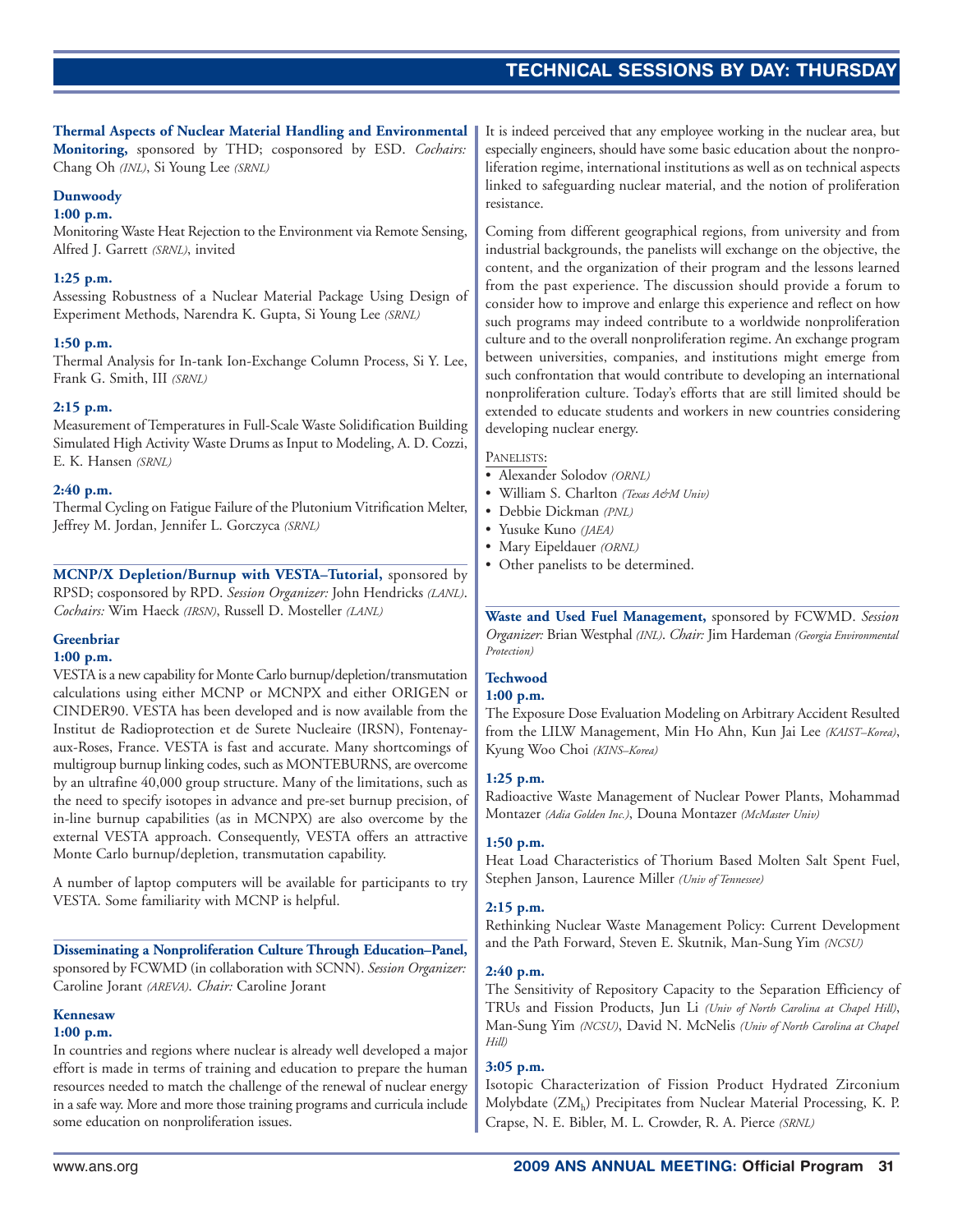### <span id="page-31-0"></span>*Nuclear and Emerging Technologies for Space (NETS-2009) Embedded Topical Meeting is sponsored by the Aerospace Nuclear Science and Technology Technical Group*

*Publications sponsored by Lockheed Martin Space Systems Company*

### *Co-sponsorship provided by the American Institute of Aeronautics and Astronautics*

| <b>MEETING ORGANIZERS</b>                                                                                                                                                                                                                                                                                                            |                                                                                                                                          |                                                                                                                                                                                                                                                            |                                                                              |                                                                                                                                                                                                                                                                                     |                                                                    |
|--------------------------------------------------------------------------------------------------------------------------------------------------------------------------------------------------------------------------------------------------------------------------------------------------------------------------------------|------------------------------------------------------------------------------------------------------------------------------------------|------------------------------------------------------------------------------------------------------------------------------------------------------------------------------------------------------------------------------------------------------------|------------------------------------------------------------------------------|-------------------------------------------------------------------------------------------------------------------------------------------------------------------------------------------------------------------------------------------------------------------------------------|--------------------------------------------------------------------|
| <b>General Co-Chair</b><br>Samit Bhattacharyya<br>Savannah River Site                                                                                                                                                                                                                                                                | <b>General Co-Chair</b><br>George Schmidt<br>NASA Glenn Research Center                                                                  | <b>Technical Program</b><br>Co-Chair<br>Shannon Bragg-Sitton<br>Texas A&M University                                                                                                                                                                       | <b>Technical Program</b><br>Co-Chair<br>Michael Houts<br>NASA Marshall Space | <b>Technical Program</b><br>Co-Chair<br>Steven D. Howe<br>Idaho National Laboratory                                                                                                                                                                                                 | <b>Technical Program</b><br>Co-Chair<br>John Scott<br>NASA Johnson |
|                                                                                                                                                                                                                                                                                                                                      | <b>Publications Chair</b><br>Shannon Bragg-Sitton<br>Texas A&M University                                                                | Shannon Bragg-Sitton, Texas A&M University<br>Michael Houts, NASA Marshall Space Flight Center<br>Steve Johnson, Idaho National Laboratory                                                                                                                 | Flight Center                                                                | Center for Space<br>Nuclear Research<br><b>Session Chairs and Co-Chairs</b><br>David Dixon, University of Tennessee<br>Steve Howe, Center for Space Nuclear Research<br>Andrew Kadak, Massachusetts Institute of Technology                                                         | Space Center                                                       |
| <b>Special Session Organizer and Chair</b><br>Jon Webb<br>Idaho National Laboratory Center<br>for Space Nuclear Research                                                                                                                                                                                                             |                                                                                                                                          | Jeff King, Colorado School of Mines<br>Lou Qualls, Oak Ridge National Laboratory<br>Jaime Reyes, Lockheed Martin Space Systems<br>John Scott, NASA Johnson Space Center<br>Pavel Tsvetkov, Texas A&M University<br>James Werner, Idaho National Laboratory |                                                                              | David Poston, Los Alamos National Laboratory<br>Robert Reid, Los Alamos National Laboratory<br>Bruce Schnitzler, NASA Glenn Research Center<br>Chris Steffen, NASA Glenn Research Center<br>Jon Webb, Center for Space Nuclear Research<br>Steve Wright, Sandia National Laboratory |                                                                    |
| MONDAY, JUNE 15, 2009 • 1:00 P.M.<br>Glenn Research Center)                                                                                                                                                                                                                                                                          | Opening Plenary: Nuclear and Emerging Technologies for Space,<br>Chairs: Samit Bhattacharyya (Savannah River Site), George Schmidt (NASA |                                                                                                                                                                                                                                                            | SPEAKERS:<br>8:30 a.m.<br>$9:00$ a.m.                                        | History of Nuclear Thermal Propulsion Systems, Mel Bulman (Aerojet)                                                                                                                                                                                                                 |                                                                    |
| Hanover F and G<br>SPEAKERS:<br>$1:00$ p.m.<br>Meeting Welcome, Samit Bhattacharyya (Savannah River Site)                                                                                                                                                                                                                            |                                                                                                                                          | Lunar Applications for Nuclear Thermal Propulsion, Steve Howe (Center<br>for Space Nuclear Research)<br>9:30 a.m.<br>Implications of NTP to Human Exploration of the Moon, Mars and Near<br>Earth Objects, Stan Borowski (NASA Glenn Research Center)      |                                                                              |                                                                                                                                                                                                                                                                                     |                                                                    |
| $1:30$ p.m.<br>Overview of Missions Enabled by Space Nuclear Systems, George Schmidt<br>(NASA Glenn Research Center) (invited)                                                                                                                                                                                                       |                                                                                                                                          | 10:00 a.m.<br>High Energy Outer Planetary Missions of Interest, Ralph McNutt (Applied<br>Physics Laboratory, Johns Hopkins)                                                                                                                                |                                                                              |                                                                                                                                                                                                                                                                                     |                                                                    |
| $2:00$ p.m.<br>Recent Radioisotope Thermo-Electric Generator Power System Efforts at<br>the Idaho National Laboratory: Pluto New Horizons and Mars Scientific<br>Laboratory, Steve Johnson (Idaho National Laboratory)<br>$2:30$ p.m.<br>Advanced Radioisotope Power Systems, Dan Tantino (Lockheed Martin Space<br>Systems Company) |                                                                                                                                          | $10:30$ a.m.<br>Fuels Applicable to Nuclear Thermal Propulsion Reactor Cores, Samim<br>Anghaie (University of Florida)<br>11:00 a.m.<br>Testing Options for Nuclear Thermal Propulsion Systems, James Werner<br>(Idaho National Laboratory)                |                                                                              |                                                                                                                                                                                                                                                                                     |                                                                    |
|                                                                                                                                                                                                                                                                                                                                      |                                                                                                                                          |                                                                                                                                                                                                                                                            |                                                                              | $3:00$ p.m.<br>Lunar Fission Surface Power Systems, James Werner (Idaho National Laboratory)                                                                                                                                                                                        |                                                                    |
| TUESDAY, JUNE 16, 2009 • 8:30 A.M.<br>(Center for Space Nuclear Research)                                                                                                                                                                                                                                                            | Special Session: Nuclear Thermal Propulsion Systems, Chair: Jon Webb                                                                     |                                                                                                                                                                                                                                                            | <b>Hanover C</b><br>$1:00$ p.m.                                              | Technology Readiness for Affordable Lunar and Mars Fission Surface                                                                                                                                                                                                                  |                                                                    |
| Hanover C and D                                                                                                                                                                                                                                                                                                                      |                                                                                                                                          | Power Systems Based on Prior Liquid Metal Cooled Fast Reactor<br>Programs, Sterling Bailey (Bailey Engineering and Management, Inc.)                                                                                                                       |                                                                              |                                                                                                                                                                                                                                                                                     |                                                                    |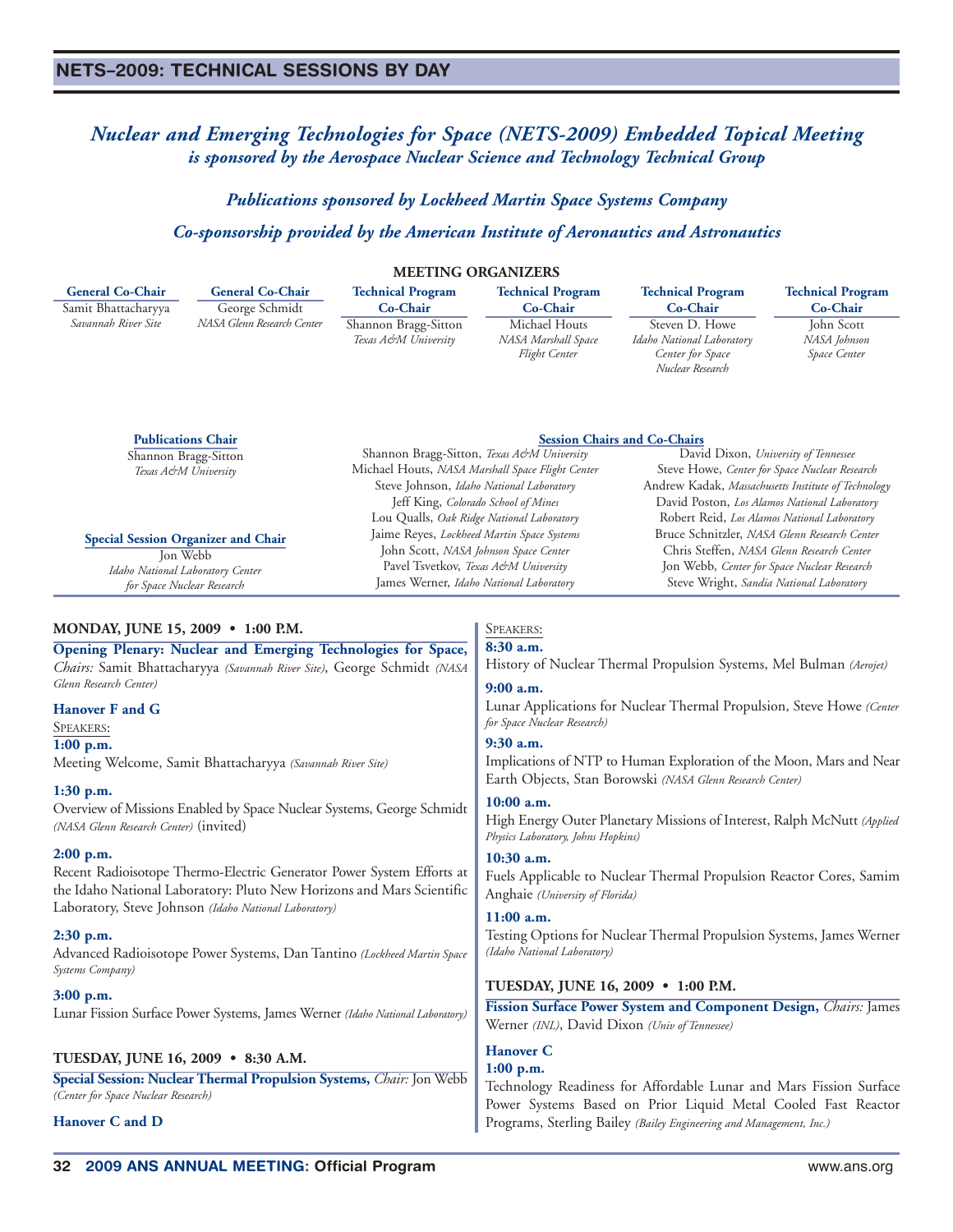### **TECHNICAL SESSIONS NETS–2009: TECHNICAL SESSIONS BY DAY**

#### **1:25 p.m.**

Reference Reactor Module Design for NASA's Lunar Fission Surface Power System, David I. Poston, Richard Kapernick, David Dixon *(LANL)*, James Werner *(INL)*, Louis Qualls *(ORNL)*, Ross Radel *(SNL)*

#### **1:50 p.m.**

Recent Advances in Power Conversion and Heat Rejection Technology for Fission Surface Power, Lee Mason *(NASA Glenn Research Center)*

#### **2:15 p.m.**

Electromagnetic Pump Fabrication and Predicted Performance, James Werner *(INL)*, Harold Adkins *(PNNL)*

#### **2:40 p.m.**

Technology Demonstration Unit Core Simulator Design, Thomas Godfroy *(NASA MSFC)*, David I. Poston *(LANL)*, Boise Pearson, Michael G. Houts *(NASA MSFC)*

#### **3:05 p.m.**

First Study for the Design of an Annular Linear Induction Pump for Nuclear Space Applications, C. O. Maidana *(Washington State Univ and INL)*, J. Werner, D. M. Wachs *(INL)*, H. R. Kim *(KAERI)*, C. E. Baily, T. B. Harmer *(INL)*

#### **3:30 p.m.**

Liquid Metal Technology Options for a Lunar-Based Fission Surface Power System, Louis Qualls *(ORNL)*, Abraham Weitzberg *(Consultant)*

**Radioisotope Power Systems Technology and Development,** *Chairs:* Jaime Reyes *(Lockheed Martin Space Systems)*, Steve Johnson *(INL)*

#### **Hanover D**

#### **1:00 p.m.**

Small Radioisotope Thermoelectric Generator Development and Deployment, Joseph Giglio, Thomas Hammel, Robert K. Sievers *(Teledyne Energy Systems, Inc.)*, William Otting *(Pratt & Whitney Rocketdyne, Inc.)*

#### **1:25 p.m.**

Targets for On-Line Production of Neutron-Rich and Neutron-Deficient Isotopes, V. N. Panteleev *(Russian Academy of Sciences)*, E. K. Dyakov *(Inst of Scientific & Production Assoc 'LUCH')*

#### **1:50 p.m.**

An Evaluation of Alternate Production Methods for Pu-238 General Purpose Heat Source Pellets, Mark Borland, Steve Frank *(INL)*, Brad Patton, Brian Cowell *(ORNL)*, Ken Chidester *(Nuclear Fuel Technology Assoc)*

#### **2:15 p.m.**

Production of Safe Radioisotope Heat Sources by Spark Plasma Sintering, Robert C. O'Brien, Richard M. Ambrosi *(Univ of Leicester)*, Steven D. Howe *(Center for Space Nuclear Research)*, Nigel P. Bannister, Helen V. Atkinson *(Univ of Leicester)*

**System Design and Materials Consideration for Nuclear Thermal Propulsion,** *Chairs:* Steve Howe *(Center for Space Nuclear Research)*, Robert Reid *(LANL)*

#### **Hanover E**

#### **1:00 p.m.**

Fabrication of Prismatic Fuel Elements for Space Power and Nuclear

Thermal Propulsion Reactors by Spark Plasma Sintering, R. C. O'Brien, R. M. Ambrosi *(Univ of Leicester)*, S. D. Howe *(Center for Space Nuclear Research)*, N. P. Bannister, H. V. Atkinson *(Univ of Leicester)*

#### **1:25 p.m.**

Fabrication and Testing of a Frozen Pebble Bed Tungsten Fuel Element Utilizing Spark Plasma Sintering and the Nuclear Thermal Rocket Element Environmental Simulator, Brian J. Gross *(Center for Space Nuclear Research)*

#### **1:50 p.m.**

Compilation of Tungsten-Rhenium Alloy Properties for Fast Space Reactor Power and Propulsion Applications, Jonathan A. Webb *(Center for Space Nuclear Research)*

### **2:15 p.m.**

Material Performance Evaluation of TaC, WC, and ZrC Under Prototypic Nuclear Thermal Propulsion Hot Hydrogen Environment, Omar R. Mireles, Samim Anghaie, Brandon Cunningham, Brett Dooies *(Univ of Florida)*

#### **2:40 p.m.**

Monte Carlo Analysis of Tungsten-Rhenium Based Cermet Fast Reactors for Space Propulsion and Power Applications, Jonathan A. Webb *(Center for Space Nuclear Research)*

#### **WEDNESDAY, JUNE 17, 2009 • 8:30 A.M.**

**Simulation and Modeling of Fission Power Systems,** *Chairs:* Shannon Bragg-Sitton *(Texas A&M)*, David Poston *(LANL)*

#### **Hanover C**

#### **8:30 a.m.**

Assessment of Zero Power Critical Experiments and Needs for a Fission Surface Power System, James R. Parry, John D. Bess *(INL)*, Bradley T. Rearden *(ORNL)*, Gary A. Harms *(SNL)*

#### **8:55 a.m.**

Applicability of Existing Critical Experiments with Beryllium Reflectors to Code Validation for the NASA Fission Surface Power Reactor, G. A. Harms, A. D. Barber *(SNL)*

#### **9:20 a.m.**

Dynamic Modeling of a Fission Surface Power System Using Stirling Power Conversion, Ross F. Radel, Steven A. Wright *(SNL)*

#### **9:45 a.m.**

Advances in Design and Modeling of the Reactor Core of OPUS, A. Lokhov, S. Pascal, N. Jonquères *(CEA)*

#### **10:10 a.m.**

Closed Brayton Cycle Design for a Space Reactor, Lamartine Nogueira Frutuoso Guimarães *(Inst for Advanced Studies/FATESF)*, Giannino Ponchio Camillo *(Inst for Advanced Studies)*, Guilherme Moreira Placco *(FATESF)*

#### **10:35 a.m.**

Fluid Management Systems for Reduced Gravity Power Systems, Neil Dickes, Fred Best *(Texas A&M)*

#### **11:00 a.m.**

Statistical Analysis of Multiple Fluids in Microgravity Two-Phase Slug Flow via a Drift Flux Model, Benjamin Larsen, Cable Kurwitz, Frederick Best *(Texas A&M)*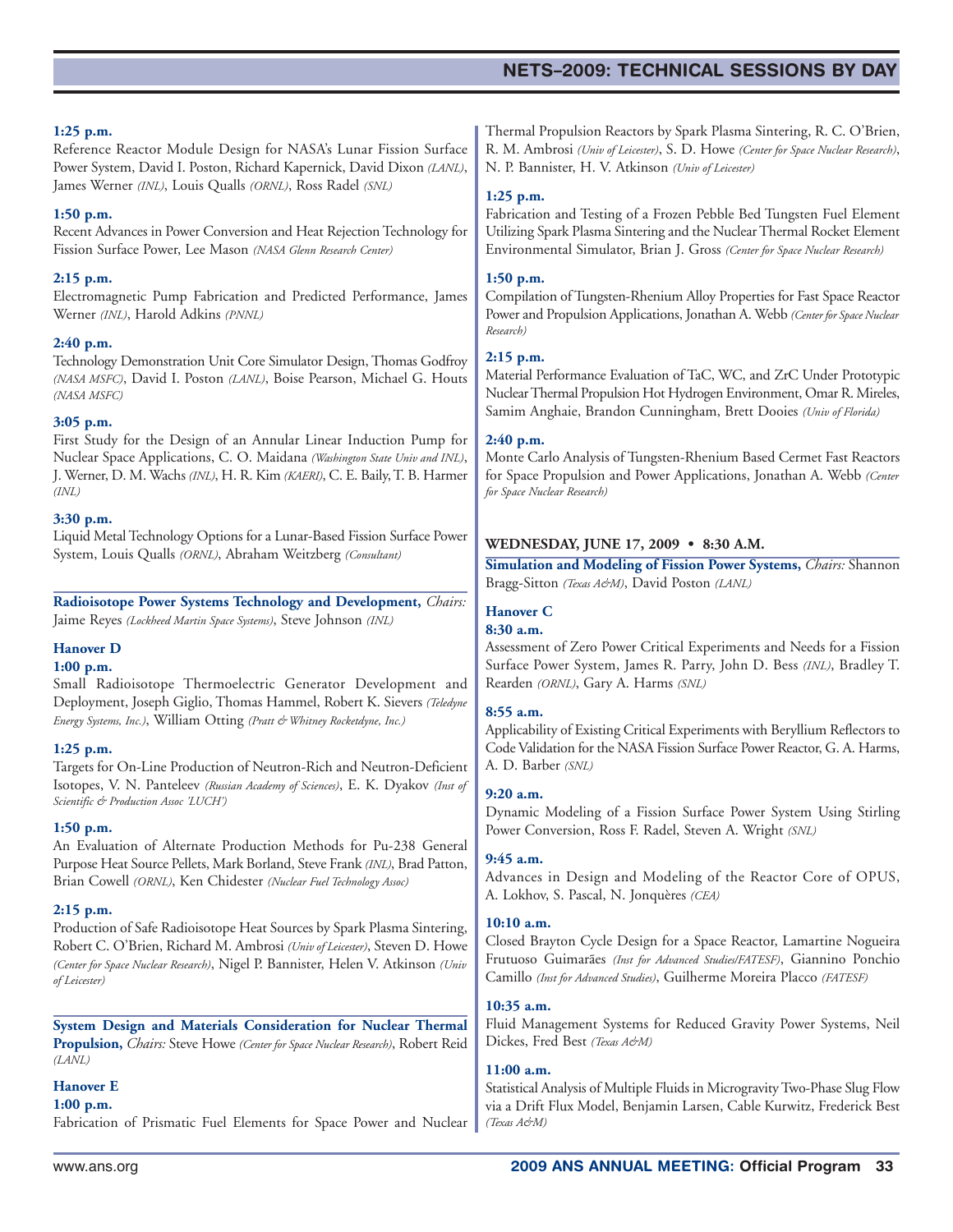**Power Conversion Technologies for Space Applications,** *Chairs:* Pavel Tsvetkov *(Texas A&M)*, John Scott *(NASA Johnson Space Center)*

### **Hanover D**

**8:30 a.m.**

Nuclear Enhanced MHD for Megawatt Space Power, Arlo J. Swallow *(Univ of Florida)*

#### **8:55 a.m.**

A Novel Modeling Technique for the Design and Optimization of Advanced Thermophotovoltaic Devices for Space Nuclear and RTG Applications, Sherif Michael *(Naval Postgraduate School)*, Andrew L. Presby *(U.S. Navy)*

**Lunar and Mars Exploration Architecture and Considerations for Space Bases,** *Chairs:* Jeff King *(Colorado School of Mines)*, Michael Houts *(NASA Marshall Space Flight Center)*

#### **Hanover E**

#### **9:20 a.m.**

Development of a Nuclear-Powered Fully-Mobile Outpost for the Lunar Surface, Aaron E. Craft, Logan Sailer, Rick Henderson, Natasha Glazener, Josh Valentine, Steve Howe, Jeffrey King *(INL)*

#### **9:45 a.m.**

NTR-Enhanced Lunar-Base Supply Using Existing Launch Fleet Capabilities, John D. Bess *(INL)*, Emily Colvin *(Georgia Tech)*, Paul G. Cummings *(Univ of Michigan)*

#### **10:10 a.m.**

Nuclear Thermal Rocket/Vehicle Characteristics and Sensitivity Trades for NASA's Mars Design Reference Architecture (DRA) 5.0 Study, Stanley K. Borowski *(NASA Glenn Research Center)*, David R. McCurdy *(ASRC Aerospace)*, Thomas W. Packard *(Analex Corp)*

#### **10:35 a.m.**

Power Requirements for the NASA Mars Design Reference Architecture (DRA) 5.0, Robert L. Cataldo *(NASA Glenn Research Center)*

#### **WEDNESDAY, JUNE 17, 2009 • 1:00 P.M.**

**Hardware Fabrication and Testing in Support of Space Fission Systems Development,** *Chairs:* Steve Wright *(SNL)*, Jon Webb *(Center for Space Nuclear Research)*

#### **Hanover C**

#### **1:00 p.m.**

Test Results from a Direct Drive Gas Reactor Simulator Coupled to a Brayton Power Conversion Unit, David S. Hervol, Maxwell H. Briggs, Albert K. Owen *(NASA Glenn Research Center)*, Shannon M. Bragg-Sitton *(Texas A&M)*, Thomas J. Godfroy *(NASA Marshall Space Flight Center)*

#### **1:25 p.m.**

Testing of an Integrated Reactor Core Simulator and Power Conversion System with Simulated Reactivity Feedback, Shannon M. Bragg-Sitton *(Texas A&M)*, David S. Hervol *(NASA Glenn Research Center)*, Thomas J. Godfroy *(NASA Marshall Space Flight Center)*

#### **1:50 p.m.**

Set-up and Testing of an Integrated Pumped NaK Loop and Stirling Power Conversion Subsystem, Thomas Godfroy, Boise Pearson, Michael G. Houts *(NASA Marshall Space Flight Center)*

#### **2:15 p.m.**

Review of Potential Degradation Mechanisms for the Upcoming Experimental Demonstration of Radiation Effects on the Performance of a Stirling-Alternator Converter, Omar R. Mireles, Samim Anghaie *(Univ of Florida)*

#### **2:40 p.m.**

Electronics Radiation Hardness Testing of Power MOSFETs, Jonathan A. Kulisek, Thomas E. Blue *(Ohio State)*

**Utilization of Surface Fission Energy Sources and Radiation Protection and Shielding Considerations,** *Chairs:* Lou Qualls *(ORNL)*, Bruce Schnitzler *(NASA Glenn Research Center)*

### **Hanover D**

#### **1:00 p.m.**

Lunar Soil as In-Situ Shielding, S. Guetersloh *(NASA Johnson Space Center)*, J. Miller *(LBNL)*, L. Taylor *(Planetary Geosciences Inst/Univ of Tennessee)*, C. Zeitlin *(Southwest Research Inst)*, L. Heilbronn *(Univ of Tennessee)*, T. Komiyama *(Japanese Aerospace Exploration Agency)*, M. DiGiuseppe *(Northrop Grumman Corp)*, Y. Iwata, T. Murakami *(National Institute of Radiological Sciences)*

#### **1:25 p.m.**

Radiation Shielding Architecture Studies for NASA's Lunar Fission Surface Power System, David I. Poston *(LANL)*, Lee S. Mason *(NASA Glenn Reseach Center)*, Michael G. Houts *(NASA Marshall Space Flight Center)*

#### **1:50 p.m.**

Axial Radiation Shielding for the Affordable Fission Surface Power System, Aaron E. Craft, Jeffrey C. King *(Colorado School of Mines)*

**Major Challenges and Opportunities for Space Exploration,** *Chairs:* Andrew Kadak *(MIT)*, Chris Steffen *(NASA Glenn Research Center)*

### **Hanover E**

**2:15 p.m.**

The MCD Code System for Atmospheric and Exo-Atmospheric Neutron Time-of-Flight Simulation, William C. Sailor *(LANL)*

#### **2:40 p.m.**

Methods for Modeling Impact-Induced Reactivity Changes in Space Reactors, T. E. Radel, R. F. Radel, J. A. Smith, R. J. Lipinski *(SNL)*, P. P. H. Wilson *(Univ of Wisconsin, Madison)*

#### **3:05 p.m.**

Radiation Challenges and Risk Mitigation for the Nuclear-Powered Jupiter Europa Orbiter Mission, K. Clark, T-Y Yan *(Jet Propulsion Laboratory)*, J. Boldt *(John Hopkins Univ)*, T. Van Houten, I. Jun, S. McClure, R. Rasmussen *(Jet Propulsion Laboratory)*

#### **3:30 p.m.**

Architectures Based on Direct Fission Fragment Energy Conversion for Interstellar Exploration, Pavel V. Tsvetkov *(Texas A&M)*, Troy L. Guy *(Lockheed Martin)*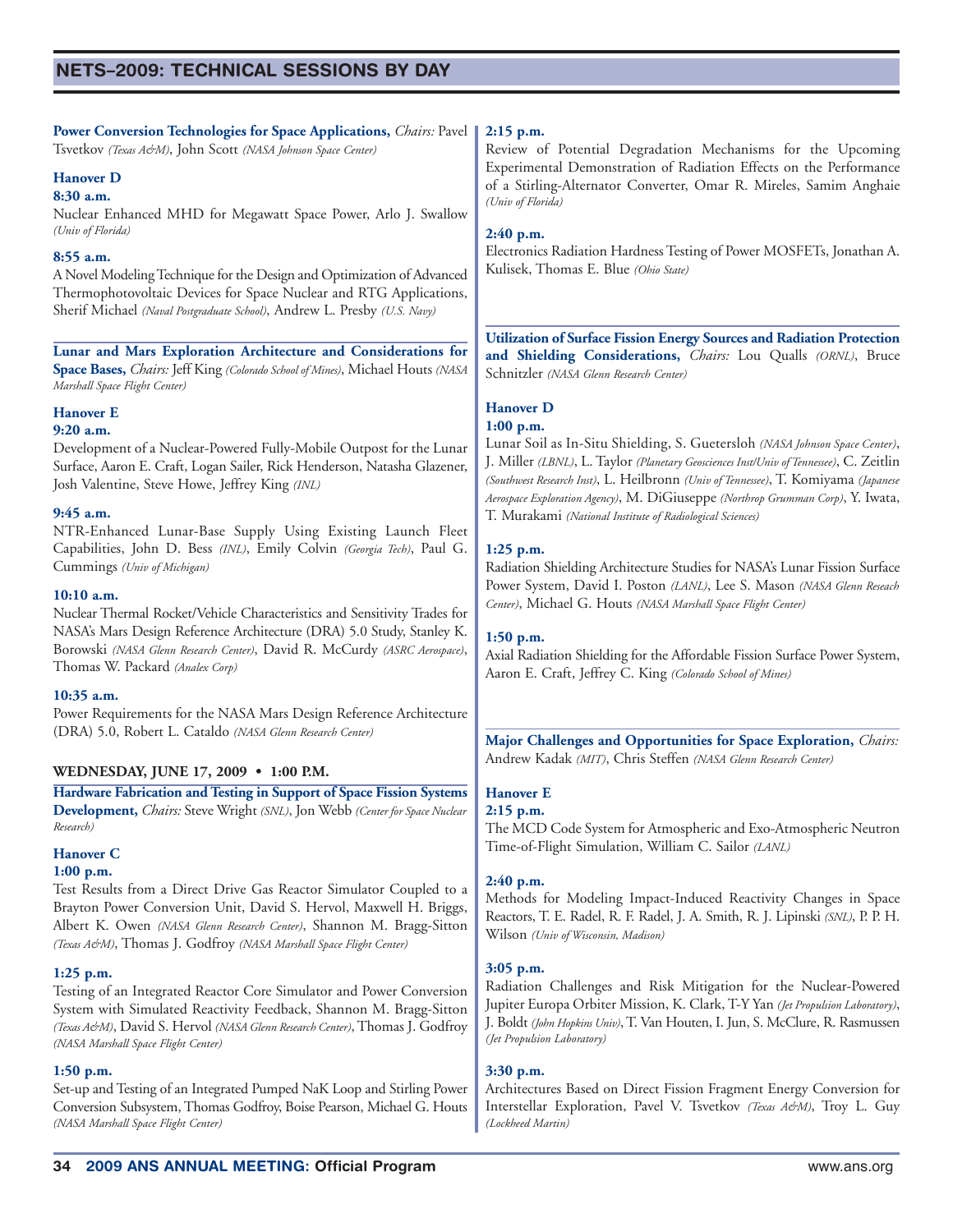### <span id="page-34-0"></span>**Preparing for the Nuclear Engineering Professional Engineering Exam"**

**Sunday, June 14, 2009 8:30 a.m. - 5:00 p.m. Location: Hanover D Room**

#### **WORKSHOP ORGANIZER:**

**Dr. Robert D. Busch, PE,** Director, Nuclear Engineering Laboratory, University of New Mexico

#### **WORKSHOP PRESENTERS:**

**Kermit A. Bunde,** DOE – Idaho **Dr. Robert D. Busch, PE,** University of New Mexico **Gerald Loignon,** SCANA

#### **PURPOSE OF WORKSHOP:**

This course is designed for individuals who have passed the Fundamentals of Engineering Exam (formerly the EIT exam) and who are preparing for the Professional Engineering Exam (PE exam) in Nuclear Engineering. Instructors will provide details on registration and how it differs from state to state, plus an overview of the examination formats. The six basic skill areas; neutronics, instrumentation and measurements, nuclear power shielding, nuclear materials and fuels, and radioactive waste, will be discussed in detail. For each skill area, the instructor will describe the topics and the skills to be tested within each.

Examples of questions will be presented in depth, after which students will work other typical questions on their own. Instructors will provide assistance, then review solutions with the group. Students will be provided a sample exam and list of recommended resources for continued study.

#### **WORKSHOP OUTLINE:**

| TIME                                | <b>TOPIC</b>                   | <b>PRESENTER</b>    |
|-------------------------------------|--------------------------------|---------------------|
| $8:30$ AM $-$ 9:00 AM               | Introduction                   |                     |
| $9:00$ AM $-$ 9:30 AM               | Radioactive Waste              | Dr. Robert D. Busch |
| $9:30$ AM $- 10:30$ AM              | <b>Neutronics</b>              | Kermit A. Bunde     |
| $10:30$ AM $- 11:30$ AM             | Nuclear Fuels                  | Gerald Loignon      |
| $11:30$ AM $- 1:00$ PM              | LUNCH (on your own)            |                     |
| $1:00$ PM $- 2:00$ PM               | Radiation Protection/Shielding | Dr. Robert D. Busch |
| $2:00 \text{ PM} - 3:30 \text{ PM}$ | Nuclear Power/PRA              | Gerald Loignon      |
| 3:30 PM $-$ 4:30 PM                 | Instrumentation                | Dr. Robert D. Busch |
| 4:30 PM $-$ 5:00 PM                 | Wrapup                         |                     |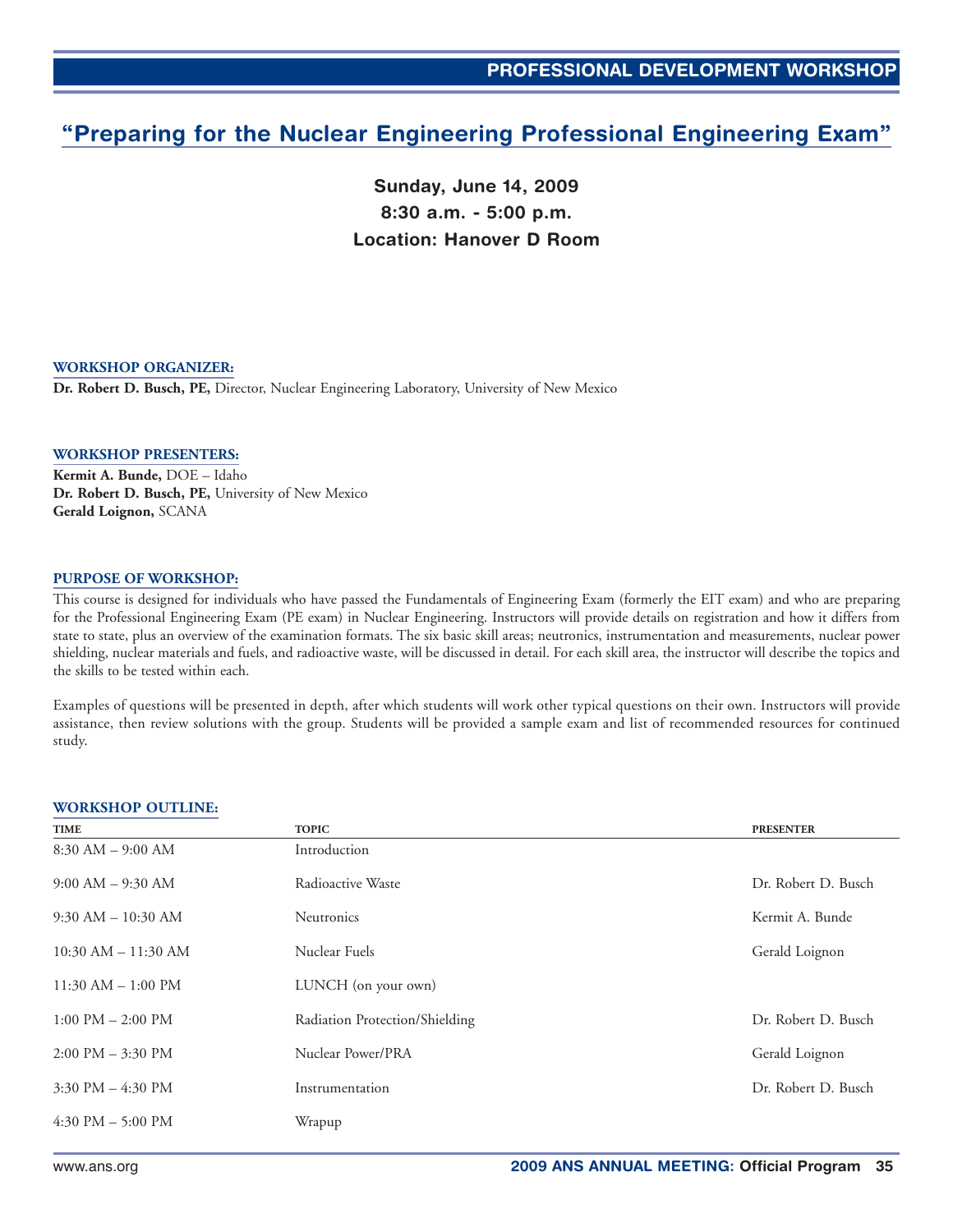### **"Sodium Cooled Fast Reactor Workshop"**

### <span id="page-35-0"></span>**GE Hitachi Nuclear Energy in cooperation with Energy Solutions Columbia Basin Consulting Group, LLC\* and Hamilton Sundstrand, Energy, Space & Defense – Rocketdyne\*\***

**Sunday, June 14, 2009 8:00 a.m. - 5:00 p.m. Location: Hanover C Room**

#### **PURPOSE OF WORKSHOP:**

This workshop provides a technical overview of sodium fast reactor technology. Fast reactors can be used to fully close the nuclear fuel cycle since this fast spectrum reactor can consume transuranics produced in our currently operating reactors. Sodium-cooled fast reactors provide excellent safety characteristics and are versatile in their operating capabilities. The workshop will provide a thorough overview of fast reactors, covering history, physics, balance of plant, and US policy regarding fast reactor technology. In addition each participant will receive an electronic version of US SFR standards, reference materials, and presentation materials. Each technical session will include self-study problems that can be used as a teaching tool in the future. This workshop is geared towards nuclear professionals interested in gaining technical knowledge in fast reactors.

| <b>WORKSHOP SCHEDULE:</b> |                                                                                |                           |
|---------------------------|--------------------------------------------------------------------------------|---------------------------|
| Time                      | Topic                                                                          | Presenter                 |
| 8:00 AM                   | Welcome and History of Sodium Fast Reactor Development                         | Loewen                    |
| 8:15 AM                   | Basic Sodium Properties/Thermal Hydraulic Theory/<br>Transient Safety Analysis | Saha & Desai              |
| $9:15$ AM                 | Fast Reactor Fuel Properties and Performance Characteristics                   | Carroll & Dooies          |
| 10:00 AM                  | <b>Break</b>                                                                   |                           |
| 10:15 AM                  | <b>Fast Reactor Neutronics Overview</b>                                        | Wu & Triplett             |
| 11:00 AM                  | Managing Transuranic Inventory with LMRs                                       | David Lucoff, Ph.D., MBA* |
| 12:00 PM                  | Lunch (not provided)                                                           |                           |
| $1:00$ PM                 | General Design Criteria for Sodium Fast Reactors                               | Carroll & Miller          |
| 1:45 PM                   | Introduction to EM Pumps                                                       | Fanning & Anderson        |
| 2:30 PM                   | <b>Break</b>                                                                   |                           |
| 2:45 PM                   | Fast Reactor Neutronic Analysis Methods                                        | Wu & Caldwell             |
| 3:30 PM                   | Unique Issues of Sodium Technology                                             | McDowell & Johnson**      |
| 4:30 PM                   | Fast Reactor Policy: CRBRP, GNEP, and Future Energy Parks                      | Loewen                    |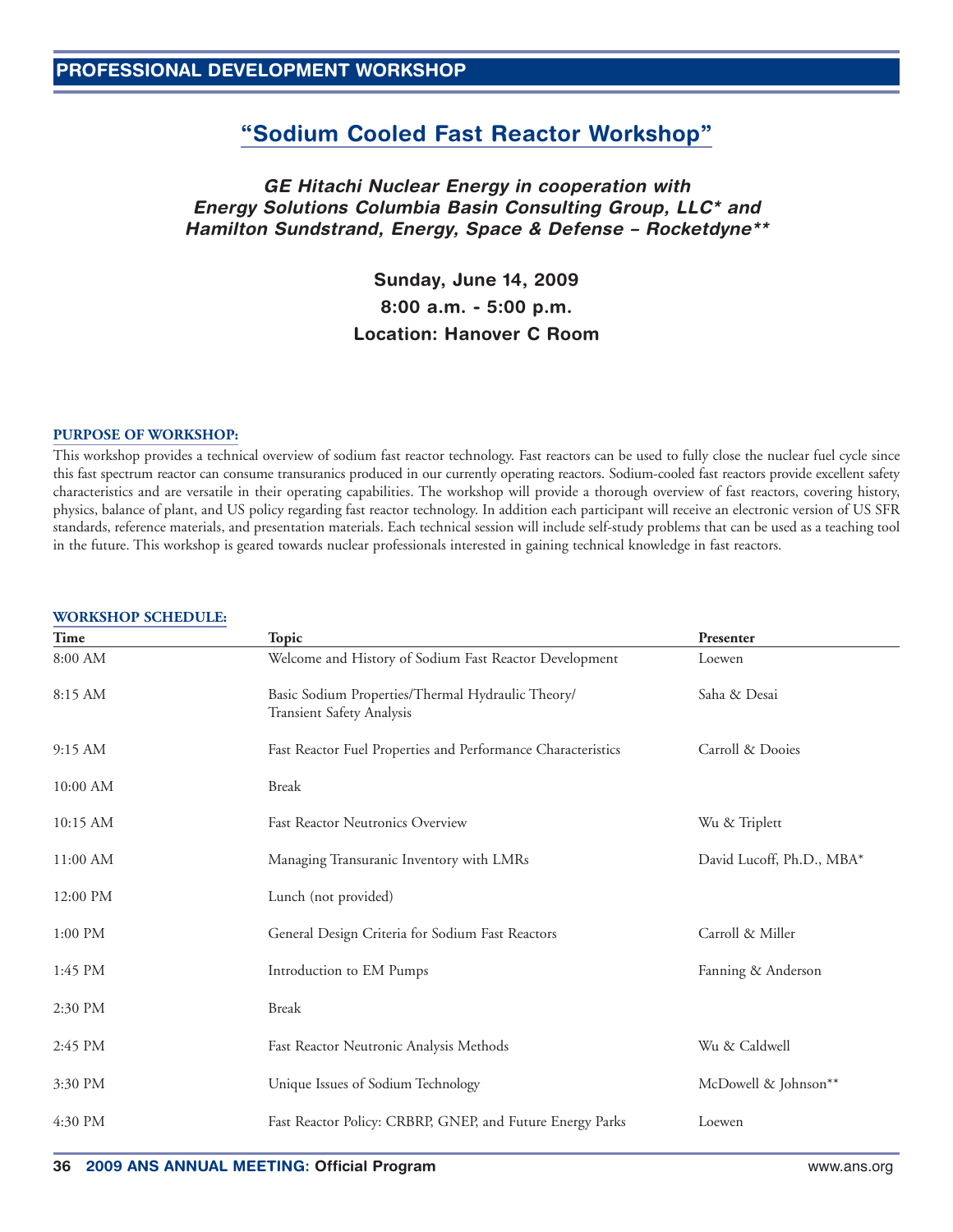### <span id="page-36-0"></span>**Modular HTGR Technology Course (2-Day Workshop)**

**Thursday, June 18, 2009 8:00 a.m. - 5:00 p.m. Location: Regency VI**

**Friday, June 19, 2009 8:00 a.m. - 5:00 p.m. Location: Regency VI**

#### **THURSDAY, JUNE 18, 2009 • 8:00 AM – 5:00 PM**

| Time       | Topic                                 | Presenter                |
|------------|---------------------------------------|--------------------------|
| 8:00 AM    | Course introduction & agenda overview | Madeline Feltus          |
| 8:15 AM    | Modular HTGR characteristics          | Syd Ball                 |
| 8:45 AM    | History & background of gas reactors  | Arkal Shenoy             |
| 9:30 AM    | <b>PBMR</b>                           | Ed Wallace               |
| 10:15 AM   | Break                                 |                          |
| 10:30 AM   | GT-MHR                                | Arkal Shenoy             |
| $11:15$ AM | HTR-PM (China)                        | Syd Ball                 |
| 12:00 PM   | Lunch                                 |                          |
| $1:00$ PM  | <b>AREVA</b>                          | Lew Lommers              |
| 1:45 PM    | Energy conversion & process heat      | Scott Penfield           |
| 3:15 PM    | Break                                 |                          |
| 3:30 PM    | Core T/H                              | Syd Ball                 |
| 4:00 PM    | Graphite                              | Pete Pappano             |
| 4:45 PM    | Time for questions/answers            | Syd Ball/Madeline Feltus |

#### **FRIDAY, JUNE 19, 2009 • 8:00 AM – 5:00 PM**

| Time       | <b>Topic</b>                          | Presenter                |
|------------|---------------------------------------|--------------------------|
| 8:00 AM    | High-temp materials                   | <b>Bill Corwin</b>       |
| 8:45 AM    | Fission product release and transport | John Bolin               |
| $9:45$ AM  | Break                                 |                          |
| $10:00$ AM | Fuel design, manufacture, performance | Madeline Feltus          |
| $11:30$ AM | Accident selection                    | John Bolin               |
| 12:00 PM   | Licensing                             | John Bolin               |
| 12:30 PM   | Lunch                                 |                          |
| 1:30 PM    | Accident analysis                     | Syd Ball                 |
| $2:15$ PM  | Core Reactor physics                  | Madeline Feltus          |
| 3:00 PM    | Break                                 |                          |
| 3:15 PM    | I&C and Safety Margins                | Ted Quinn                |
| $4:00$ PM  | Questions and Answers from students   |                          |
| 4:30 PM    | Wrap-up                               | Syd Ball/Madeline Feltus |
| 4:45 PM    | Course evaluation                     |                          |
|            |                                       |                          |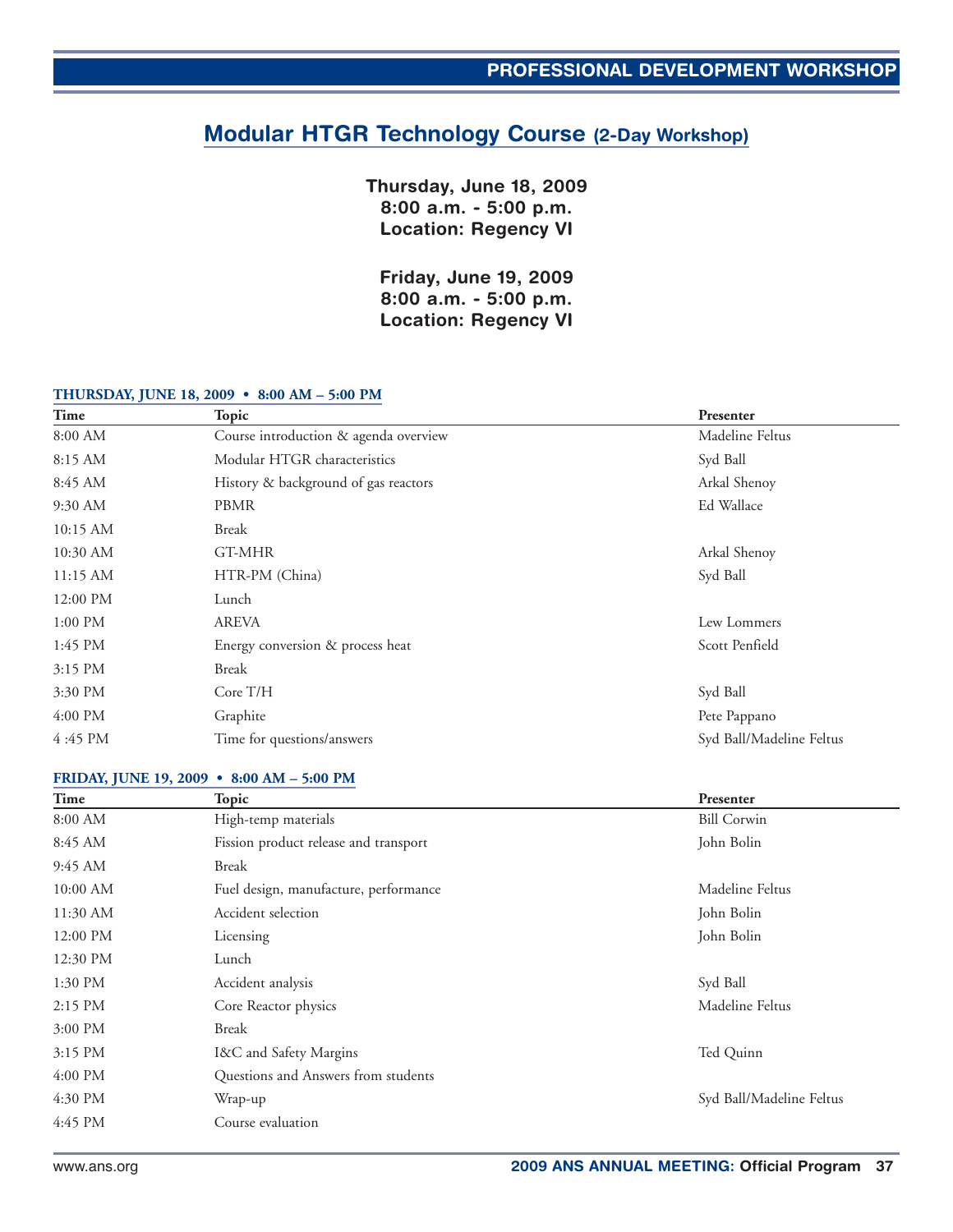### **TUESDAY, JUNE 16, 2009 4:00 P.M. – 6:00 P.M. LOCATION: REGENCY V (HYATT REGENCY ATLANTA HOTEL)**

#### <span id="page-37-0"></span>**INTRODUCTION**

The American Nuclear Society ("ANS") with the assistance of Halter Financial Group, L.P., Pillsbury Winthrop Shaw Pittman, LLP and ROTH Capital Partners is organizing a series of workshops on cutting-edge capital financing techniques for nuclear industry-focused companies. The workshops are geared toward Chief Executive Officers, Chief Financial Officers and other senior staff of emerging and mid-sized companies which are seeking expansion capital to respond to the unprecedented growth anticipated in the nuclear industry over the next decade. Two workshops are planned for 2009.

A comprehensive workshop will be offered at the ANS Winter Meeting in November 2009 in Washington, DC. A half day will be devoted to an in-depth look at alternative financing techniques that are being exercised in this difficult financial environment.

A two hour introductory workshop will be offered in June, 2009 at the Annual Meeting of the ANS in Atlanta.

#### **PREPARING FOR THE NUCLEAR RENAISSANCE**

A nuclear renaissance, driven by environmental concerns, increased energy demand, climate change, and increased public acceptance of nuclear power, is poised to revolutionize the nuclear industry and create new opportunities for nuclear-power focused companies of all sizes. Growth in the nuclear industry is a global phenomenon as a myriad of countries have committed to build new reactors and expand existing capacity. Over 40 new reactors are now being constructed around the world with an additional 90 expected to become operational during the next ten years and 200 more planned for the following decade. The nuclear renaissance is triggering extraordinary demand for products and services. This exceptional growth presents challenges and opportunities for companies, both large and small, that operate in the industry.

In an industry as capital intensive as the nuclear power industry, companies with ample capital resources will be well-positioned to respond to expected demand for their products and services. Under-capitalized companies will fail. Emerging and mid-sized companies (i.e., companies with revenues ranging from \$10 million to \$200 million) need access to creative alternatives to satisfy their capital resource demands. Large IPOs with bulge bracket banks may not be a viable, readily available option, and venture capital and private equity financing may not provide a sufficient amount of capital.

Several alternative financing techniques can be utilized by these companies to effectively raise capital. For instance, Alternative Public Offerings, or APOs1, offer an efficient and immediate source of between \$5 and \$50 million in capital to emerging and mid-sized companies. The workshop will inform conference attendees about alternative financing techniques, give concrete examples of other companies and industries that have capitalized on alternative financing techniques and explain their applicability to the nuclear industry.

#### **TARGET COMPANY AND TARGET AUDIENCE**

The target audience for the presentations are the persons within the management team of a company in the nuclear power industry that are responsible for raising capital, including the Chairman, CEO, CFO, board members and members of the finance department.

The characteristics of companies that would benefit most from this workshop are:

- Privately held
- Provides products or services to the nuclear power industry
- Seeks \$5 million to \$50 million in growth capital to expand operations
- Desires to benefit from the advantages of being a publicly-traded company while at the same time being fiscally able to bear the economic and other burdens of being a public company
- Has annual revenues between \$10 million and \$200 million or more
- Is profitable with positive net income

The presentation may also benefit fund managers interested in investing in companies in the nuclear power sector.

#### *Workshop agenda is on the next page!*

*<sup>1</sup> APO is a registered trademark of Halter Financial Group, L.P.*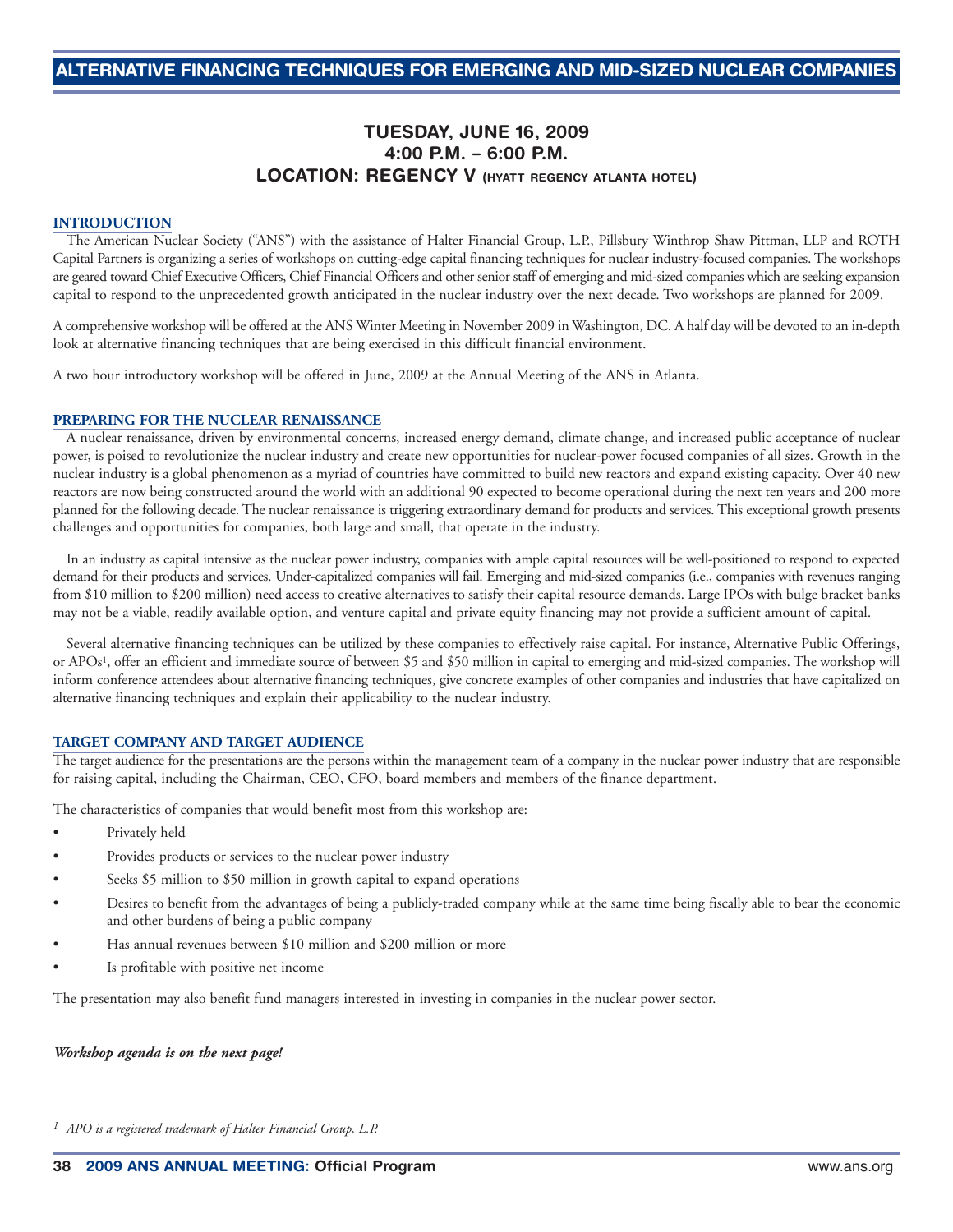### **TUESDAY, JUNE 16, 2009 4:00 P.M. – 6:00 P.M. LOCATION: REGENCY V (HYATT REGENCY ATLANTA HOTEL)**

#### **WORKSHOP AGENDA**

| <b>TIME</b>           | <b>TOPIC</b>                                                                                                                                                                   | <b>PRESENTER</b>                                                                                                    |
|-----------------------|--------------------------------------------------------------------------------------------------------------------------------------------------------------------------------|---------------------------------------------------------------------------------------------------------------------|
| $4:00$ PM $- 4:05$ PM | Introduction of Panelists and Topics                                                                                                                                           | Joseph R. Tiano, Jr., Moderator                                                                                     |
| $4:05$ PM $-4:15$ PM  | Growth of the Nuclear Industry<br>Growth trends<br>$\bullet$<br>Availability of capital<br>$\bullet$<br>Overview of existing public companies in nuclear industry<br>$\bullet$ | Brian Kremer, ROTH Capital Partners                                                                                 |
| $4:15$ PM $-4:40$ PM  | Overview and Background of Alternative Public Offerings<br>and Mini-IPOs<br>Performance of APOs<br>$\bullet$<br>Mini-IPOs opportunities<br>$\bullet$                           | George Diamond, Halter Financial<br>Al Longfield, CFA, ROTH Capital Partners                                        |
| 4:40 PM $-$ 5:05 PM   | Transactional Mechanics of an APO and Mini-IPOs<br>Timeline to complete<br>$\bullet$<br>Cost<br>$\bullet$<br>Parties involved<br>$\bullet$                                     | Louis A. Bevilacqua,<br>Pillsbury Winthrop Shaw Pittman<br>Joseph R. Tiano, Jr.,<br>Pillsbury Winthrop Shaw Pittman |
| 5:05 PM - 5:30 PM     | Perspective from an APO and Mini-IPO Investor<br>Ideal financing metrics<br>Valuation<br>Growth trajectory                                                                     | Nuclear Industry Investors                                                                                          |
| 5:30 PM – 5:45 PM     | Implications of Being a Public Company<br>Reporting obligations<br>Access to capital markets                                                                                   | All Panelists                                                                                                       |
| 5:45 PM $-$ 6:00 PM   | Open Forum — Q&A                                                                                                                                                               | All Panelists                                                                                                       |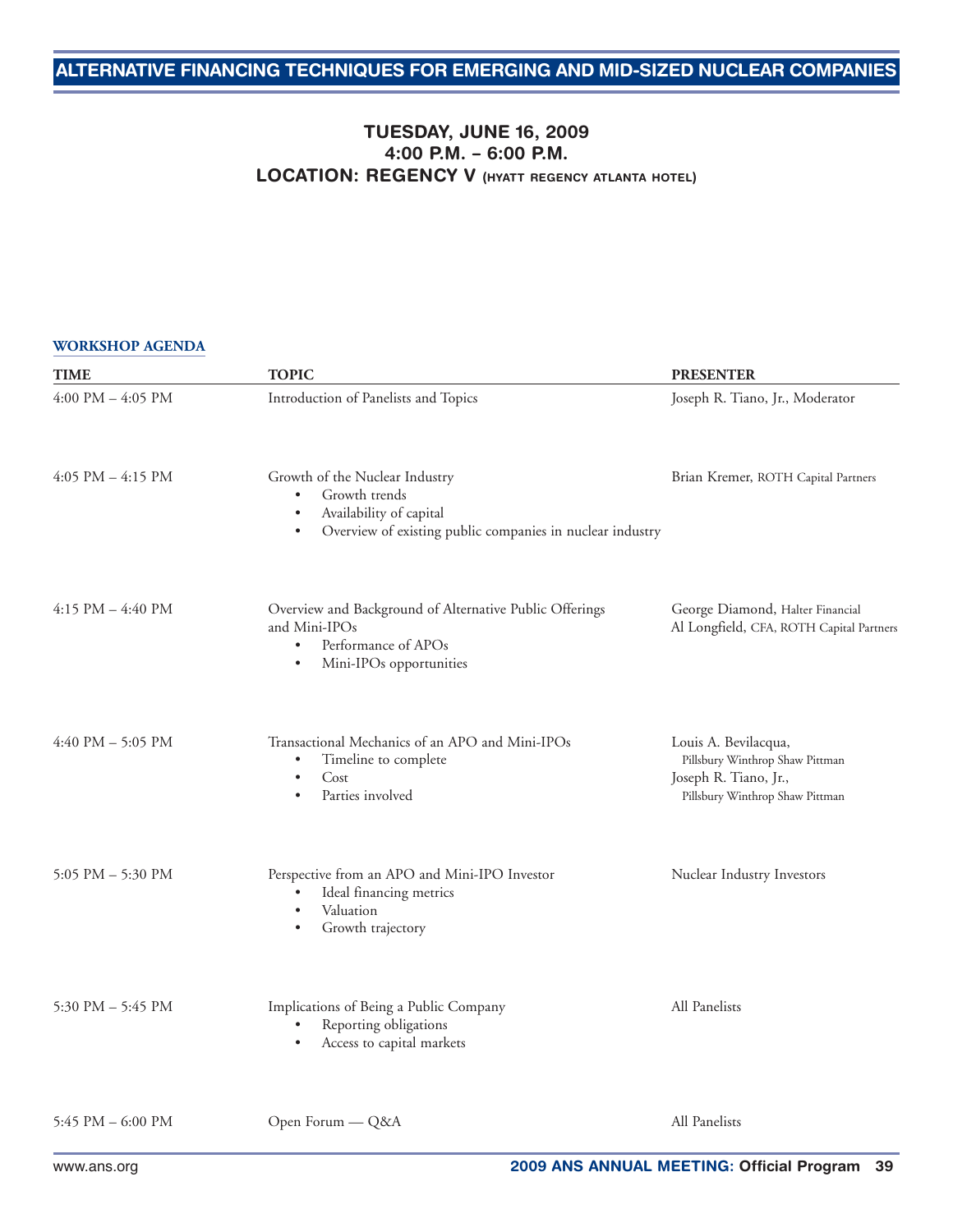### <span id="page-39-0"></span>**Potential Nuclear Criticality Safety Evaluation Improvements for Operational Efficiencies**

### **Friday, June 19, 2009 8:00 a.m. - 5:00 p.m. Location: Regency V**

#### **WORKSHOP SCHEDULE:**

| TIME                                | <b>SUBJECT</b>                                                                                          |
|-------------------------------------|---------------------------------------------------------------------------------------------------------|
| $8:00$ AM $- 8:15$ AM               | Welcome/Introduction<br>(Chuan-Fu Wu/Robert Wilson - EM-60)                                             |
| $8:15 AM - 8:30 AM$                 | DOE Regulation Revisions (re. NCS/NDA)<br>(James B. O'Brien, DOE HS-21)                                 |
| $8:30$ AM $- 8:45$ AM               | <b>EFCOG NCS Subgroup Activities</b><br>(Kevin Carroll, LLNL)                                           |
| $8:45$ AM $- 10:15$ AM              | Regulation Needs/Revisions (TOPIC #1)<br>(Fitz Trumble, WSMS)                                           |
| $10:15$ AM $- 10:30$ AM             | <b>Break</b>                                                                                            |
| 10:30 am – 11:30 am                 | NCS Evaluation Training (TOPIC #2)<br>(James Morman, ANL)                                               |
| 11:30 am – 1:00 pm                  | Lunch                                                                                                   |
| $1:00 \text{ PM} - 1:30 \text{ PM}$ | NCS Evaluation Repository (TOPIC #4)<br>(James Felty, SAIC)                                             |
| $1:30$ PM $- 3:00$ PM               | Technical Needs Strategic Dev. (TOPIC #7)<br>(Mike Westfall, ORNL)                                      |
| $3:00 \text{ PM} - 3:15 \text{ PM}$ | <b>Break</b>                                                                                            |
| $3:15$ PM $-3:45$ PM                | Lessons Learned                                                                                         |
| $3:45$ PM $- 5:00$ PM               | Study/Review of Workshop White Papers<br>$(TOPIC \#S 3, 5, 6, 9, 10, 11)$<br>(Robert Wilson, DOE EM-61) |

| TOPIC#1  | Inconsistencies between DOE Orders, Standards, and Guides<br>results in inefficiencies in implementation (e.g. 1027, 3009,<br>3007, 420.1B) and clarity of expectations is lacking<br>(Trumble) |
|----------|-------------------------------------------------------------------------------------------------------------------------------------------------------------------------------------------------|
| TOPIC#2  | Inadequate Criticality Safety Evaluations may lead to stop<br>work and inefficiencies<br>(Morman, Garcia)                                                                                       |
| TOPIC #3 | Lack of support for mass characterization processes and lack<br>of standards creates inefficiencies in controls and application<br>(Berg, Hines)                                                |
| TOPIC#4  | Lack of repository for NCS evaluations and data leads to<br>re-generation of analyses and re-creation of controls for<br>common operations<br>(Scott, Felty)                                    |
| TOPIC# 5 | Lack of standardized methodology for common NCS<br>evaluations lead to inefficiency and create problems when<br>material is transferred from one location to another<br>(Cise)                  |
| TOPIC# 6 | Criticality Detection and alarm methods are not tailored to<br>the different EM activities, which leads to confusion and<br>possible excessive control of the risk.<br>(Rumble, Hawks)          |
| TOPIC#7  | Experiments and/or Data needs to enhance EM mission<br>work and reduce cost/schedule<br>(Westfall)                                                                                              |
| TOPIC#8  | Ineffective use of data from non-conformances, lessons<br>learned, and corrective actions lead to repetitive problems<br>at EM sites.<br>(Berg)                                                 |
| TOPIC# 9 | Contracting practices hinder effective criticality safety<br>programs<br>(Wilson, Wu)                                                                                                           |
| TOPIC#10 | Retiring workforce and nuclear industry growth is creating<br>deficiencies in qualified staffing<br>(Wessels)                                                                                   |
| TOPIC#11 | Funding, Resources, Contractor & DOE Management<br>Commitment, Support, and Monitoring<br>(Wu, Chung)                                                                                           |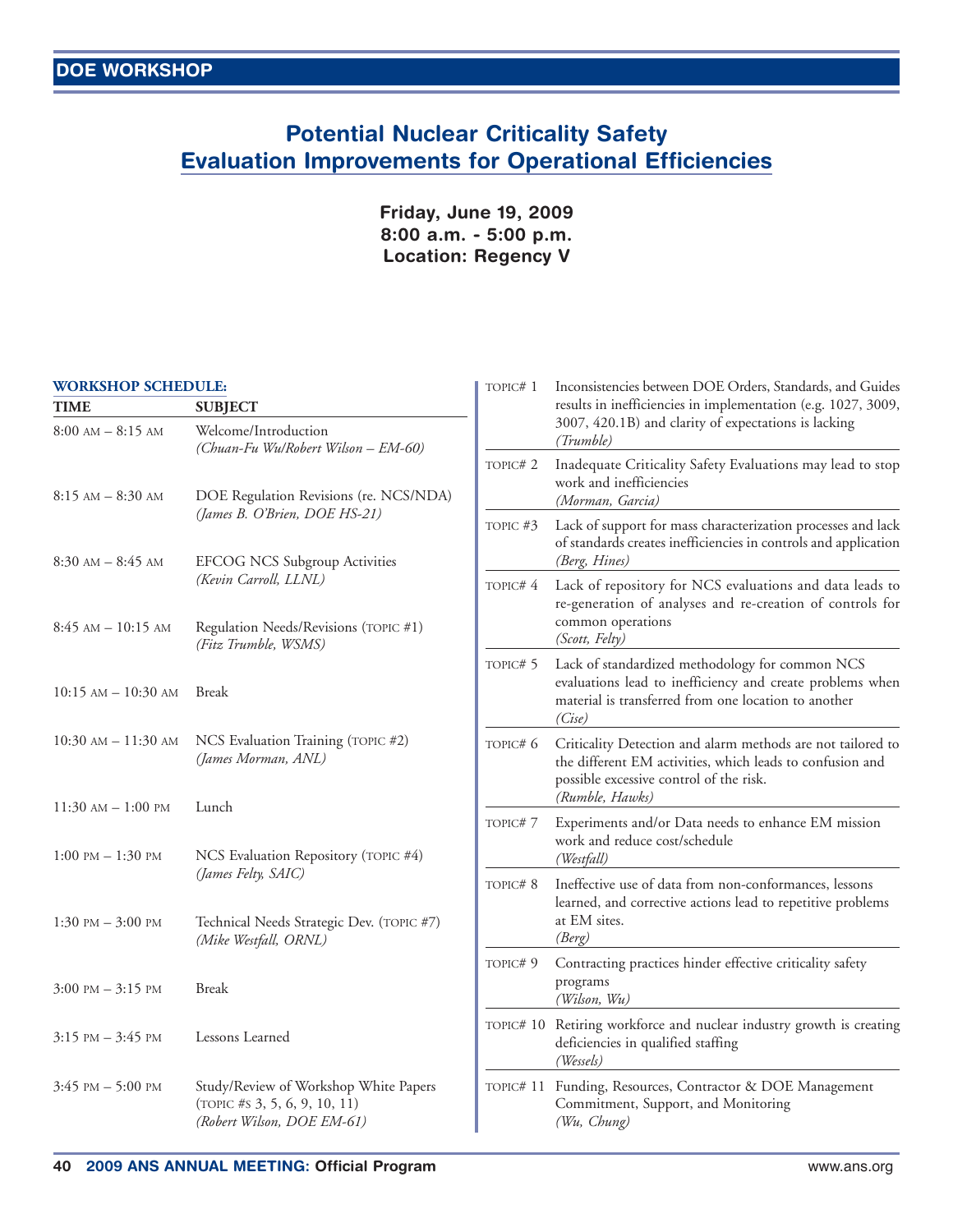### **TECHNICAL SESSIONS COMMITTEE MEETINGS**

#### <span id="page-40-0"></span>**NATIONAL COMMITTEES**

**Accreditation Policies and Procedures** SUNDAY, 5:00 P.M. – 7:00 P.M. LOCATION: Baker

**Board of Directors** *Professional Division Reports* WEDNESDAY, 4:00 P.M. – 6:00 P.M. LOCATION: Regency VII

*Board of Directors* THURSDAY, 8:00 A.M. – 5:00 P.M. LOCATION: Regency VII

**Business Meeting** MONDAY, 4:15 P.M. – 5:15 P.M. LOCATION: Courtland

**Bylaws and Rules** SUNDAY, 1:30 P.M. – 4:00 P.M. LOCATION: Techwood

**Finance** TUESDAY, 4:00 P.M. – 7:00 P.M. LOCATION: Marietta

**Honors and Awards** MONDAY, 4:00 P.M. – 6:00 P.M. LOCATION: Auburn

**International** SUNDAY, 11:30 A.M. – 2:30 P.M. LOCATION: Hanover A & B

**Local Sections/Workshop** SUNDAY, 8:00 A.M. -12:00 P.M. LOCATION: Hanover F

**Membership**  $SUNDAY, 11:00 A.M. = 1:00 PM.$ LOCATION: Techwood

**National Program Committee (NPC)** *Program* WEDNESDAY, 4:00 P.M. – 7:00 P.M. LOCATION: Regency V

*Screening and International* MONDAY, 4:00 P.M. – 6:00 P.M. LOCATION: Regency V

**NEED** SUNDAY, 7:30 P.M. – 9:30 P.M. LOCATION: Greenbriar

**Planning** SUNDAY, 2:00 P.M. – 6:00 P.M. LOCATION: Vinnings

**President's Meetings** *with Committee Chairs* SUNDAY, 9:00 A.M. – 10:30 A.M. LOCATION: Centennial 4

*with Division Chairs* SUNDAY, 10:30 A.M. – 11:30 A.M. LOCATION: Centennial 4

**Professional Development Workshop** TUESDAY, 7:30 A.M. – 8:30 A.M. LOCATION: Auburn

**Professional Divisions** *Committee Meeting* TUESDAY, 4:00 P.M. – 6:30 P.M. LOCATION: Regency VI

*Training Workshop* SATURDAY, 5:00 P.M. – 8:00 P.M. LOCATION: Dunwoody

**Professional Engineering Exam** SUNDAY, 4:00 P.M. – 6:00 P.M. LOCATION: Fairlie

*PE Exam Writing Group* SATURDAY, 6:00 P.M. – 10:00 P.M. LOCATION: Greenbriar

**Professional Women in ANS** MONDAY, 11:30 A.M. – 1:00 P.M. LOCATION: Marietta

**Public Information** SUNDAY, 4:00 P.M. – 6:00 P.M. LOCATION: Hanover F

**Public Policy** WEDNESDAY, 11:30 A.M. – 1:30 P.M. LOCATION: Hanover G

#### **Publications Steering**

*Book Publishing* SUNDAY, 11:00 A.M. – 12:00 P.M. LOCATION: Marietta

*Meetings, Proceedings and Transactions* MONDAY, 7:30 A.M. – 8:30 A.M. LOCATION: Marietta

*Nuclear News Editorial Advisory* SUNDAY, 4:00 P.M. – 5:30 P.M. LOCATION: Marietta

*Publications Steering* MONDAY, 4:00 P.M. – 6:00 P.M. LOCATION: Marietta

*Technical Journals* SUNDAY, 1:00 P.M. – 3:30 P.M. LOCATION: Marietta

**Scholarship Policy and Coordination** MONDAY, 1:00 P.M. – 2:00 P.M. LOCATION: Auburn

**Student Sections**

*Executive* MONDAY, 6:00 P.M. – 7:00 P.M. LOCATION: Dunwoody

*Reports* MONDAY, 7:00 P.M. – 8:00 P.M. LOCATION: Dunwoody

#### **SPECIAL COMMITTEES**

**Development** MONDAY, 7:15 A.M. – 8:15 A.M. LOCATION: Auburn

**Government Relations** TUESDAY, 1:30 P.M. – 3:30 P.M. LOCATION: Auburn

**Nuclear Nonproliferation** SUNDAY, 2:00 P.M. – 4:00 P.M. LOCATION: Harris

#### **OTHER COMMITTEES**

**17th PBNC Organizing Committee** MONDAY, 4:00 P.M. – 6:00 P.M. LOCATION: Chicago A

**CNF** MONDAY, 7:30 P.M. – 10:00 P.M. LOCATION: Auburn

**DOE Nuclear Energy University Programs – Progress Review** TUESDAY, 1:00 P.M. – 3:30 P.M. LOCATION: Executive Conference Suite 222

**Eagle Alliance Board of Directors** SUNDAY, 1:00 P.M. – 3:30 P.M. LOCATION: Greenbriar

**INL LWR Steering Committee** WEDNESDAY, 8:00 A.M. – 5:00 P.M. LOCATION: Executive Conference Suite #223 THURSDAY, 8:00 A.M. – 5:00 P.M.

LOCATION: Executive Conference Suite #223

**Item Writer's Workshop** SATURDAY, 6:00 P.M. – 10:00 P.M. LOCATION: Greenbriar

**Mathematics and Computation/ Reactor Physics/ Radiation Protection & Shielding Joint Benchmark Meeting** SUNDAY, 11:00 A.M. – 1:00 P.M. LOCATION: Inman

**NEDHO** MONDAY, 4:30 P.M. – 6:00 P.M. LOCATION: Learning Center

**Utility Integration Oversight** TUESDAY, 9:00 A.M. – 11:00 A.M. LOCATION: Hanover G

**Utility Liaison Workshop** TUESDAY, 12:00 P.M. – 6:00 P.M. LOCATION: Regency VI

**UWC 2009 Planning Committee** SUNDAY, 12:00 P.M. – 1:00 P.M. LOCATION: Greenbriar

#### **DIVISION COMMITTEES**

**Accelerator Applications** *Executive* MONDAY, 11:30 A.M. – 1:30 P.M. LOCATION: Chicago A

**Aerospace Nuclear Science and Technologies** SUNDAY, 12:00 P.M. – 2:00 P.M. LOCATION: Harris

**Biology and Medicine** *Committee of the Whole* SUNDAY, 4:00 P.M. – 5:30 P.M. LOCATION: Techwood

*Computational Medical Physics Working Group* SUNDAY, 10:00 A.M. – 11:00 A.M. LOCATION: Inman

**Decommissioning, Decontamination and Reutilization** *Committee Meeting* SUNDAY, 1:00 P.M. – 5:00 P.M. LOCATION: Dunwoody

**Education and Training** *Alpha Nu Sigma* SUNDAY, 1:00 P.M. – 2:00 P.M. LOCATION: Courtland

*Executive/Membership/ Honors and Awards* SUNDAY, 1:30 P.M. – 4:00 P.M. LOCATION: Fairlie

*Nuclear Workforce Working Group* SUNDAY, 12:00 P.M. – 1:30 P.M. LOCATION: Fairlie

*Program* SUNDAY, 10:30 A.M. – 12:00 P.M. LOCATION: Fairlie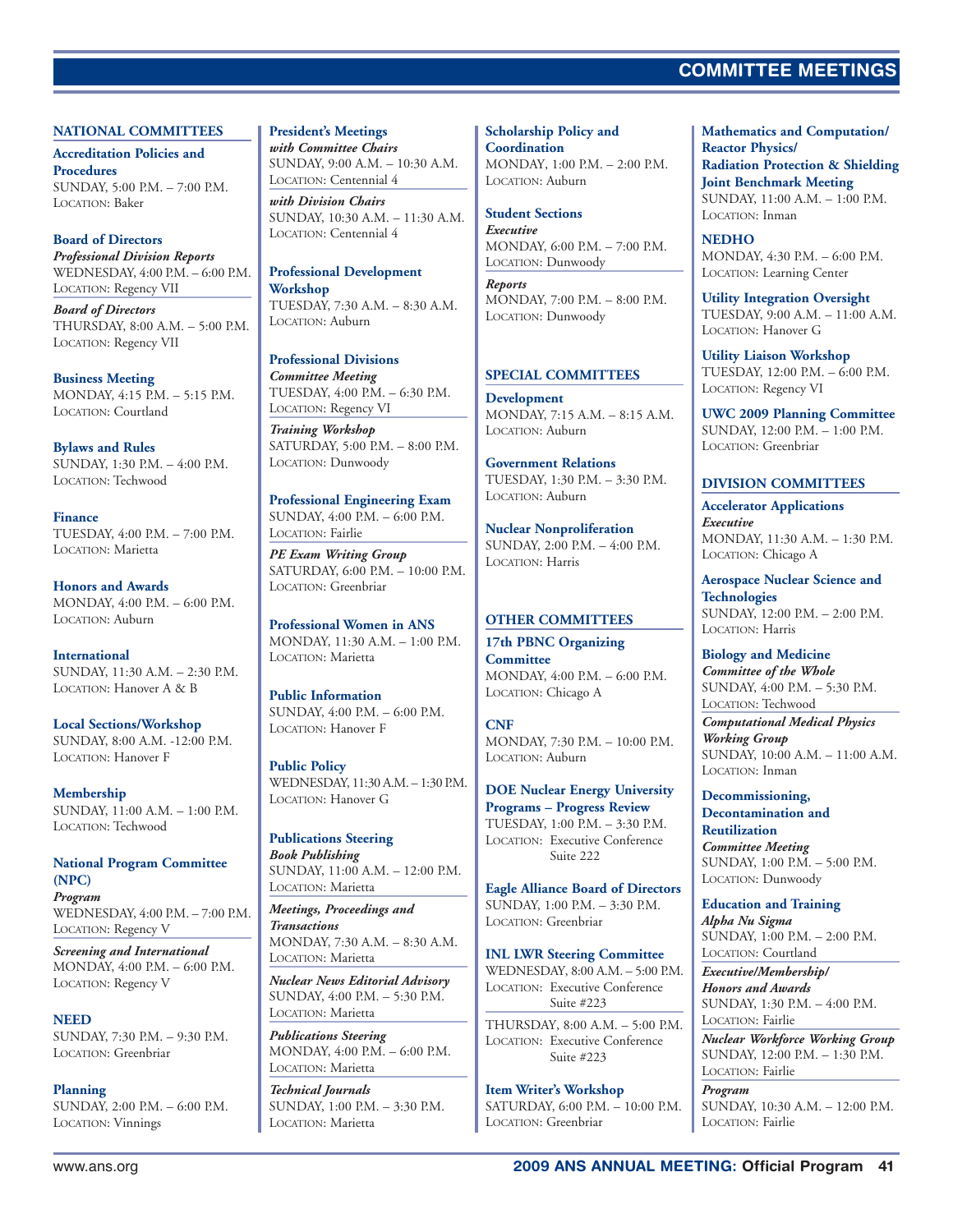### **TECHNICAL SESSIONS COMMITTEE MEETINGS**

**Education and Training** *University/Industry/ Government Relations* SUNDAY, 9:30 A.M. – 10:30 A.M. LOCATION: Fairlie

#### **Environmental Sciences**

*ESD Special Committee on Climate Change* SUNDAY, 1:00 P.M. – 3:00 P.M. LOCATION: Baker

*Executive* SUNDAY, 10:00 A.M. – 12:00 P.M. LOCATION: Auburn

*Nuclear Production of Hydrogen Working Group* SUNDAY, 12:00 P.M. – 1:00 P.M. LOCATION: Auburn

*Program* SUNDAY, 8:30 A.M. – 10:00 A.M. LOCATION: Auburn

### **Fuel Cycle and Waste Management**

*Executive* SUNDAY, 1:00 P.M. – 2:30 P.M. LOCATION: Hanover F

*Program* SUNDAY, 12:00 P.M. – 1:00 P.M. LOCATION: Hanover F

*Technical Operating and Standards Committee* SUNDAY, 2:30 P.M. – 3:30 P.M. LOCATION: Hanover F

#### **Fusion Energy**

*Executive* SUNDAY, 3:00 P.M. – 5:00 P.M. LOCATION: Baker

**Human Factors, Instrumentation, and Controls** *Executive/Program* TUESDAY, 12:00 P.M. – 1:30 P.M. LOCATION: Auburn

**Isotopes and Radiation** *Executive* SUNDAY, 2:30 P.M. – 4:00 P.M. LOCATION: Piedmont

*Joint Program Committee – I&R and B&M* SUNDAY, 1:30 P.M. – 2:30 P.M. LOCATION: Piedmont

**Materials Science and Technology** *Executive* MONDAY, 7:00 P.M. – 9:00 P.M. LOCATION: Marietta

**Mathematics and Computation** *Computational Medical Physics Working Group* SUNDAY, 10:00 A.M. – 11:00 A.M. LOCATION: Techwood *Executive* SUNDAY, 2:00 P.M. – 4:00 P.M. LOCATION: Spring

*Program* SUNDAY, 1:00 P.M. – 2:00 P.M. LOCATION: Spring

#### **Nuclear Criticality Safety**

*Education Meeting* SUNDAY, 1:00 P.M. – 2:00 P.M. LOCATION: Inman *Executive* SUNDAY, 3:00 P.M. – 4:30 P.M. LOCATION: Inman *Program*

SUNDAY, 2:00 P.M. – 3:00 P.M. LOCATION: Inman

#### **Nuclear Installation Safety**

*Executive* SUNDAY, 7:30 P.M. – 9:30 P.M. LOCATION: Kennesaw *Program* SUNDAY, 4:00 P.M. – 6:00 P.M. LOCATION: Kennesaw

#### **Operations and Power**

*Executive* SUNDAY, 4:00 P.M. – 6:00 P.M. LOCATION: Centennial 4

*Nuclear Construction Working Group* SUNDAY, 12:30 P.M. – 2:30 P.M. LOCATION: Centennial 4

*Program* SUNDAY, 2:30 P.M. – 4:00 P.M. LOCATION: Centennial 4

#### **Radiation Protection and**

**Shielding** *Executive* MONDAY, 5:00 P.M. – 6:30 P.M. LOCATION: Vinnings *Program* MONDAY, 4:00 P.M. – 5:00 P.M. LOCATION: Vinnings

**Reactor Physics** *Executive* SUNDAY, 4:00 P.M. – 6:00 P.M. LOCATION: Auburn *Goals and Planning* SUNDAY, 1:00 P.M. – 2:00 P.M. LOCATION: Auburn

**Reactor Physics** *Honors and Awards* SUNDAY, 10:00 A.M. – 11:00 A.M. LOCATION: Greenbriar

*Program* SUNDAY, 2:00 P.M. – 4:00 P.M. LOCATION: Auburn

**Robotics and Remote Systems** *Executive*

SUNDAY, 12:00 P.M. – 4:00 P.M. LOCATION: Kennesaw

**Thermal Hydraulics** *Executive* SUNDAY, 5:00 P.M. – 7:00 P.M. LOCATION: Courtland

*Program* SUNDAY, 3:00 P.M. – 5:00 P.M. LOCATION: Courtland

**Young Member Group** *Executive Committee* SUNDAY, 7:00 A.M. – 9:00 A.M. LOCATION: Auburn

#### **STANDARDS COMMITTEES**

**ANS Standards Board** TUESDAY, 8:30 A.M. – 5:00 P.M. LOCATION: Hanover F

**ANS-8.1** TUESDAY, 7:00 A.M. – 8:30 A.M. LOCATION: Chicago A

**ANS-8.20** SUNDAY, 9:00 A.M. – 12:00 P.M. LOCATION: Harris

**ANS-8.21** TUESDAY, 7:00 A.M. – 8:30 A.M. LOCATION: Executive Conference Suite #222

THURSDAY, 7:00 A.M. – 8:30 A.M. LOCATION: Executive Conference Suite #222

**ANS-8.22** TUESDAY, 8:00 A.M. – 10:00 A.M. LOCATION: Executive Conference Suite #223

**ANS-8.xx** MONDAY, 7:00 A.M. – 8:30 A.M. LOCATION: Executive Conference Suite #222

**ANS-10.7** *ANS-10.7 Working Group* SATURDAY, 9:00 A.M. – 5:00 P.M. LOCATION: Fairlie

**ANS-19** MONDAY, 8:30 A.M. – 10:30 A.M. LOCATION: Vinnings

**ANS-19.1** MONDAY, 11:30 A.M. – 12:30 P.M. LOCATION: Vinnings

**ANS-19.3** MONDAY, 10:30 A.M. – 11:30 A.M. LOCATION: Vinnings

#### **ANS-28/ANS-53.1**

WEDNESDAY, 8:00 A.M. – 5:00 P.M. LOCATION: Vinnings

THURSDAY, 8:00 A.M. – 12:00 P.M. LOCATION: Vinnings

**ANS-58.8** TUESDAY, 1:00 P.M. – 4:00 P.M. LOCATION: Chicago A

**ANS-58.14** TUESDAY, 8:00 A.M. – 5:00 P.M. LOCATION: Harris

**ANS-58.25** WEDNESDAY, 8:00 A.M. – 5:00 P.M. LOCATION: Harris

**N-16 Committee** MONDAY, 1:00 P.M. – 6:00 P.M. LOCATION: Executive Conference Suite #222

**NFSC** MONDAY, 10:00 A.M. – 6:00 P.M. LOCATION: Hanover E

**NFSC ExC** SUNDAY, 7:00 P.M. – 10:00 P.M. LOCATION: Vinnings

**RISC** WEDNESDAY, 8:00 A.M. – 5:00 P.M. LOCATION: Hanover F